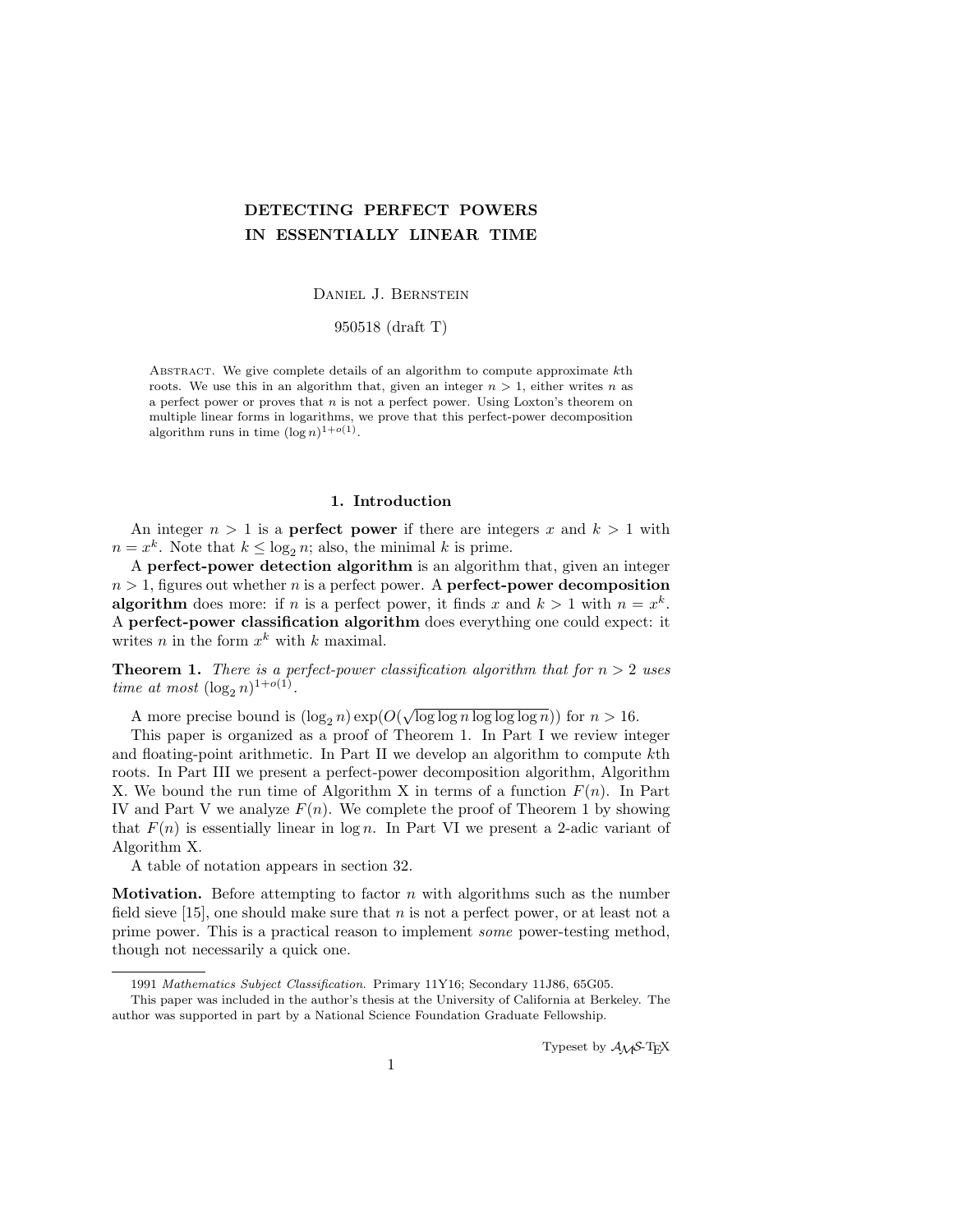Speed is more important in other applications. According to [17] there is a theoretically interesting method of finding all small factors of n (to be presented in a successor to [18]) for which perfect-power classification can be a bottleneck.

See [3, section 1] for another example. Here average performance (for n chosen randomly from a large interval) is more important than worst-case performance. We consider the average performance of Algorithm X in section 21.

We digress briefly into applied computational complexity theory. It is fashionable to ask, given a computational problem, whether there is an algorithm that solves the problem in polynomial time; here "polynomial" means "polynomial in the number of input bits." We suggest a different question: is there an algorithm that solves the problem in essentially linear time? Here linear means "linear in the number of input bits plus the number of output bits," and essentially means "allowing a  $1+o(1)$  exponent." For many broad classes of problems the answer is yes. Theorem 1 says that the answer is yes for perfect-power classification.

For readers who want to compute high-precision inverses and roots. One of our major tools is of independent practical interest. In section 11 we present complete theoretical and practical details of an algorithm to compute  $y^{-1/k}$  to b bits. Our presentation is designed for the benefit of implementors; see the notes in section 11 for further discussion.

For readers interested in transcendental number theory. Another of our major tools is of independent theoretical interest. Section 26 contains a corrected proof of a bound on the number of perfect powers in a short interval. Both the bound and the corrected proof are due to Loxton; the underlying theorem about linear forms in logarithms is also due to Loxton. Sections 23, 24, 25, and 26 may be read independently of the rest of the paper.

#### 2. Acknowledgments

Many thanks to Hendrik W. Lenstra, Jr., John Loxton, Michael Parks, Igor Shparlinski, and Jon Sorenson for their helpful comments. Lenstra pointed out that the method of Part III had a p-adic analogue; Shparlinski suggested that [19] would help in the  $F(n)$  analysis; Loxton supplied the corrected proof of [19, Theorem 1] shown in section 26.

### Part I. Arithmetic

### 3. Summary of Part I

Section 4:  $M(b)$  is an upper bound on the time used to compute the product of two b-bit integers; M-time means time spent multiplying integers.  $M(b)$  is bounded by  $b\mu(b)$ , where  $\mu$  is a nondecreasing function.

Section 5: A floating-point number is an integer divided by a power of 2; the pair  $(a, n)$  represents the floating-point number  $2<sup>a</sup>n$ . We define mul $(r, k) = kr$ .

Section 6: To speed up floating-point computations we often truncate a floatingpoint number r to b bits; the result is written trunc<sub>b</sub> r. We can calculate the product ss', with  $s = \text{trunc}_b r$  and  $s' = \text{trunc}_b r'$ , in M-time at most  $M(b)$ . We also define  $\mathrm{div}_b(r, k)$  as a b-bit floating-point approximation to  $r/k$ , for k a positive integer.

Section 7: Let k and b be positive integers. Then  $pow_b(r, k)$  is a floating-point approximation to  $r^k$ : it satisfies  $1 \leq r^k / \text{pow}_b(r, k) < (1 + 2^{1-b})^{2k-1}$ . We can compute  $pow_b(r, k)$  in M-time at most  $P(k)M(b)$ , where  $P(k) \leq 2 \lfloor \lg k \rfloor$ .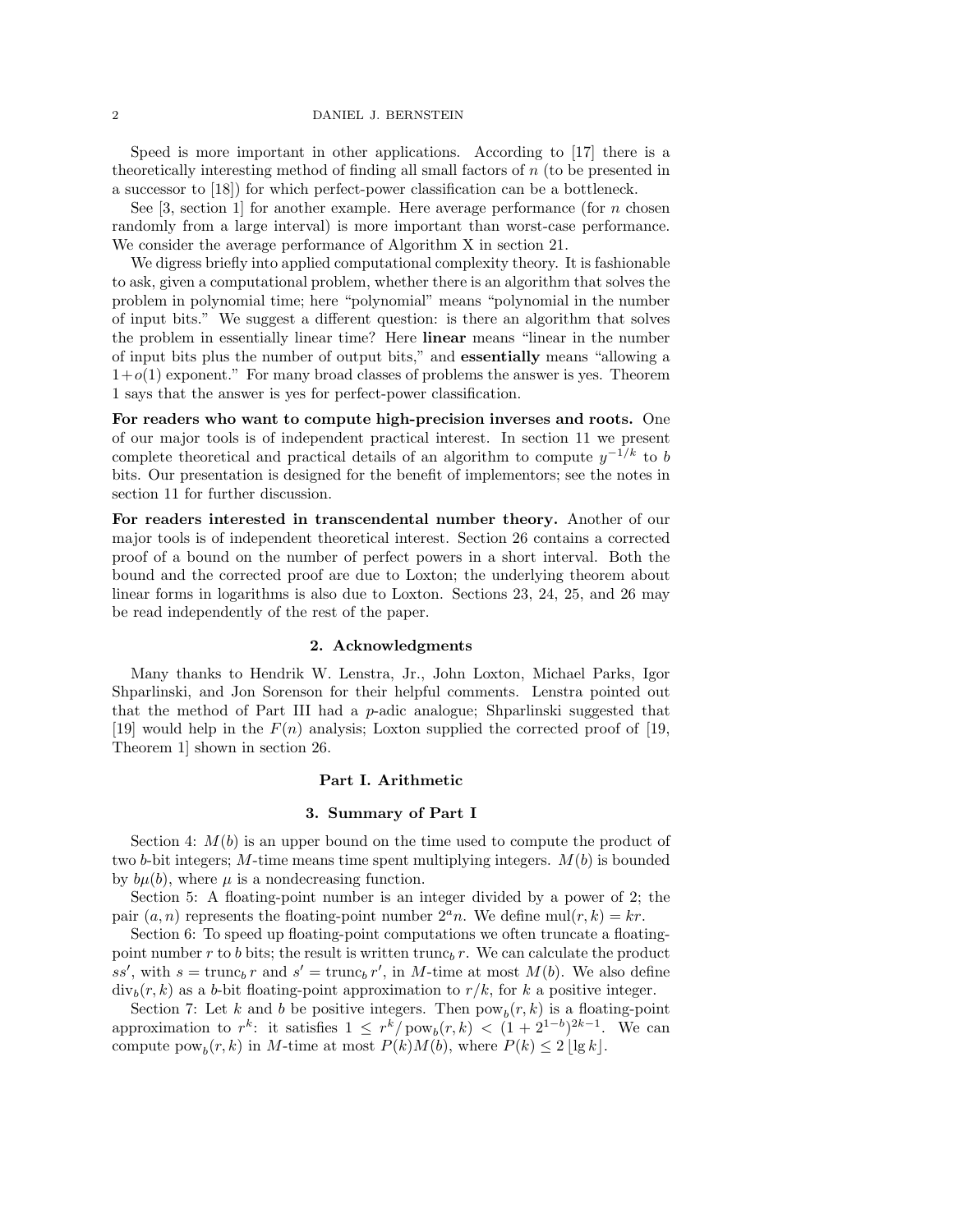### 4. Integer arithmetic

Inside a computer we represent a positive integer  $n$  as a string of bits giving  $n$ 's binary expansion. It is easy to add and subtract integers in this form.

A b-bit number is a positive integer smaller than  $2<sup>b</sup>$ . The string representing such an integer has at most b bits.

Let  $M(b)$  be an upper bound on the time used to compute the product of two b-bit numbers. We think of integer multiplication as a black box. We write  $M$ -time for time spent inside this black box. Then the  $M$ -time used by any algorithm will be bounded by a sum of various  $M(b)$ 's.

There is an algorithm that, for realistic computers in some time scale, computes the product of two b-bit numbers in time  $b \lg 2b \lg \lg 4b$ , so we may take  $M(b)$  =  $b \lg 2b \lg \lg 4b$ .

Define  $\mu(b) = \max \{M(j)/j : 1 \le j \le b\}$ . Then  $\mu(b)$  is a nondecreasing function of b, with  $M(b) \le b\mu(b)$ . If  $M(b)/b$  is already nondecreasing then  $\mu(b) = M(b)/b$ .

**Lemma 4.1.** If  $K(t) \in t^{o(1)}$  and  $L(v) = \max \{ K(t) : t \le v \}$  then  $L(v) \in v^{o(1)}$ .

So if  $M(b) \in b^{1+o(1)}$  then  $\mu(b) \in b^{o(1)}$ . When  $\mu(b) \in b^{o(1)}$  we say that we are using fast multiplication.

Proof. Fix  $\epsilon > 0$ . Select  $u > 1$  such that  $-\epsilon \lg t < \lg K(t) < \epsilon \lg t$  for  $t > u$ . Fix  $v > \max\left\{u, L(u)^{1/\epsilon}\right\}$ . For  $t \leq u$  we have  $K(t) \leq L(u)$  so  $\lg K(t) \leq \lg L(u) < \epsilon \lg v$ ; and for  $u < t \leq v$  we have  $\lg K(t) < \epsilon \lg t \leq \epsilon \lg v$ . Hence  $\lg L(v) < \epsilon \lg v$ . On the other hand  $\lg L(v) \ge \lg K(v) > -\epsilon \lg v$ . □

*Notes.* See [28] or [1] for a multiplication algorithm taking time  $b \lg 2b \lg \lg 4b$ . See [14, section 4.3.3] for a discussion of fast multiplication algorithms.

Note that it is possible to build a different  $b \lg 2b \lg \lg 4b$  multiplication algorithm out of the method of [23].

Later we will need algorithms for multiplying and dividing by small integers. Instead of our fast black box we use the methods presented in, e.g., [14, section 4.3.1]; we do *not* count these operations as taking  $M$ -time. In practice one can use [14, exercise 4.3.1–13] for multiplication and [14, exercise 4.3.1–16] for division.

The time we spend on perfect-power testing is almost exclusively  $M$ -time. We generally omit discussion of non-M-time; the reader may verify that operations other than multiplication do not take much time.

#### 5. Floating-point arithmetic

A positive floating-point number is a positive integer divided by a power of 2. The computer can store a pair  $(a, n)$ , with a an integer and n a positive integer, to represent the positive floating-point number  $2^a n$ . (In practice |a| is always very small, so a can be stored as a machine integer.)

Notice that  $(a, n)$  and  $(a-1, 2n)$  represent the same number. The computer can shift among representations. It could repeatedly divide  $n$  by 2 until it is odd, for example, to make the representation unique.

Let  $(a, n)$  and  $(a', n')$  represent the positive floating-point numbers  $r = 2<sup>a</sup> n$  and  $r' = 2^{a'}n'$  respectively. Set  $f = \min\{a, a'\}$ . Then  $r + r' = 2^f(2^{a-f}n + 2^{a'-f}n')$  is represented by the pair  $(f, 2^{a-f}n + 2^{a'-f}n')$ . Similarly, if  $r > r'$ , then  $r - r'$  is a positive floating-point number represented by the pair  $(f, 2^{a-f}n - 2^{a'-f}n')$ .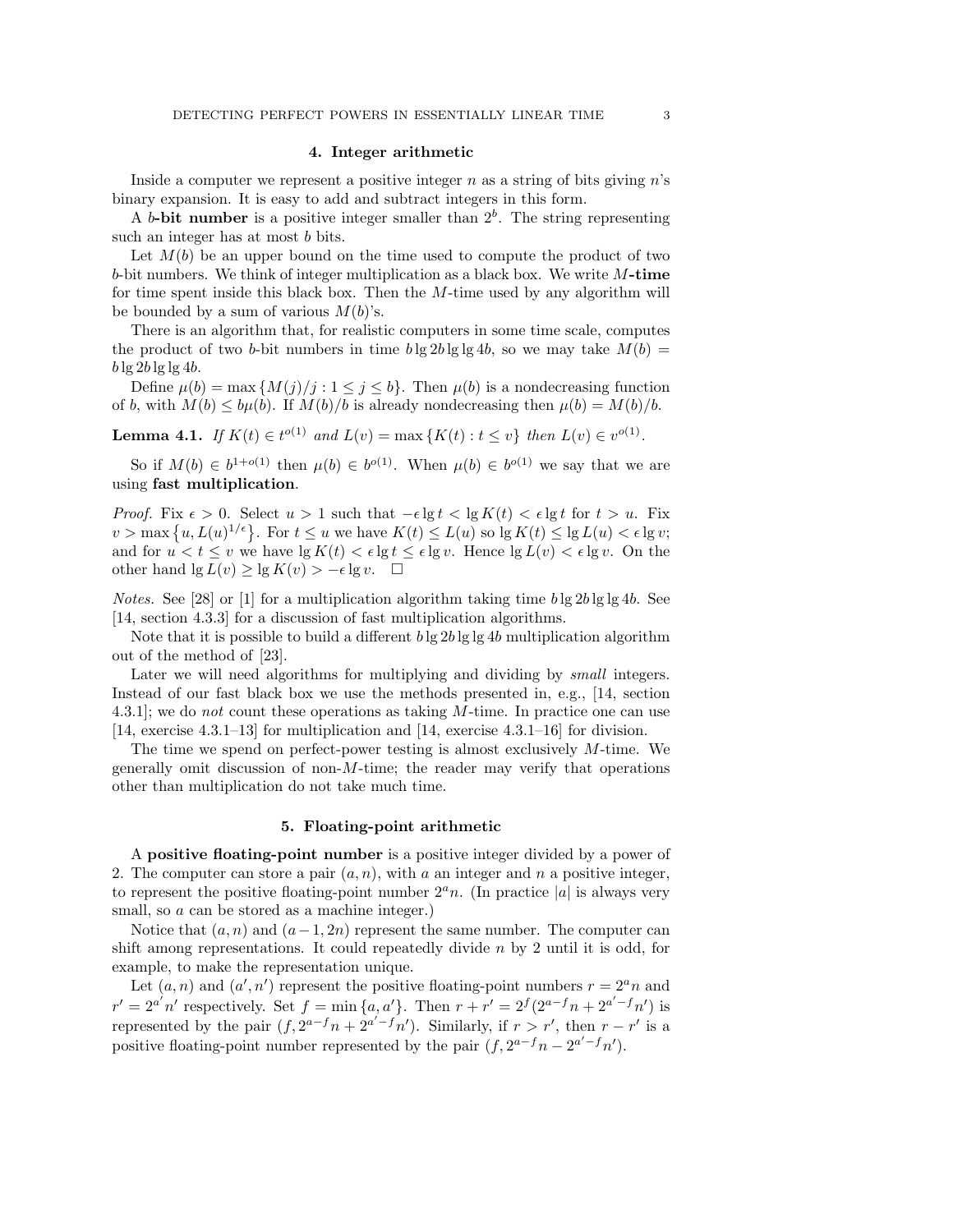Multiplication is easier:  $(a + a', nn')$  represents the product rr'. If n and n' are both b-bit numbers then the M-time here is at most  $M(b)$ .

We define  $\text{mul}(r, k) = kr$  for r a positive floating-point number and k a positive integer. By convention we do not compute  $\text{mul}(r, k)$  with our black box for integer multiplication, so time spent computing mul is not  $M$ -time. Instead we use an algorithm designed for multiplying by small integers.

Notes. A typical computer has hardware designed to handle a finite set of floatingpoint numbers. One may study the extent to which operations on the real numbers can be approximated by operations on such a small set [14, section 4.2.2]; the difference is called "roundoff error." Rewriting  $2^{a-1}(2n)$  as  $2^a n$  is often called "denormalization"; it is rarely considered useful.

Our point of view is somewhat different. We do not worry too much about computer hardware, and we do not work within any particular finite set. We regard approximation not as causing "error" but as limiting the precision used for intermediate operations, thus speeding up our computation. We can work with  $n$ more efficiently than 2n, so we happily rewrite  $2^{a-1}(2n)$  as  $2^a n$ .

A floating-point number is also known as a dyadic rational [22, page 435].

### 6. Floating-point truncation

In this section we define **truncation to** b bits, written trunc<sub>b</sub>, and show that  $r/\text{trunc}_b r$  is between 1 and  $1+2^{1-b}$ . More generally, for any positive integer k, we define  $\text{div}_b(r, k)$  as a b-bit floating-point approximation to  $r/k$ , so that  $r/k \text{div}_b(r, k)$ is between 1 and  $1 + 2^{1-b}$ .

Fix  $b \ge 1$ . Set div<sub>b</sub> $(a, n, k) = (a + f - \lceil \lg k \rceil - b, \lfloor n/2^{f - \lceil \lg k \rceil - b} k \rfloor)$ , where  $2^{f-1} \leq n < 2^f$ . (Note that  $f - \lceil \lg k \rceil - b$  may be negative.) This map induces a map, which we also denote  $div_b$ , upon positive floating-point numbers:

$$
\operatorname{div}_b(2^a n, k) = 2^{a+f-\lceil \lg k \rceil - b} \lfloor n/2^{f-\lceil \lg k \rceil - b} k \rfloor \quad \text{if } 2^{f-1} \le n < 2^f.
$$

To compute  $div_b(r, k)$  we use an algorithm designed for dividing by small integers; time spent computing div<sub>b</sub>, like time spent computing mul, is not counted as  $M$ time.

**Lemma 6.1.** Fix  $b \ge 1$  and  $k \ge 1$ . Let r be a positive floating-point number, and set  $s = \text{div}_b(r, k)$ . Then  $s \le r/k < s(1 + 2^{1-b})$ .

*Proof.* Put  $r = 2^a n$  and define f by  $2^{f-1} \le n < 2^f$ . Also write  $g = f - \lfloor \lg k \rfloor - b$ and  $m = |n/2<sup>g</sup>k|$ , so that  $s = 2<sup>a+g</sup>m$ . We have  $m \leq n/2<sup>g</sup>k < m+1$ ; furthermore

$$
m \ge \left\lfloor \frac{2^{f-1}}{2^g k} \right\rfloor = \left\lfloor \frac{2^{\lceil \lg k \rceil} 2^{b-1}}{k} \right\rfloor \ge \left\lfloor 2^{b-1} \right\rfloor = 2^{b-1}
$$

.

Thus  $2^{a+g}m \leq 2^a n/k < 2^{a+g}(m+1) = 2^{a+g}m(1+1/m) \leq 2^{a+g}m(1+2^{1-b})$ . So  $s \leq r/k < s(1+2^{1-b})$  as desired.  $\square$ 

For  $k = 1$  we abbreviate  $\text{div}_b(r, k)$  as trunc<sub>b</sub> r. So trunc<sub>b</sub>  $2^a n = 2^{a+f-b} \left\lfloor \frac{n}{2^{f-b}} \right\rfloor$ if  $2^{f-1}$  ≤  $n < 2<sup>f</sup>$ . This map is called **truncation to** b **bits**. Observe that  $\lfloor n/2^{f-b} \rfloor$ is a b-bit number.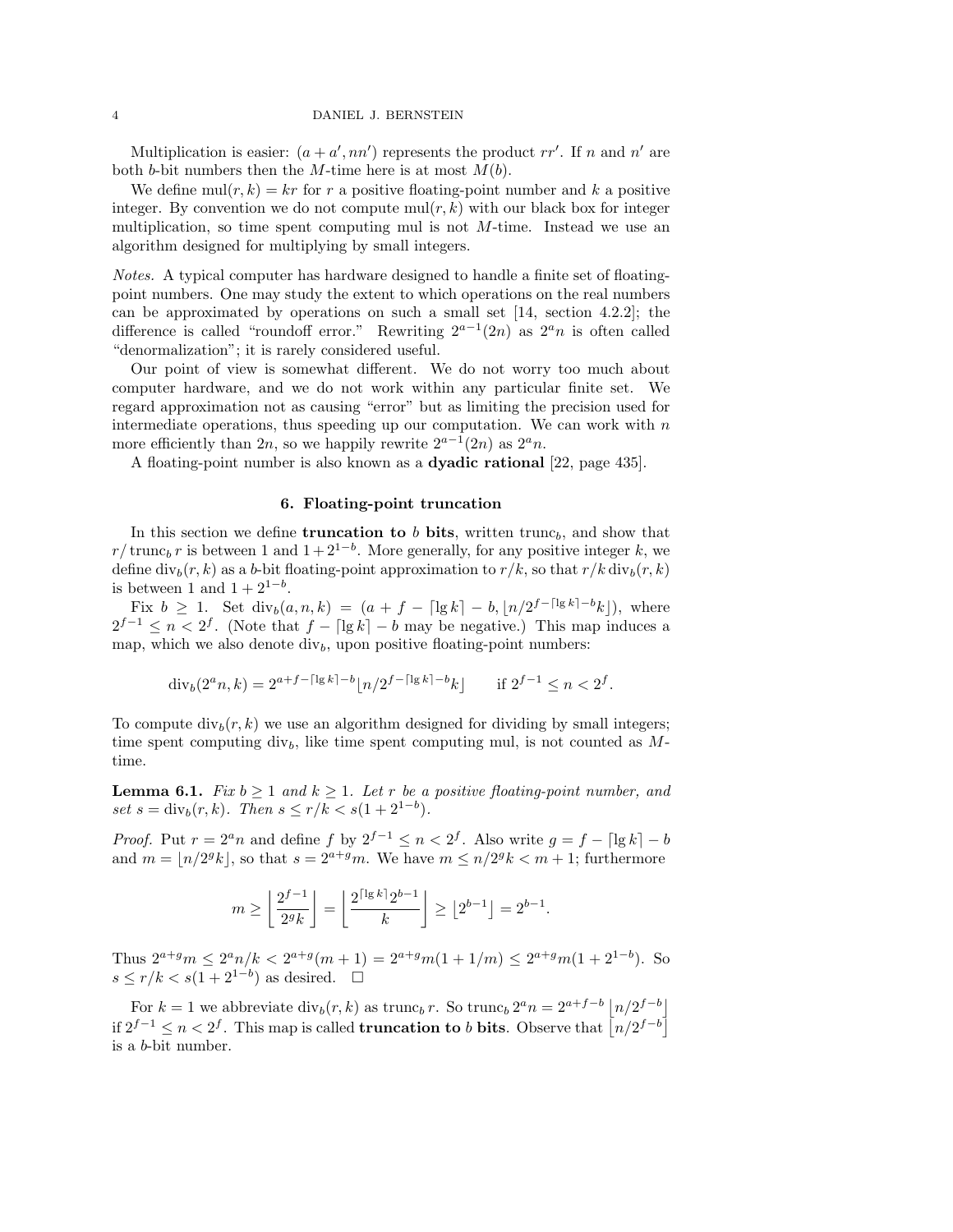**Lemma 6.2.** Fix  $b \geq 1$ . Let r be a positive floating-point number, and set  $s =$ trunc<sub>b</sub> r. Then  $s \le r < s(1 + 2^{1-b}).$ 

*Proof.* Take  $k = 1$  in Lemma 6.1.  $\Box$ 

Warning. We will often assert that the computer can calculate the product  $ss'$ , with  $s = \text{trunc}_b r$  and  $s' = \text{trunc}_b r'$ , in M-time at most  $M(b)$ . Unfortunately, a malicious computer could use unnecessarily large representations for  $s$  and  $s'$  so as to slow down the multiplication. We tacitly assume that either  $(1)$  values of trunch are always represented as pairs  $(a, n)$  with n a b-bit number or (2) numbers are scaled appropriately before multiplication.

*Notes.* For most computers a base such as  $2^{32}$  is more convenient than base 2. It is tempting to replace trunc by a function that keeps a few extra bits "up to the word boundary." One may safely succumb to this temptation: beyond Lemma 6.2, the only property we use of trunc is that two values of trunc<sub>b</sub> may be multiplied in  $M$ -time  $M(b)$ .

### 7. Approximate powers

Let r be a positive floating-point number, and let  $k$  and  $b$  be positive integers. Then  $pow_b(r, k)$ , the b-bit approximate kth power of r, is a floating-point approximation to  $r^k$ . In this section we show how to compute  $\text{pow}_b(r, k)$  in M-time at most  $P(k)M(b)$ , where  $P(k) \leq 2 |\lg k|$ .

We define  $P(k)$  for  $k \ge 1$  as follows:  $P(1) = 0$ ;  $P(2k) = P(k) + 1$ ;  $P(2k + 1) =$  $P(2k) + 1.$ 

Lemma 7.1.  $P(k) \leq 2 |\lg k|$ .

*Proof.* For  $k = 1$ ,  $P(k) = 0$  and  $\lg k = 0$ . If  $P(k) \leq 2 |\lg k|$  then  $P(k) + 2 \leq$  $2 \lfloor \lg k \rfloor + 2 = 2 \lfloor \lg 2k \rfloor$ , so  $P(2k) = P(k) + 1 < P(k) + 2 \leq 2 \lfloor \lg 2k \rfloor$  and  $P(2k+1) =$  $P(k) + 2 \leq 2 |\lg 2k| \leq 2 |\lg(2k + 1)|. \quad \Box$ 

We define  $pow_b(r, k)$  for  $k \ge 1$  as follows:

$$
powb(r, 1) = truncb r
$$
  
\n
$$
powb(r, 2k) = truncb(powb(r, k)2)
$$
  
\n
$$
powb(r, 2k + 1) = truncb(powb(r, 2k) powb(r, 1)).
$$

**Lemma 7.2.**  $pow_b(r, k) \le r^k < pow_b(r, k)(1 + 2^{1-b})^{2k-1}.$ 

*Proof.* For  $k = 1$  we have trunc<sub>b</sub>  $r \leq r < (\text{trunc}_b r)(1 + 2^{1-b})$  by Lemma 6.2. For  $k > 1$  there is, by definition of pow, some partition  $i + j = k$  with  $pow_b(r, k) =$ trunc<sub>b</sub>(pow<sub>b</sub>(r, i) pow<sub>b</sub>(r, j)). If pow<sub>b</sub>(r, i)  $\leq r^i < \text{pow}_b(r, i)(1 + 2^{1-b})^{2i-1}$  and  $pow_b(r, j) \le r^j$  <  $pow_b(r, j)$  $(1 + 2^{1-b})^{2j-1}$  then

$$
\begin{aligned} \text{pow}_b(r,k) &\leq \text{pow}_b(r,i) \text{ pow}_b(r,j) \leq r^i r^j \\ &< \text{pow}_b(r,i) \text{ pow}_b(r,j) (1+2^{1-b})^{2(i+j)-2} \\ &< \text{pow}_b(r,k) (1+2^{1-b})^{2k-1} \end{aligned}
$$

as desired.  $\square$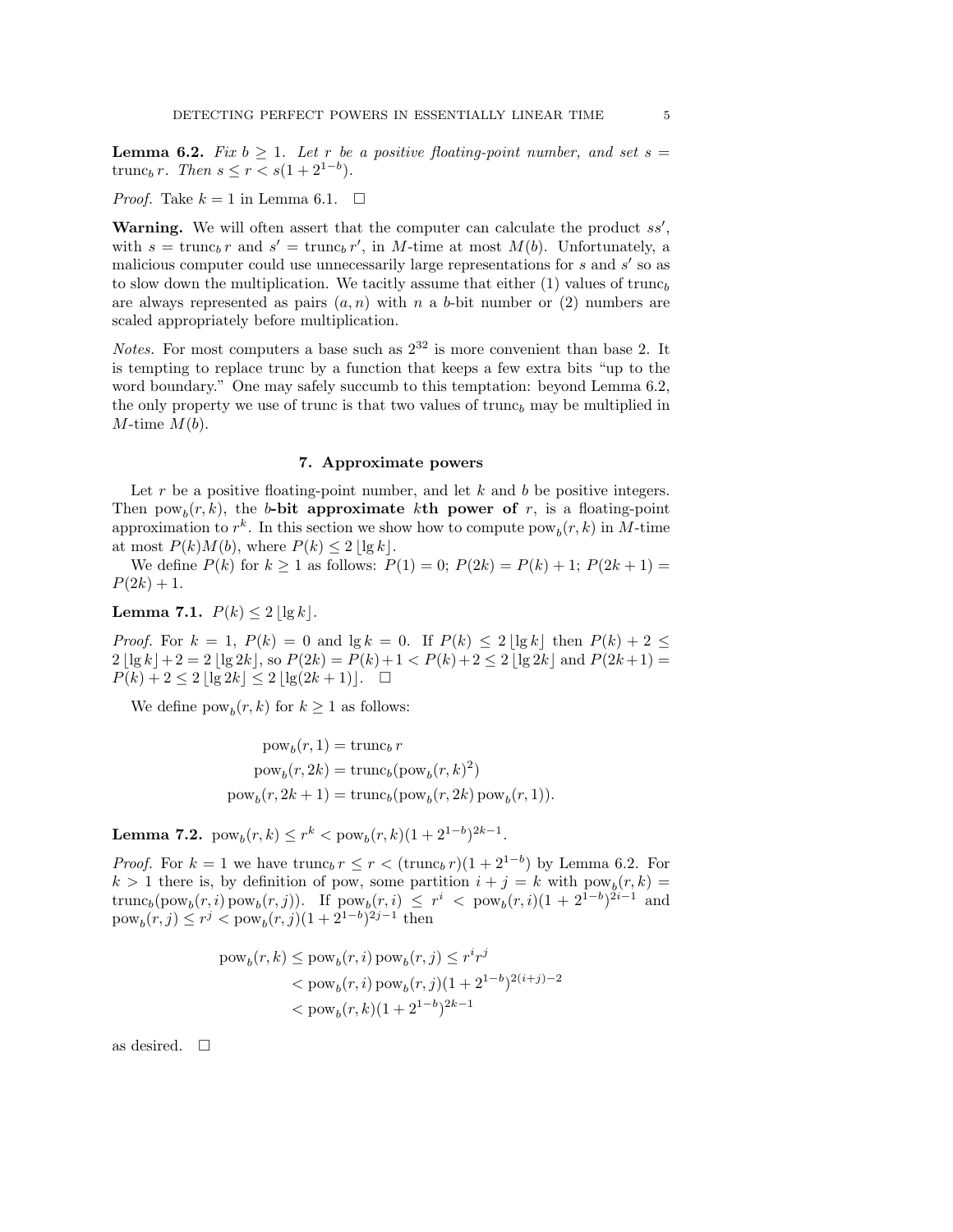The definition of  $pow_b(r, k)$  immediately suggests the following algorithm:

Algorithm P. Given a positive floating-point number  $r$  and two positive integers  $b, k$ , we print  $pow_b(r, k)$ .

- 1. If  $k = 1$ , print trunc<sub>b</sub> r and stop.
- 2. If k is even: Compute  $\text{pow}_b(r, k/2)$  by Algorithm P. Print  $\text{trunc}_b(\text{pow}_b(r, k/2)^2)$ and stop.
- 3. Compute  $\text{pow}_b(r, k-1)$  by Algorithm P. Print  $\text{trunc}_b(\text{pow}_b(r, k-1) \text{trunc}_b r)$ .

**Lemma 7.3.** Algorithm P computes  $pow_b(r, k)$  in M-time at most  $P(k)M(b)$ .

*Proof.* We count the number of multiplications. For  $k = 1$  there are  $P(1) = 0$ multiplications. If we use at most  $P(k)$  multiplications for  $pow_b(r, k)$ , then we use at most  $P(k) + 1 = P(2k)$  multiplications for  $pow_b(r, 2k)$ , and we use at most  $P(2k) + 1 = P(2k + 1)$  multiplications for  $pow_b(r, 2k + 1)$ .  $\Box$ 

*Notes.* Algorithm P is the **left-to-right binary method**, which comes from a broad class of powering algorithms indexed by addition chains [14, section 4.6.3]. Lemma 7.2 would remain true if we replaced  $pow_b(r, k)$  with the output from any algorithm in this class. For many k one can find an algorithm using fewer than  $P(k)$ multiplications; this is useful in practice. See [14, section 4.6.3] and [10, section 1.2] for further discussion.

For large k it is probably better to compute  $r^k$  as  $\exp(k \log r)$  by the methods of [8], which take essentially linear time.

#### Part II. Roots

#### 8. Summary of Part II

In section 11 we present an algorithm to compute reciprocals and kth roots to arbitrary precision. Various useful inequalities appear in sections 9 and 10.

### 9. Well-known inequalities

**Lemma 9.1.** If  $u, v > 0$  then  $(1 + 1/uv)^u < e^{1/v}$ .

*Proof.*  $e^t \geq 1$  for  $t \geq 0$ . Integrate twice:  $e^t \geq 1 + t + t^2/2$ . Hence  $e^t > 1 + t$  for  $t > 0$ . In particular  $e^{1/uv} > 1 + 1/uv$ , so  $e^{1/v} > (1 + 1/uv)^u$ .  $\Box$ 

Lemma 9.2. If  $0 \le t \le 1$  then  $t/(1-t) + \log(1-t) \ge 0$ .

*Proof.*  $t/(1-t)^2 \ge 0$  for  $0 \le t < 1$ . Integrate. □

**Lemma 9.3.** If  $\kappa \geq 1$  and  $1 + \epsilon > 0$  then  $(1 + \epsilon)^{\kappa} \geq 1 + \kappa \epsilon$ .

*Proof.* The function  $(1+\epsilon)^{\kappa} - 1 - \kappa \epsilon$  is zero when  $\epsilon = 0$ . Its derivative  $\kappa((1+\epsilon)^{\kappa-1}-1)$ is nonnegative for  $\epsilon > 0$  and nonpositive for  $-1 < \epsilon < 0$ . □

**Lemma 9.4.** If  $\kappa \geq 1$  and  $0 < \epsilon < 1$  then  $(1 - \epsilon)^{\kappa} < 1/(1 + \kappa \epsilon)$ .

Proof.  $1 > (1 - \epsilon^2)^{\kappa} = (1 + \epsilon)^{\kappa} (1 - \epsilon)^{\kappa} \ge (1 + \kappa \epsilon)(1 - \epsilon)^{\kappa}$  by Lemma 9.3.  $\Box$ 

**Lemma 9.5.** If  $\kappa > 0$  and  $1 + \epsilon > 0$  then  $(1 + \epsilon)^{-\kappa} \geq 1 - \kappa \epsilon$ .

*Proof.* The function  $(1+\epsilon)^{-\kappa} - 1 + \kappa \epsilon$  is zero when  $\epsilon = 0$ . Its derivative  $\kappa(1-(1+\epsilon)^{-\kappa} - 1 + \kappa \epsilon)$  $\epsilon$ )<sup>- $\kappa$ -1</sup>) is positive for  $\epsilon > 0$  and negative for  $-1 < \epsilon < 0$ . □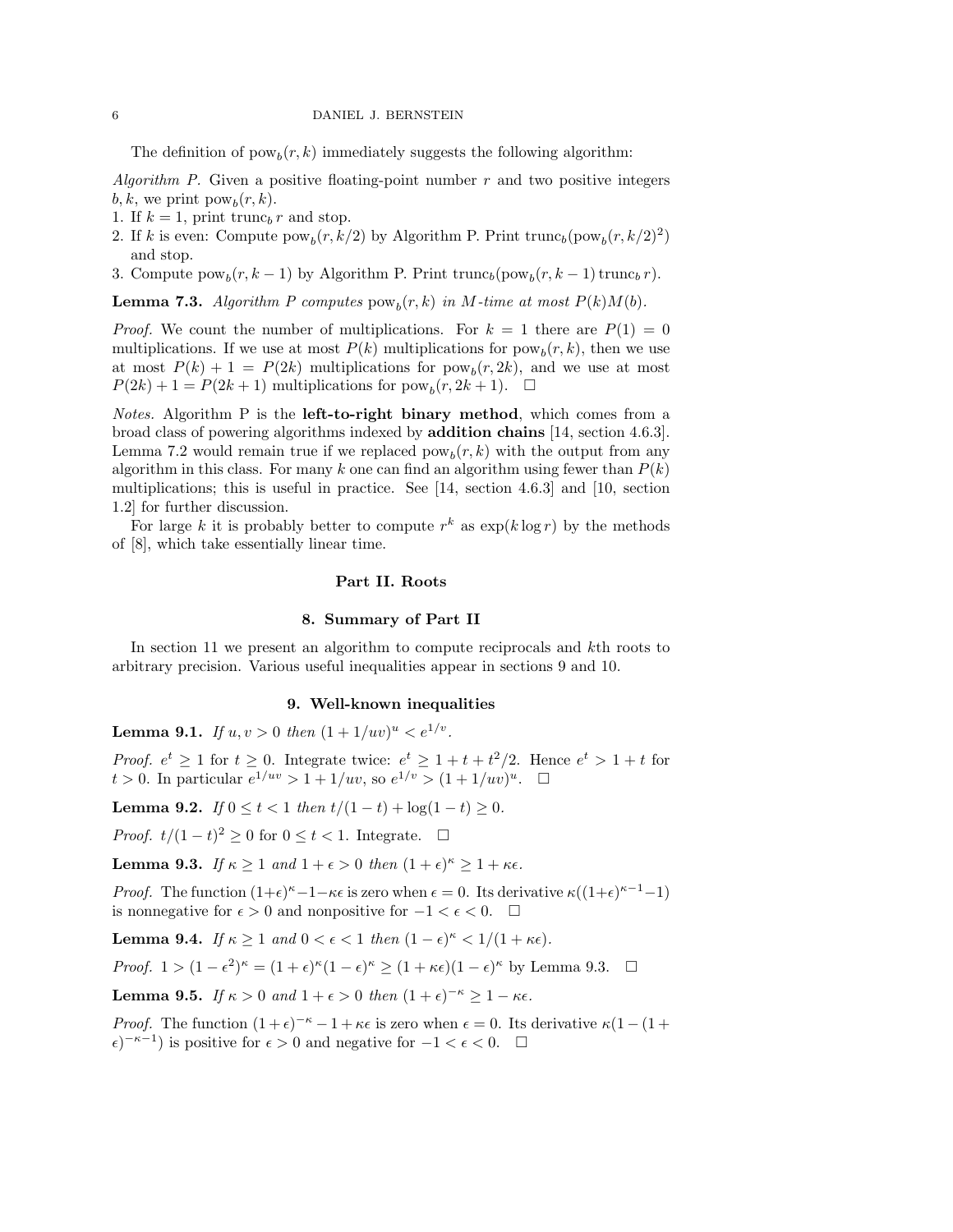# 10. Overly specific inequalities

**Lemma 10.1.** If  $\kappa > 0$  and  $0 < \epsilon < 1$  then  $(1 + \epsilon/4\kappa)^{2\kappa} < 1 + \epsilon$ .

Proof.  $(1 + \epsilon)(1 - \epsilon/2) = 1 + (1 - \epsilon)\epsilon/2 > 1$ . By Lemma 9.5,  $(1 + \epsilon/4\kappa)^{2\kappa} \le$  $1/(1 - \epsilon/2) < 1 + \epsilon$ .  $\Box$ 

**Lemma 10.2.** If  $\kappa \ge 1$  then  $7/8 \le (1 - 1/8\kappa)^{\kappa}$ .

*Proof.* The function  $(1-1/8\kappa)^\kappa$  increases as  $\kappa$  increases: the derivative of  $\kappa \log(1-\kappa)$  $1/8\kappa$ ) is  $1/(8\kappa-1)+\log(1-1/8\kappa)$ , which is positive by Lemma 9.2. So  $(1-1/8\kappa)$ <sup> $\kappa$ </sup> ≥  $(1-1/8)^{1}$  for  $\kappa \geq 1$ .  $\Box$ 

**Lemma 10.3.** If  $0 < t < 1/36$  then  $(1+3t)(1+t)(1+32t/3) < 1+16t$ .

*Proof.*  $(1+3t)(1+t)(1+32t/3) - (1+16t) = t(32t^2 + (137/3)t - 4/3)$  is negative. □

**Lemma 10.4.** If  $\kappa \geq 1$  and  $0 < t < 1/(4\kappa+4)$  then  $(1+t)^{2\kappa+3} - 1 < 16t(7\kappa-2)/9$ .

*Proof.* It suffices to compare derivatives:  $(2\kappa+3)(1+t)^{2\kappa+2}$  versus  $16(7\kappa-2)/9$ . By Lemma 9.1,  $(1+t)^{2\kappa+2} < (1+1/(4\kappa+4))^{2\kappa+2} < e^{1/2} < 16/9$ ; and  $2\kappa+3 \leq 7\kappa-2$ .  $\Box$ 

### 11. Approximate roots

In this section we consider the problem of **root extraction**: computing  $y^{1/k}$ , given a positive floating-point number  $y$  and a positive integer  $k$ . We also consider the problem of **inversion**: computing  $y^{-1}$ . We solve both problems by showing how to compute  $y^{-1/k}$ . Then  $y^{1/k} = y(y^{-1/k})^{k-1}$ . (Alternatively  $y^{1/k} = (y^{-1/1})^{-1/k}$ ; more generally  $y^{1/k} = (y^{-1/k_1})^{-1/k_2}$  if  $k = k_1 k_2$ .)

For each positive integer b we construct a floating-point number  $\text{moot}_b(y, k)$ satisfying

$$
\text{nroot}_b(y,k)(1-2^{-b}) < y^{-1/k} < \text{nroot}_b(y,k)(1+2^{-b}).
$$

Our method, in brief, is a binary search for small  $b$ , and then Newton's method with increasing precision for all larger  $b$ .

**Binary search: the idea.** We are trying to find a root z of  $z^k y - 1$ . Binary search means guessing the bits of  $z$ , one by one. Given an interval  $I$  surrounding the root, we evaluate  $z^k y - 1$  at the midpoint of I. Depending on the sign of the answer we replace  $I$  by either the left half of  $I$  or the right half of  $I$ . We repeat until  $I$  is sufficiently small.

To speed up the computation, we only approximate  $z^k y - 1$ . If the answer is too close to 0 for us to be sure about its sign, we replace  $I$  with the middle half of  $I$ .

Binary search: the algorithm. For  $b \leq 3 + \lceil \lg k \rceil$  we define and construct nroot<sub>b</sub> $(y, k)$  by Algorithm B below. For the time spent by Algorithm B, see Lemma 11.1. For the accuracy of its output, see Lemma 11.3.

We comment briefly on the constant 993/1024 in Algorithm B. In the proof of Lemma 11.2 we will need the fact that  $993/1024$  is between  $32/33$  and  $e^{-1/33}$ . It is the "simplest" floating-point number in this range.

Algorithm B. We compute  $\text{nroot}_b(y, k)$  for  $1 \leq b \leq \lceil \lg 8k \rceil$ . In advance, find the exponent g satisfying  $2^{g-1} < y \le 2^g$ , and set  $a = |-g/k|$ , so that  $2^a \le y^{-1/k} <$  $2^{a+1}$ . Also set  $B = \lfloor \lg(66(2k+1)) \rfloor$ . 1. Set  $z \leftarrow 2^a + 2^{a-1}, j \leftarrow 1$ .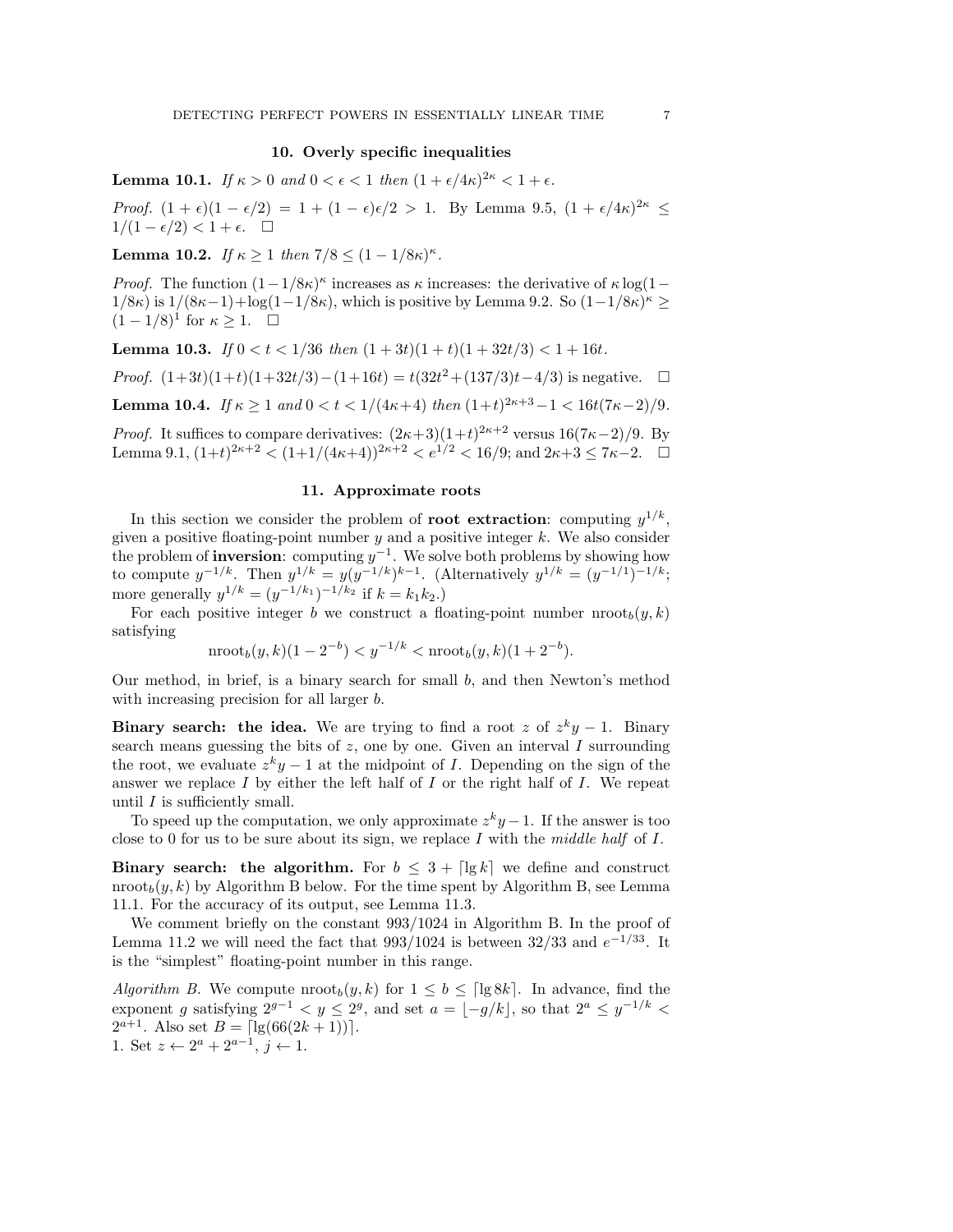- 2. (See Lemma 11.2 for an invariant.) Now  $\text{rroot}_i(y, k) = z$ . If  $j = b$ , stop.
- 3. Compute  $r \leftarrow \text{trunc}_B(\text{pow}_B(z, k) \text{trunc}_B y).$
- 4. If  $r \le 993/1024$ , set  $z \leftarrow z + 2^{a-j-1}$ .
- 5. If  $r > 1$ , set  $z \leftarrow z 2^{a-j-1}$ .
- 6. Set  $j \leftarrow j + 1$ . Go back to step 2.

Note that, if  $993/1024 < r \leq 1$ , we have an excellent bound on  $y^{-1/k}$ ; z will remain forever unchanged and we can immediately terminate the algorithm.

**Lemma 11.1.** For  $b \leq \lceil \lg 8k \rceil$ , Algorithm B computes  $\text{nroot}_b(y, k)$  in M-time at  $most (b-1)(P(k) + 1)M(\lceil \lg(66(2k+1)) \rceil).$ 

*Proof.* We get to  $\text{nroot}_b(y, k)$  in  $b-1$  iterations. Each iteration takes time at most  $P(k)M(B)$  to find pow<sub>B</sub> $(z, k)$ , by Lemma 7.3, and time at most  $M(B)$  to multiply by trunc<sub>B</sub> y.  $\square$ 

**Lemma 11.2.**  $2^a \le z - 2^{a-j} \le y^{-1/k} < z + 2^{a-j} \le 2^{a+1}$  at step 2 of Algorithm B.

*Proof.* We prove this invariant by induction. When  $j = 1$  we have  $z - 2^{a-1} = 2^a \leq$  $y^{-1/k} < 2^{a+1} = z + 2^{a-1}.$ 

Assume the invariant true for  $j$ . Then, at step 3, the computation of  $r$  gives  $r \leq z^k y < r(1+2^{1-B})^{2k+1}$  by Lemma 6.2 and Lemma 7.2. By choice of B we have

$$
(1+2^{1-B})^{2k+1} < \left(1 + \frac{1}{33(2k+1)}\right)^{2k+1} < e^{1/33} < \frac{1024}{993}
$$

so  $r \leq z^k y \leq r(1024/993)$ . We consider three cases separately:  $r > 1$ ;  $r \leq$ 993/1024; and  $993/1024 < r < 1$ .

When  $r > 1$  we have  $z^k y > 1$ . We replace z by  $z' = z - 2^{a-j-1}$ ; and  $z' - 2^{a-j-1} =$  $z - 2^{a-j} \leq y^{-1/k} < z = z' + 2^{a-j-1}.$ 

When  $r \leq 993/1024$  we have  $z^k y < (993/1024)(1024/993) = 1$ . We replace z by  $z' = z + 2^{a-j-1}$ ; and  $z' - 2^{a-j-1} = z < y^{-1/k} < z + 2^{a-j} = z' + 2^{a-j-1}$ .

When  $993/1024 < r \le 1$  we leave z unchanged. We have  $j \le \lceil \lg 8k \rceil - 1 < \lg 8k$ so  $2^{-j-2} \geq 1/32k$ . Thus  $(1+2^{-j-2})^k \geq 1+1/32$  by Lemma 9.3, so

$$
(z + 2^{a-j-1})^k y = z^k y \left( 1 + \frac{2^{a-j-1}}{z} \right)^k > z^k y \left( 1 + \frac{2^{a-j-1}}{2^{a+1}} \right)^k
$$
  
 
$$
\geq z^k y \frac{33}{32} \geq \frac{993}{1024} \frac{33}{32} > 1.
$$

On the other hand  $(1 - 2^{-j-2})^k < 32/33$  by Lemma 9.4. So

$$
(z - 2^{a-j-1})^k y = z^k y \left( 1 - \frac{2^{a-j-1}}{z} \right)^k < z^k y \left( 1 - \frac{2^{a-j-1}}{2^{a+1}} \right)^k
$$
  

$$
< z^k y \frac{32}{33} < \frac{1024}{993} \frac{32}{33} < 1.
$$

Hence  $z - 2^{a-j-1} < y^{-1/k} < z + 2^{a-j-1}$  as desired.  $\square$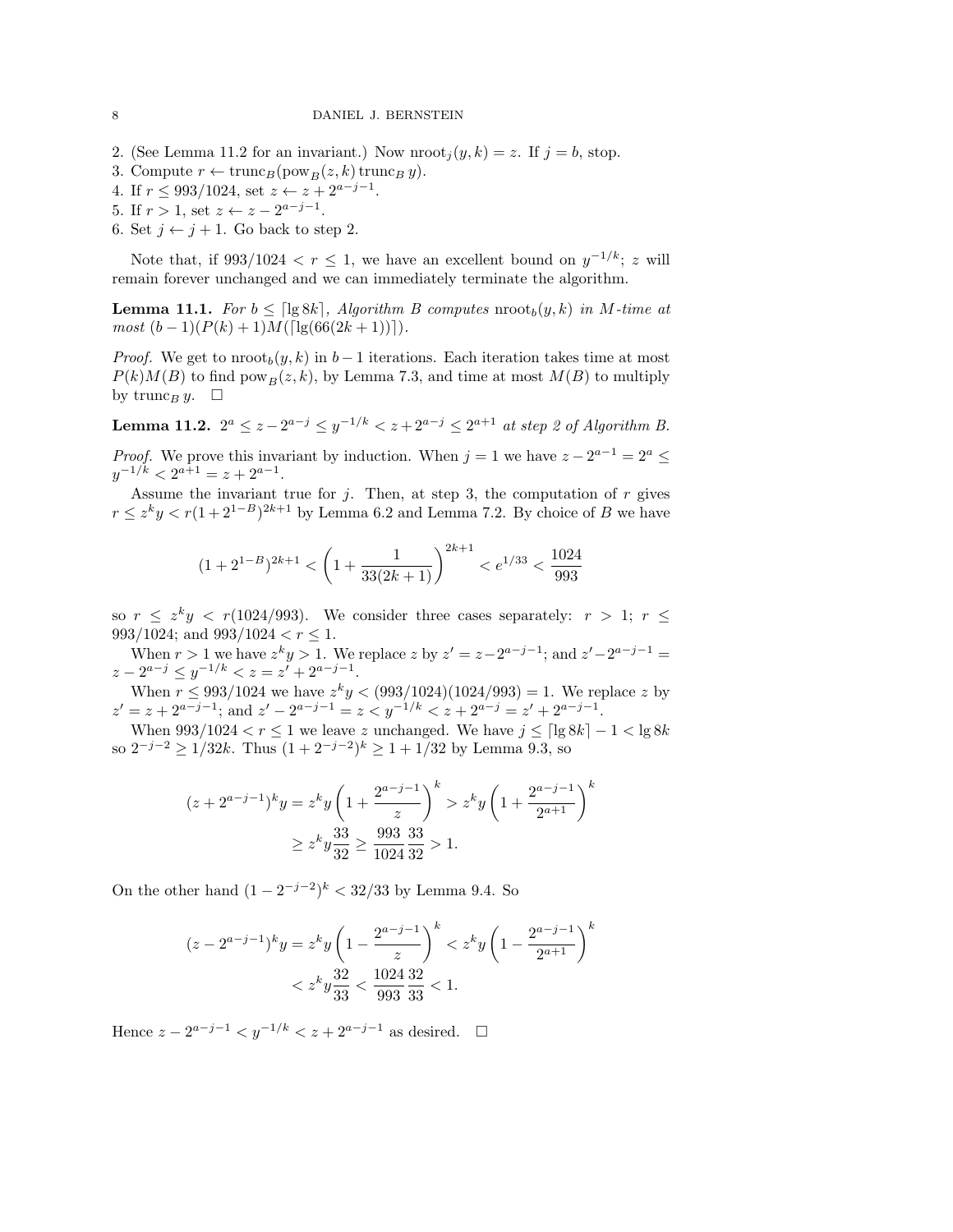Lemma 11.3.  $\text{nroot}_b(y,k)(1-2^{-b}) \, < \, y^{-1/k} \, < \, \text{nroot}_b(y,k)(1+2^{-b})$  for  $b \, \leq$  $\lceil \lg 8k \rceil$ .

*Proof.* nroot<sub>b</sub> $(y, k)$  appears as z in step 2 of Algorithm B when  $j = b$ . By Lemma 11.2,  $2^a \le z - 2^{a-b} \le y^{-1/k} < z + 2^{a-b} \le 2^{a+1}$ . Then  $z2^{-b} > 2^{a-b}$  so  $z(1 - 2^{-b}) <$  $z - 2^{a-b} \leq y^{-1/k} < z + 2^{a-b} < z(1 + 2^{-b}).$ 

**Newton's method: the idea.** We are trying to find a root of  $h(z) = z^{-k}y^{-1} - 1$ . In Newton's method, we replace our first guess,  $z$ , by a much better guess,  $z$  $h(z)/h'(z) = z + (z - yz^{k+1})/k$ . We repeat until z has the desired accuracy.

Newton's method roughly doubles the number of correct digits on each iteration. To speed the computation, we compute the full-precision answer only on the last step; we work with only  $1/2$  the digits in the previous step,  $1/4$  in the step before that, and so on.

**Newton's method: the algorithm.** For  $b \geq 4 + \lceil \lg k \rceil$  we define and construct nroot<sub>b</sub> $(y, k)$  by Algorithm N below. For the accuracy of nroot<sub>b</sub> $(y, k)$ , see Lemma 11.7. For the time spent by Algorithm N, see Lemma 11.4.

Algorithm N. We compute  $\text{proof}_b(y, k)$  for  $b \geq \lceil \lg 8k \rceil + 1$ . In advance set  $b' =$  $\lceil \lg 2k \rceil + \lceil (b - \lceil \lg 2k \rceil)/2 \rceil$  and  $B = 2b' + 4 - \lceil \lg k \rceil$ . Note that  $b' < b$ .

1. Compute  $z \leftarrow \text{nroot}_{b'}(y, k)$ , by Algorithm B if  $b' \leq \lceil \lg 8k \rceil$  or by Algorithm N if  $b' \geq \lceil \lg 8k \rceil + 1.$ 

2. Set  $r_2 \leftarrow \text{mul}(\text{trunc}_B z, k+1)$ .

3. Set  $r_3 \leftarrow \text{trunc}_B(\text{pow}_B(z, k+1) \text{trunc}_B y).$ 

4. Set  $r_4 \leftarrow \text{div}_B(r_2 - r_3, k)$ . Now  $\text{mroot}_b(y, k) = r_4$ .

**Lemma 11.4.** For  $b \geq \lceil \lg 8k \rceil + 1$ , Algorithm N computes nroot<sub>b</sub> $(y, k)$  in M-time at most  $T + KU$ , where  $T = \left[\lg 4k\right] (P(k) + 1) M(\left[\lg(66(2k+1))\right])$ ,  $K = P(k+1)+1$ , and  $U = (2b + 10 + \lceil 8 + \lg k \rceil \lceil \lg(b - \lceil \lg 2k \rceil) - 3 \rceil) \mu(b + 6).$ 

*Proof.* We have  $B - \lceil \lg 2k \rceil - 5 = 2(b' - \lceil \lg 2k \rceil) = 2 \lceil (b - \lceil \lg 2k \rceil)/2 \rceil$ , so B is either  $b+5$  or  $b+6$ . Hence  $B+2b' \leq b+6+2(b'-\lceil \lg 2k \rceil) + 2 \lceil \lg 2k \rceil \leq b+7+(b-\lceil \lg 2k \rceil) +$  $2 \lceil \lg 2k \rceil = 2b + \lceil 8 + \lg k \rceil$ . Note that  $\lceil \lg(b' - \lceil \lg 2k \rceil) \rceil = \lceil \lg(b - \lceil \lg 2k \rceil) - 1 \rceil$ .

We have  $b' \geq \lceil \lg 8k \rceil$ . If  $b' > \lceil \lg 8k \rceil$ , Algorithm N calls itself to compute nroot<sub>*b'*</sub> $(y, k)$ . By induction, this call takes *M*-time at most  $T + KU'$ , where  $U' =$  $(2b' + 10 + \lceil 8 + \lg k \rceil \lceil \lg(b' - \lceil \lg 2k \rceil) - 3 \rceil) \mu(b' + 6).$ 

If  $b' = \lceil \lg 8k \rceil$ , Algorithm N calls Algorithm B to compute nroot $\lceil \lg 8k \rceil(y, k)$ . By Lemma 11.1, this call takes M-time at most T. Note that in this case  $U' = 0$ , since  $2 \left[ \lg 8k \right] + 10 + \left[ 8 + \lg k \right] \left[ \lg \left( \left[ \lg 8k \right] - \left[ \lg 2k \right] \right) - 3 \right] = 0.$ 

So in either case step 1 of Algorithm N takes M-time at most  $T + KU'$ . By Lemma 7.3, step 3 of Algorithm N uses M-time at most  $P(k+1)M(B) + M(B) =$  $KM(B)$ . Thus the total M-time used by Algorithm N is at most

$$
T + KM(B) + KU'
$$
  
=  $T + KM(B) + K(2b' + 10 + [8 + \lg k] [\lg(b' - [\lg 2k]) - 3])\mu(b' + 6)$   
 $\leq T + K(B + 2b' + 10 + [8 + \lg k] [\lg(b' - [\lg 2k]) - 3])\mu(b + 6)$   
 $\leq T + K(2b + 10 + [8 + \lg k] + [8 + \lg k] [\lg(b' - [\lg 2k]) - 3])\mu(b + 6)$   
=  $T + K(2b + 10 + [8 + \lg k] [\lg(b - [\lg 2k]) - 3])\mu(b + 6) = T + KU$ 

as claimed.  $\square$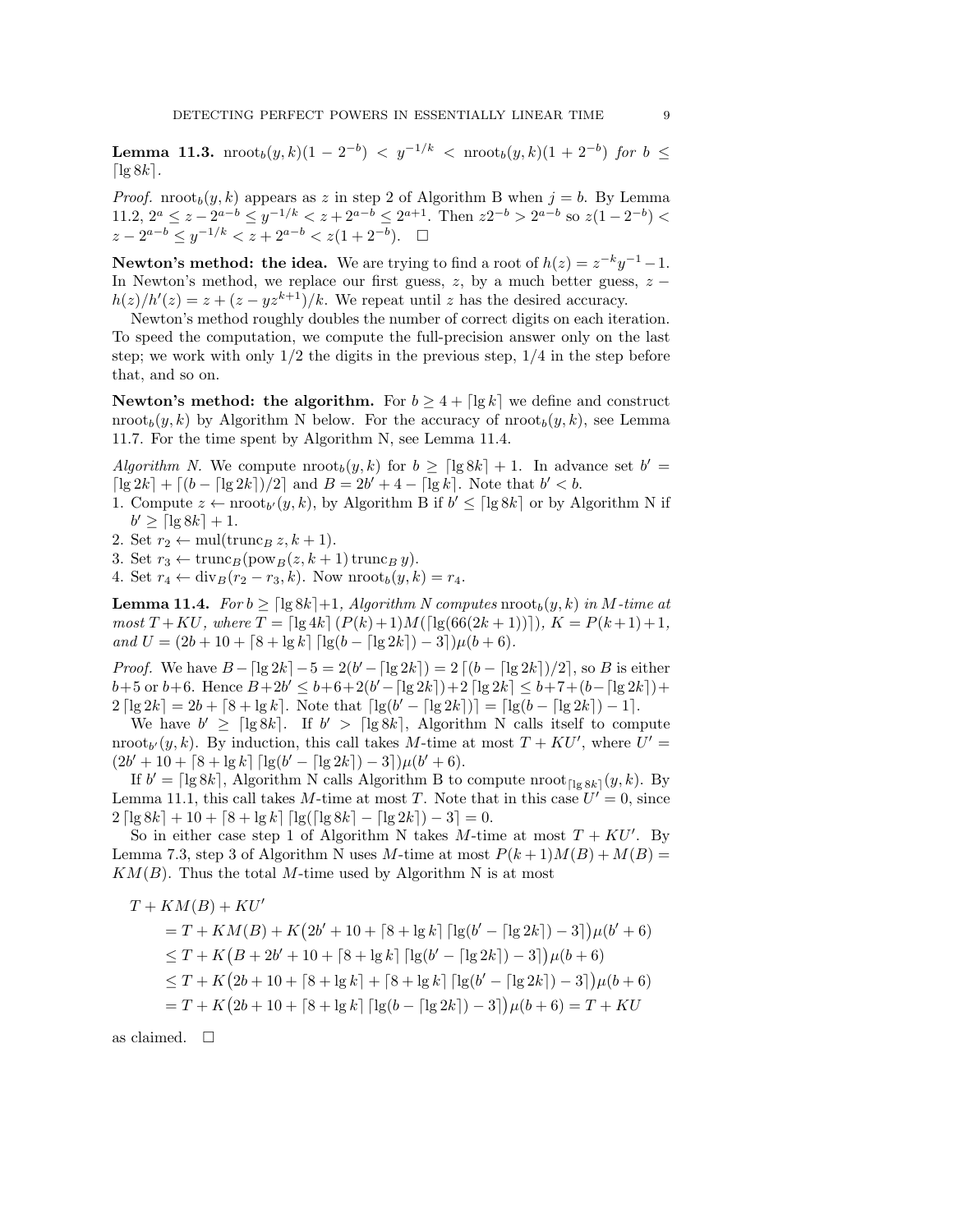**Lemma 11.5.** Define  $w = ((k+1)z - z^{k+1}y)/k$ . If  $z(1+\epsilon) = y^{-1/k}$  and  $\epsilon > -1/8k$ then  $w \leq y^{-1/k} \leq w(1 + 4k\epsilon^2/3)$ .

*Proof.*  $1 - k\epsilon \leq (1 + \epsilon)^{-k}$  by Lemma 9.5, so

$$
k + 1 - z^k y = k + 1 - (1 + \epsilon)^{-k} \le k + k\epsilon = \frac{k}{zy^{1/k}},
$$

so  $w = (z/k)(k+1-z^k y) \le y^{-1/k}$ .

By Lemma 9.3,  $(1+\epsilon)^k \ge 1+k\epsilon \ge 1-1/8 > 1/2$ , so  $k+1 \ge 2 > (1+\epsilon)^{-k} = z^k y$ , so  $w > 0$ .

Again,  $(1+\epsilon)^k \geq 1+k\epsilon$ , so

$$
\frac{y^{-1/k}}{w} - 1 = \frac{1 - (1 - k\epsilon)(1 + \epsilon)^k}{(k+1)(1 + \epsilon)^k - 1} = \frac{1 - (1 - k\epsilon)/(k+1)}{(k+1)(1 + \epsilon)^k - 1} - \frac{1 - k\epsilon}{k+1}
$$

$$
\leq \frac{1 - (1 - k\epsilon)/(k+1)}{(k+1)(1 + k\epsilon) - 1} - \frac{1 - k\epsilon}{k+1} = \frac{k\epsilon^2}{1 + \epsilon + k\epsilon} \leq \frac{4}{3}k\epsilon^2
$$

since  $1 + (k+1)\epsilon \geq 1 - (k+1)/8k \geq 1 - 1/4 = 3/4.$ 

**Lemma 11.6.** If  $z(1-2^{-b'}) < y^{-1/k} < z(1+2^{-b'})$  in Algorithm N then  $r_4(1 (2^{-b}) < y^{-1/k} < r_4(1+2^{-b}).$ 

*Proof.* Define  $w = ((k+1)z - z^{k+1}y)/k$ . The idea is that w is very close to  $y^{-1/k}$ ,  $(r_2 - r_3)/k$  is very close to w, and  $r_4$  is very close to  $(r_2 - r_3)/k$ .

Define  $\epsilon$  by  $z(1+\epsilon) = y^{-1/k}$ , so that  $-2^{-b'} < \epsilon < 2^{-b'}$ . We have  $b' \geq \lceil \lg 8k \rceil \geq 1$ lg 8k so  $2^{-b'} \le 1/8k$  so  $-1/8k < \epsilon < 1/8k$ .

Note that B is either  $b+5$  or  $b+6$ , so  $2^{5-B} \leq 2^{-b}$ . Abbreviate  $\delta = 2^{1-B}$ . Then  $\delta < 1/36$ ,  $\delta < 1/(4k+4)$ , and  $8(1+\delta) < 9$ . Also  $(2k)2^{-2b'} \leq 2^{1+\lceil \lg k \rceil - 2b'} = 2^{5-B}$ 16δ.

By construction  $r_2 \leq (k+1)z < r_2(1+\delta)$ ,  $r_3 \leq z^{k+1}y < r_3(1+\delta)^{2k+3}$ , and  $r_4 \le (r_2 - r_3)/k < r_4(1 + \delta).$ 

By Lemma 10.2,  $7/8 \le (1 - 1/8k)^k < (1 + \epsilon)^k = y^{-1}z^{-k}$ , so  $z^k y < 8/7$ . So

$$
\frac{r_3}{r_2} \le \frac{z^{k+1}y(1+\delta)}{(k+1)z} = \frac{z^k y(1+\delta)}{k+1} < \frac{8}{7}\frac{1+\delta}{k+1} < \frac{9}{7(k+1)} < \frac{2}{3}.
$$

By Lemma 11.5,  $w \leq y^{-1/k}$ , so

$$
\frac{y^{-1/k}}{r_4} \ge \frac{w}{r_4} \ge \frac{kw}{r_2 - r_3} = \frac{(k+1)z - z^{k+1}y}{r_2 - r_3} \ge \frac{r_2 - r_3(1+\delta)^{2k+3}}{r_2 - r_3}
$$

$$
= 1 - \frac{(1+\delta)^{2k+3} - 1}{r_2/r_3 - 1} > 1 - \frac{(1+\delta)^{2k+3} - 1}{(7k-2)/9} > 1 - 16\delta
$$

by Lemma 10.4.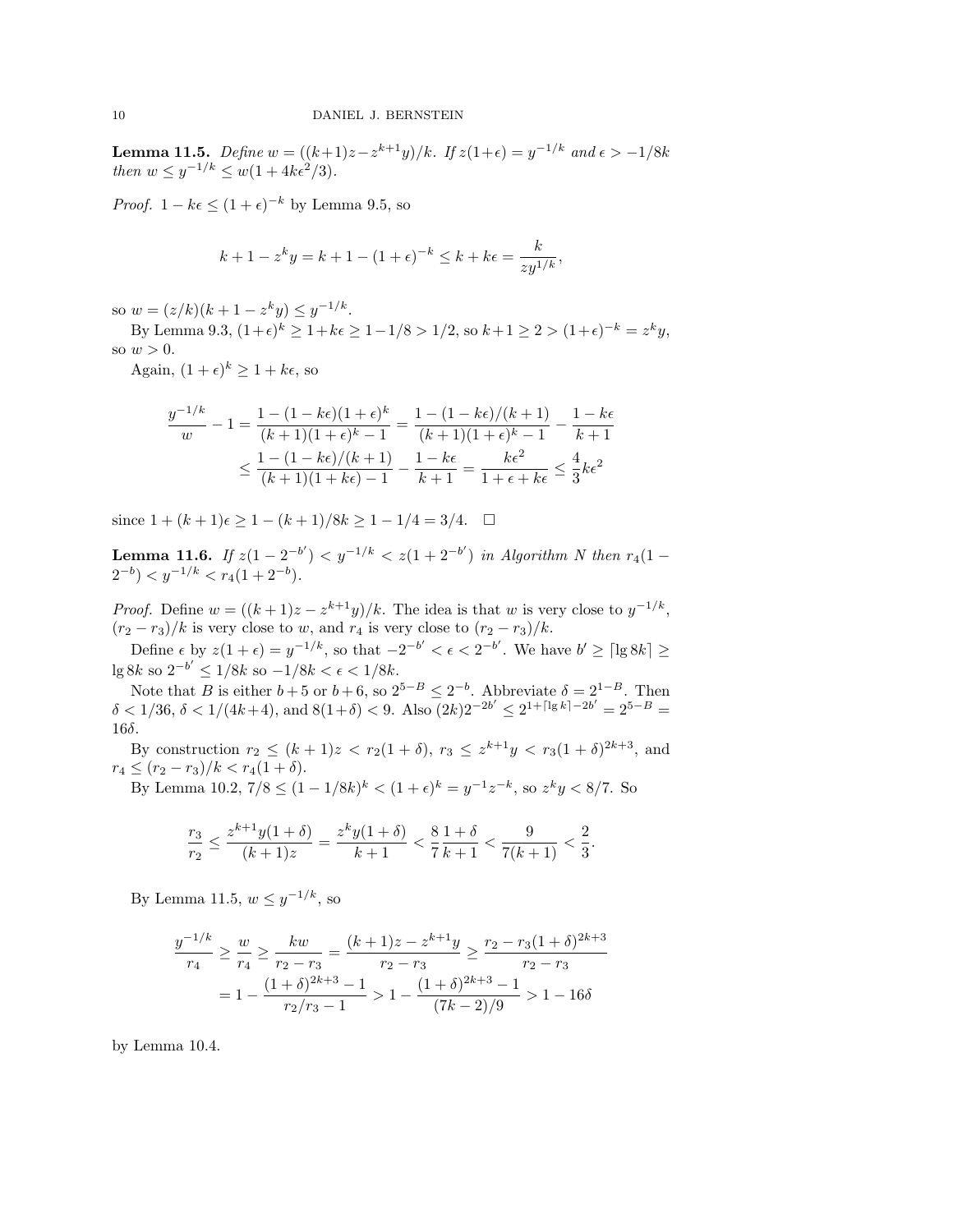On the other hand, by Lemma 11.5,  $y^{-1/k} \leq w(1+4k\epsilon^2/3)$ , so  $y^{-1/k}$  $\frac{-1/k}{r_4} \leq \frac{w(1+4k\epsilon^2/3)}{r_4}$  $\frac{4k\epsilon^2/3)}{r_4}<\frac{w(1+(2/3)(2k)2^{-2b'})}{r_4}$  $\frac{3(2k)2^{-2b'}}{r_4} \leq \frac{w(1+(32/3)\delta)}{r_4}$  $r_4$  $\langle \frac{k(1+\delta)w(1+(32/3)\delta)}{k(1+\delta)w(1+(32/3)\delta)} \rangle$  $\frac{w(1+(32/3)\delta)}{r_2-r_3} = \frac{(1+\delta)((k+1)z - z^{k+1}y)(1+(32/3)\delta)}{r_2-r_3}$  $r_2 - r_3$  $<\frac{(1+\delta)(r_2(1+\delta)-r_3)(1+(32/3)\delta)}{r_1(r_2+2\delta)}$  $r_2 - r_3$  $= (1 + \delta) \left( 1 + \frac{32}{8} \right)$  $\left(1+\frac{\delta}{1-r}\right)$  $1 - r_3/r_2$  $\left(1+\delta\right)\left(1+\frac{32}{2}\right)$  $\left(\frac{32}{3}\delta\right)(1+3\delta)$  $< 1 + 16\delta$ 

by Lemma 10.3.  $\Box$ 

**Lemma 11.7.**  $\text{nroot}_b(y,k)(1-2^{-b}) < y^{-1/k} < \text{nroot}_b(y,k)(1+2^{-b})$  for all b.

*Proof.* For  $b \leq \lfloor \lg 8k \rfloor$  this is Lemma 11.3. For  $b \geq \lfloor \lg 8k \rfloor + 1$  we compute nroot<sub>b</sub> $(y, k)$  as  $r_4$  in Algorithm N. By induction  $z(1 - 2^{-b'}) < y^{-1/k} < z(1 + 2^{-b'}),$ so  $r_4(1-2^{-b}) < y^{-1/k} < r_4(1+2^{-b})$  by Lemma 11.6. □

Notes. High-precision inverses and roots show up in many contexts other than perfect-power detection, so Algorithms B and N are arguably the most important algorithms in this paper. The author's goal in writing this section was to produce something "ready to run" and immediately useful in practice.

Algorithms B and N are reasonably "tight": they do not use unnecessarily high precision. As the reader can see, we pay for this tightness in complex proofs, though the algorithms themselves are short and straightforward.

The basic outline of our method is well known, as is its approximate run time. For Newton's method with increasing precision see [8] (which popularized [7]) or [6, section 6.4]. For the specific case of inversion see also [14, Algorithm 4.3.3–R] or [1, page 282]. For a controlled number of steps of binary search as preparation for Newton's method see [3, section 3].

However, it is difficult to find a complete error analysis in the literature, let alone an algorithm carefully tuned for speed in light of such an analysis. An algorithm with results of unknown accuracy—or an algorithm not even stated explicitly—is of little value for implementors.

A notable exception for  $k = 1$  is [14, Algorithm 4.3.3–R], which is stated in full detail and supported by tight error bounds; but Algorithm N will be faster, because it pays close attention to the desired final precision.

For Newton's method generally see [25, section 9.4]. The inequalities in Lemma 11.5 follow from general facts of the form "when Newton's method is applied to the following class of nice functions, the iterates exhibit the following nice behavior."

Binary search as a root-finding technique is also known as bisection. For bisection generally see [25, section 9.1]. Our use of binary search is closer in spirit to [25, section 9.1] than to [3, section 3] since we limit the precision of intermediate calculations.

There are many other general root-finding methods; see [25]. There are even more methods specific to kth roots.

For large k, just as  $r^k$  is probably best computed as  $\exp(k \log r)$ ,  $r^{1/k}$  is probably best computed as  $\exp((\log r)/k)$  by the methods of [8], which take essentially linear time.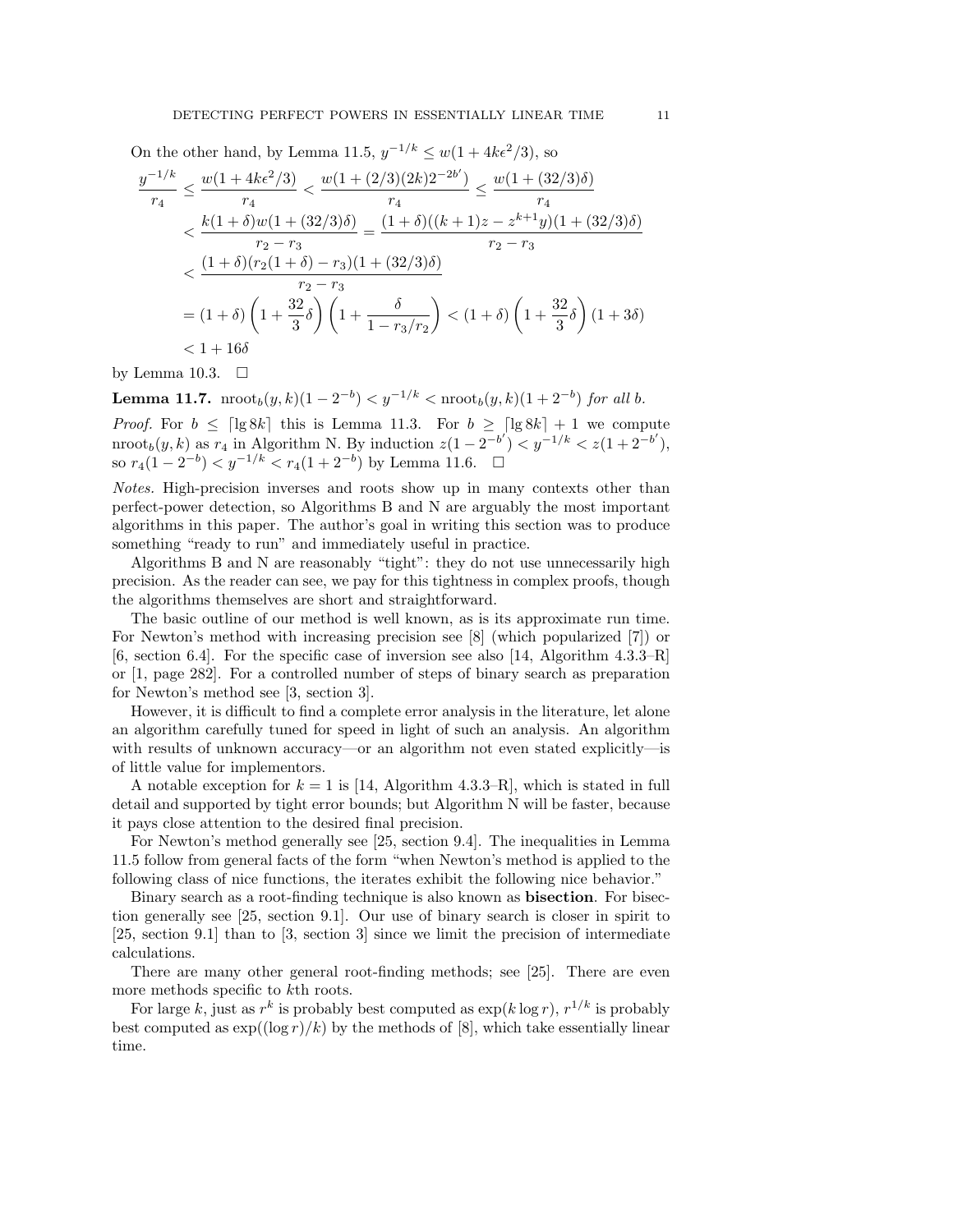# Part III. Power testing

# 12. Summary of Part III

Section 13: Algorithm C tests if  $n = x^k$  in time essentially linear in the number of leading digits needed to distinguish n from  $x^k$ .

Section 14: Algorithm K tests if  $n$  is a kth power. It finds an approximation to  $n^{1/k}$  and then applies Algorithm C.

Section 15: Algorithm X tests if  $n$  is a perfect power by running Algorithm K for each possible prime exponent.

Section 16: We define a function  $F(n)$ , and we survey results on  $F(n)$  from Part IV and Part V. The run time of Algorithm X is essentially linear in  $F(n)$ , if we use fast multiplication.

Section 17: We prove Theorem 1.

# 13. How to test if  $n = x^k$

In this section we consider the problem of testing, given positive integers  $n, x$ , and k, whether  $n = x^k$ .

We could simply compute  $x^k$  and check whether it equals n. But we can eliminate most  $(x, n)$  more efficiently, by checking whether  $n = x^k$  is consistent with the first few digits of  $n$  and  $x$ .

Our solution, Algorithm C, inspects at most about twice as many leading bits of n as are needed to distinguish n from  $x^k$ . See Lemma 13.5 for a precise run-time bound. See Lemma 13.2 for a proof that Algorithm C works.

Algorithm C. Given positive integers  $n, x, k$ , we compute the sign of  $n - x^k$ . In advance set  $f = \lfloor \lg 2n \rfloor$ .

1. Set  $b \leftarrow 1.$ 

2. Compute  $r \leftarrow \text{pow}_{b+\lceil \lg 8k \rceil}(x, k)$ .

- 3. If  $n < r$ , print  $-1$  and stop.
- 4. If  $r(1+2^{-b}) \leq n$ , print 1 and stop.
- 5. If  $b \geq f$ , print 0 and stop.
- 6. Set  $b \leftarrow \min\{2b, f\}$ . Go back to step 2.

The farther apart n and  $x^k$  are, the more quickly Algorithm C can tell them apart. Define a distance d on integers as  $d(i, j) = 0$  when  $i = j$ ,  $d(i, j) = ||g||i - j||$ when  $i \neq j$ ; below we express the speed of Algorithm C in terms of  $d(n, x^k)$ .

**Lemma 13.1.** Set  $f = |\lg 2n|$ . At the start of step 3 of Algorithm C,  $r \leq x^k$  $r(1+2^{-b})$ . At the start of step 4,  $r \leq n$  and  $x^{k} < r+2^{f-b}$ . At the start of step 5,  $n < r + 2^{f-b}.$ 

Proof. By Lemma 7.2 and Lemma 10.1,

$$
r \le x^k < r \left( 1 + \frac{1}{2^{b + \lceil \lg 4k \rceil}} \right)^{2k - 1} < r \left( 1 + \frac{1}{2^b 4k} \right)^{2k - 1} < r(1 + 2^{-b}).
$$

If we do not stop in step 3, then  $r \leq n < 2<sup>f</sup>$ , so  $r(1+2<sup>-b</sup>) < r+2<sup>f-b</sup>$ . If we also do not stop in step 4, then  $n < r(1+2^{-b})$ .  $\Box$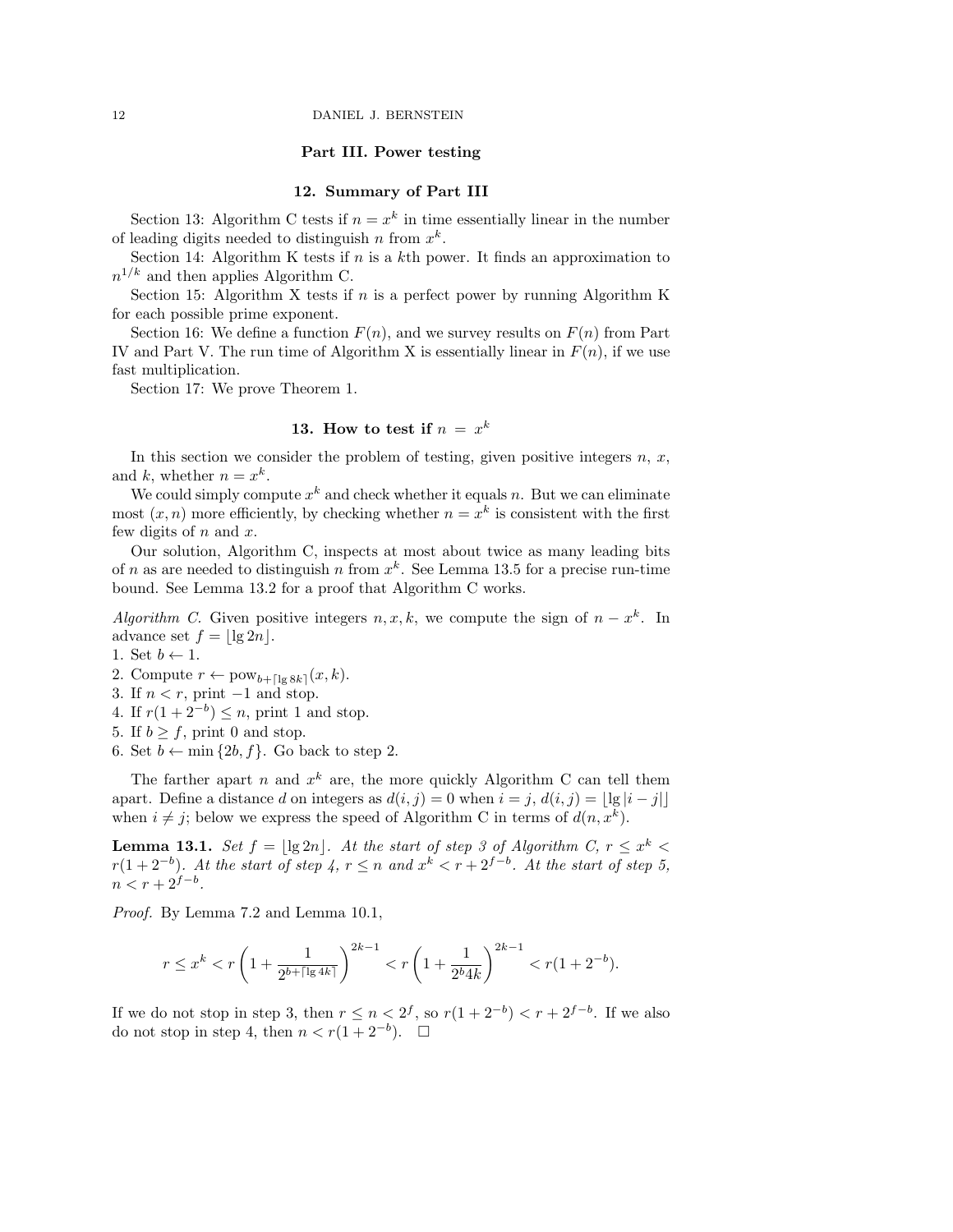**Lemma 13.2.** When Algorithm C stops, it prints the sign of  $n - x<sup>k</sup>$ .

*Proof.* We use each piece of Lemma 13.1. If we stop in step 3 then  $n < r$ . But  $r \leq x^k$  so  $n < x^k$  as desired.

If we stop in step 4 then  $r(1+2^{-b}) \leq n$ . But  $x^k < r(1+2^{-b})$  so  $x^k < n$  as desired.

If we stop in step 5 then  $b \geq f$ , so  $r \leq n < r+1$  and  $r \leq x^k < r+1$ . Hence  $|n - x^k| < 1$ . Both n and  $x^k$  are integers, so  $n = x^k$  as desired.  $\Box$ 

**Lemma 13.3.** Set  $f = |\lg 2n|$  and  $g = \max\{1, f - d(n, x^k)\}\$ . If  $b \ge g$  then Algorithm C stops before step 6.

*Proof.* We prove the contrapositive. If Algorithm C gets to step 6 then  $b < f$ . By Lemma 13.1,  $r \le n < r+2^{f-b}$  and  $r \le x^k < r+2^{f-b}$ , so  $\left|n-x^k\right| < 2^{f-b}$ . If  $n=x^k$ then  $d(n, x^k) = 0 < f - b$ ; if  $n \neq x^k$  then  $d(n, x^k) = \lfloor \lg |n - x^k| \rfloor \leq \lg |n - x^k| <$  $f - b$ . Either way  $b < f - d(n, x^k) \leq g$ .  $\Box$ 

**Lemma 13.4.** Set  $f = \lfloor \lg 2n \rfloor$ ,  $b_j = \min \{2^j, f\}$ , and  $g = \max \{1, f - d(n, x^k)\}$ . Then Algorithm C takes M-time at most  $P(k) \sum_{0 \leq j \leq \lceil \lg g \rceil} M(b_j + \lceil \lg 8k \rceil)$ .

*Proof.* Each iteration of step 2 uses time at most  $P(k)M(b + \lceil \lg 8k \rceil)$ , by Lemma 7.3. Notice that  $b_{\lceil \lg f \rceil - 1} < f$  but  $b_{\lceil \lg f \rceil} = f$ . So Algorithm C uses first  $b \leftarrow b_0$ , then  $b \leftarrow b_1$ , and so on through at most  $b \leftarrow b_{\lceil \lg f \rceil}$ . If  $j > \lceil \lg g \rceil$  then  $j \ge 1$  and  $b_{j-1} = \max\left\{2^{j-1},f\right\} \ge \max\left\{2^{\lceil \lg g \rceil},g\right\} \ge g$ , so Algorithm C stops before step 6 with  $b \leftarrow b_{i-1}$ , so it never gets to  $b_i$ .  $\Box$ 

**Lemma 13.5.** Set  $f = |\lg 2n|$  and  $g = \max\{1, f - d(n, x^k)\}\$ . Then Algorithm C takes M-time less than  $P(k)(4g + \lceil \lg 2g \rceil \lceil \lg 8k \rceil)\mu(2g + \lceil \lg 8k \rceil).$ 

*Proof.* Set  $b_j = \min\{2^j, f\}$ . If  $j \leq \lceil \lg g \rceil$  then  $b_j \leq 2^j < 2g$ , so

$$
M(b_j+\lceil\lg{8k}\rceil)\leq (b_j+\lceil\lg{8k}\rceil)\mu(2g+\lceil\lg{8k}\rceil)\leq (2^j+\lceil\lg{8k}\rceil)\mu(2g+\lceil\lg{8k}\rceil).
$$

Now by Lemma 13.4 the M-time is at most

$$
P(k) \sum_{0 \le j \le \lceil \lg g \rceil} M(b_j + \lceil \lg 8k \rceil) \le P(k) \sum_{0 \le j \le \lceil \lg g \rceil} (2^j + \lceil \lg 8k \rceil) \mu(2g + \lceil \lg 8k \rceil)
$$
  

$$
< P(k) (2^{\lceil \lg 2g \rceil} + \lceil \lg 2g \rceil \lceil \lg 8k \rceil) \mu(2g + \lceil \lg 8k \rceil)
$$
  

$$
< P(k) (4g + \lceil \lg 2g \rceil \lceil \lg 8k \rceil) \mu(2g + \lceil \lg 8k \rceil)
$$

as claimed.  $\square$ 

Notes. Our use of increasing precision is at the heart of our improvement over [3]. A 50-digit number that starts with 9876 is not an 11th power; we don't need to look at the remaining 46 digits to see this. In general we do not inspect many more bits of *n* than are necessary to distinguish *n* from  $x<sup>k</sup>$ . As in Newton's method, the last step dominates the run time.

In Newton's method it is natural to double the precision at each step. But in Algorithm C we could use any vaguely geometric progression. In practice we should modify our b sequence to take into account the speed of multiplication and the distribution of  $x$  and  $n$ .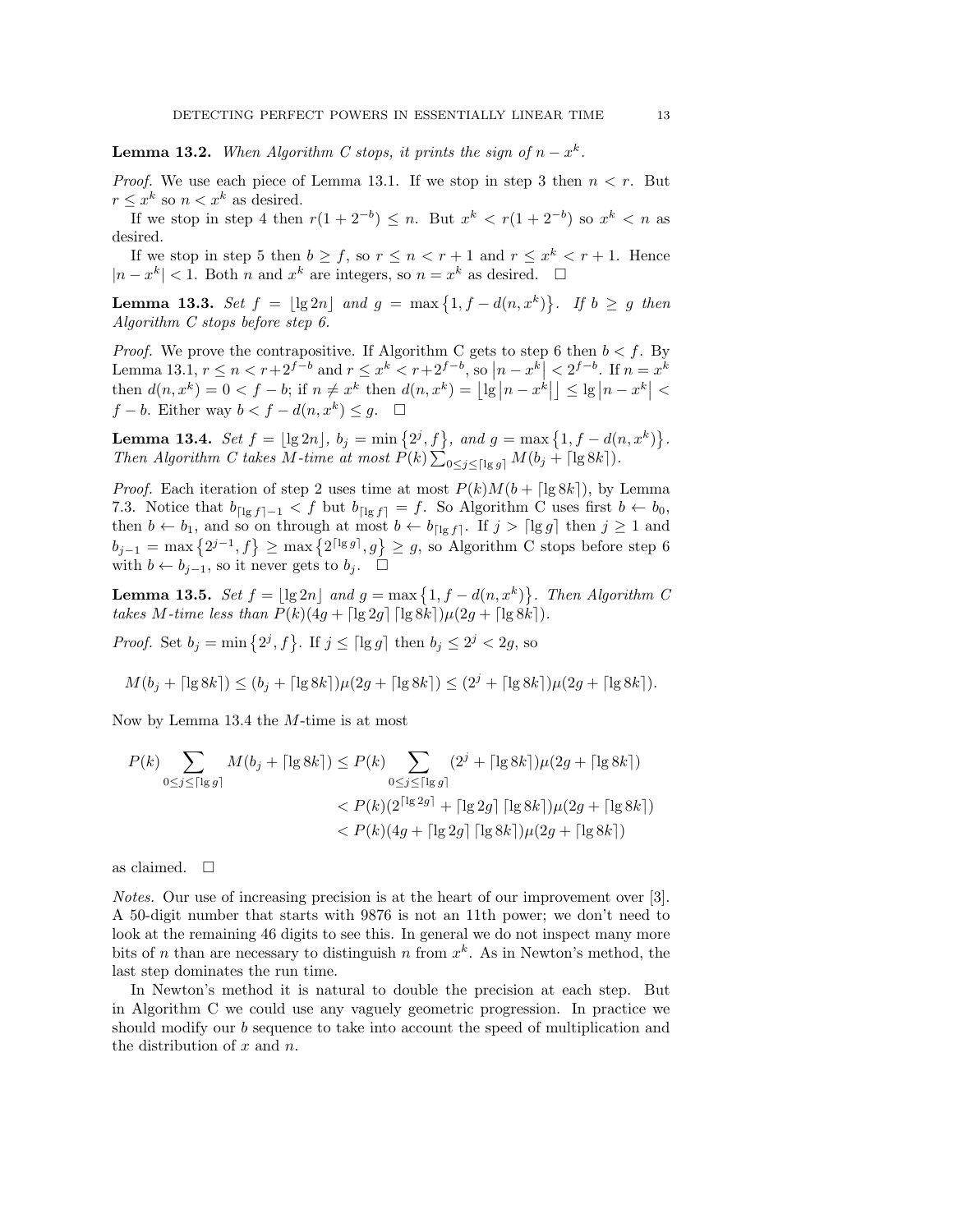Lemma 7.3 is hopelessly pessimistic about the time needed to compute  $x^k$  to high accuracy. Since x has very few bits, our first few multiplications use relatively low precision. In fact, the  $P(k)$  factor in Lemma 13.4 should disappear as g grows. Similarly, the bound from Lemma 7.2 is somewhat loose. A careful analysis would show that, when b is large, we can use fewer than  $\lceil \lg 8k \rceil$  guard bits in step 2 of Algorithm C. This is probably not worth the added complexity in practice.

If we know n modulo a small prime  $q$ , we can compute x mod  $q$  and check whether  $x<sup>k</sup>$  mod  $q = n$  mod q. See section 31 for further discussion.

In step 3 of Algorithm C we compare a high-precision number,  $n$ , to a lowprecision floating-point number, r. The alert reader may have observed that this is a potential bottleneck. The  $M$ -time in Algorithm C is essentially the precision of r; this may be much less time than it takes us to read the digits of  $n$ . Fortunately we can check whether  $n < r$  in time proportional to the size of r, so there is no difficulty. (Similar comments apply to step 4.) Imagine if, instead, we had to test whether  $n \leq r$ . If n and r agreed out to the precision of r, we would have to keep reading n to see whether any of the remaining bits were nonzero. There are many solutions—in practice  $n$  will always be odd; more generally our comparison routine could insist that  $n$  be represented as a fully denormalized floating-point number; or we could truncate  $n$  and use slightly wider bounds—but it is comforting that for us the problem does not arise.

### 14. How to test if  $n$  is a kth power

Let  $n$  and  $k$  be integers larger than 1. In this section we show how to check whether  $n$  is a kth power. The idea is to compute a floating-point approximation r to  $n^{1/k}$ ; say  $|n^{1/k} - r| < 1/4$ . Then, if r is within 1/4 of an integer x, we check whether  $x^k = n$ .

Algorithm K. Given integers  $n \geq 2$  and  $k \geq 2$ , and a positive floating-point number y (see Lemma 14.2), we see if n is a kth power. In advance set  $f = |\lg 2n|$  and  $b = 3 + \lceil f / k \rceil$ .

- 1. Compute  $r \leftarrow \text{nroot}_b(y, k)$ .
- 2. Find an integer x with  $|r x| \leq 5/8$ .
- 3. If  $x = 0$  or  $|r x| \geq 1/4$ , print 0 and stop.
- 4. Compute the sign of  $n x^k$  with Algorithm C.
- 5. If  $n = x^k$ , print x and stop.
- 6. Print 0.

Lemma 14.3 shows that Algorithm K is correct. Lemma 14.4 gives an upper bound for its run time.

**Lemma 14.1.** If  $0 \le t \le 1/10$  then  $(1+t)^{1/2}/(1-t) \le 1+2t$  and  $(1-t)^{1/2}/(1+t) \ge$  $1 - 2t$ .

*Proof.* We have  $1-3t-4t^2+4t^3 \ge 1-0.3-0.04-0.004 > 0$ . Hence  $t-3t^2-4t^3+4t^4$ *Proof.* We have  $1-3t-4t^2+4t^3 \ge 1-0.3-0.04-0.004 > 0$ . Hence  $t-3t-4t^3+4t^4$ <br>is nonnegative. Thus  $1 + t \le 1 + 2t - 3t^2 - 4t^3 + 4t^4 = (1 + t - 2t^2)^2$ , so  $\sqrt{1+t} \le (1-t)(1+2t)$ . Also  $0 < 1-t \le 1$  so  $\sqrt{1-t} \ge 1-t \ge 1-t-2t^2 = (1+t)(1-$ 

**Lemma 14.2.** If  $y(1-2^{-b}) < n^{-1} < y(1+2^{-b})$  in Algorithm K then  $|r - n^{1/k}| <$ 1/4.

*Proof.* Write  $\delta = 2^{-b}$ . By hypothesis,  $y(1 - \delta) < n^{-1} < y(1 + \delta)$ , so  $y^{-1/k}(1 + \delta)$  $\delta$ )<sup>-1/k</sup> <  $n^{1/k}$  <  $y^{-1/k}$ (1 –  $\delta$ )<sup>-1/k</sup>. By Lemma 11.7,  $r(1-\delta)$  <  $y^{-1/k}$  <  $r(1+\delta)$ .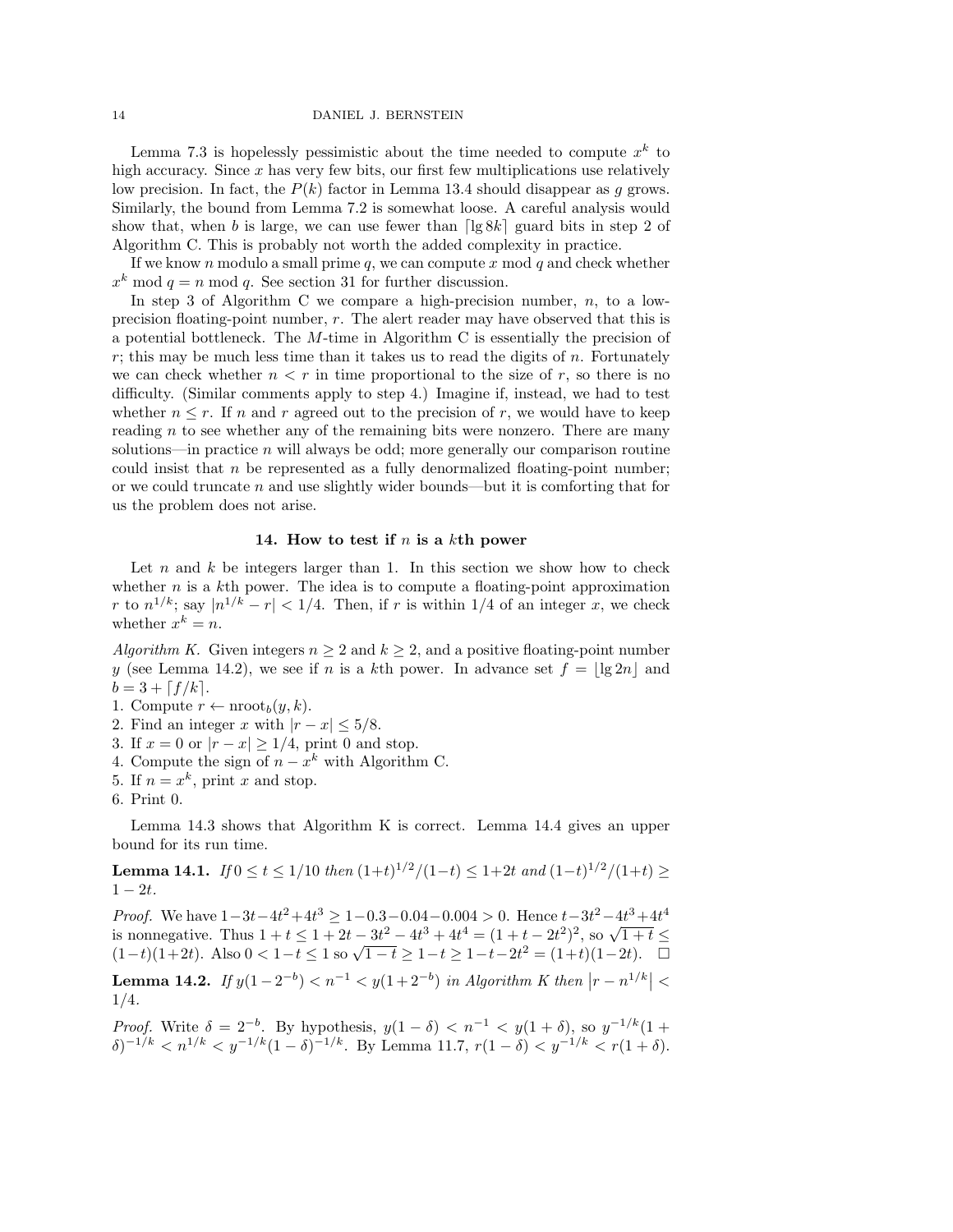Note that  $\delta \leq 1/16 < 1/10$ . We apply Lemma 14.1 twice: first

$$
r < \frac{y^{-1/k}}{1-\delta} < n^{1/k} \frac{(1+\delta)^{1/k}}{1-\delta} \le n^{1/k} \frac{(1+\delta)^{1/2}}{1-\delta} = n^{1/k} + n^{1/k} \left( \frac{(1+\delta)^{1/2}}{1-\delta} - 1 \right)
$$
\n
$$
\le n^{1/k} + n^{1/k} 2\delta < n^{1/k} + 2^{f/k} 2\delta = n^{1/k} + 2^{f/k} 2^{-2-[f/k]} \le n^{1/k} + \frac{1}{4};
$$

second

$$
r > \frac{y^{-1/k}}{1+\delta} > n^{1/k} \frac{(1-\delta)^{1/k}}{1+\delta} \ge n^{1/k} \frac{(1-\delta)^{1/2}}{1+\delta} = n^{1/k} + n^{1/k} \left( \frac{(1-\delta)^{1/2}}{1+\delta} - 1 \right)
$$
  

$$
\ge n^{1/k} - n^{1/k} 2\delta > n^{1/k} - 2^{f/k} 2\delta = n^{1/k} - 2^{f/k} 2^{-2 - \lfloor f/k \rfloor} \ge n^{1/k} - \frac{1}{4}.
$$

Hence  $|r - n^{1/k}| < 1/4$ .  $\Box$ 

**Lemma 14.3.** Set  $f = |\lg 2n|$  and  $b = 3 + \lfloor f/k \rfloor$ . Assume that  $y(1 - 2^{-b}) <$  $n^{-1} < y(1+2^{-b})$ . If n is a kth power, Algorithm K prints  $n^{1/k}$ . If n is not a kth power, Algorithm K prints 0.

*Proof.* In Algorithm K we find an integer x with  $|r - x| \leq 5/8$ . By Lemma 14.2,  $|r - n^{1/k}| < 1/4$ , so  $|x - n^{1/k}| < 1/4 + 5/8 < 1$ . If *n* is a kth power then *x* and  $n^{1/k}$  are both integers so  $x = n^{1/k}$ . Then  $|r - x| = |r - n^{1/k}| < 1/4$  and  $x > 0$ , so Algorithm K does not stop in step 3; in step 5 it prints  $x$ .

On the other hand, if *n* is not a *k*th power, then certainly  $n \neq x^k$ , so Algorithm K does not stop in step 5. So it prints  $0. \square$ 

Let t be a real number such that  $t - 1/2$  is not an integer. We write round t for the **nearest integer to** t: the unique integer i with  $|i - t| < 1/2$ .

**Lemma 14.4.** Set  $f = \lfloor \lg 2n \rfloor$ ,  $g = \max \{1, f - d(n, (\text{round } n^{1/k})^k)\},$  and  $b =$  $3 + \lceil f/k \rceil$ . Assume that  $y(1 - 2^{-b}) < n^{-1} < y(1 + 2^{-b})$ . Then Algorithm K uses M-time less than

$$
(4g + \lceil \lg 2g \rceil \lceil \lg 8k \rceil) P(k) \mu(2g + \lceil \lg 8k \rceil) + \lceil \lg 4k \rceil (P(k) + 1) M(\lceil \lg(66(2k+1)) \rceil)
$$
  
+ 
$$
(2 \lfloor f/k \rfloor + \lfloor \lg f \rfloor \lceil 8 + \lg k \rceil) (P(k+1) + 1) \mu(\lceil f/k \rceil + 9).
$$

*Proof.* Define  $T = \left[\lg 4k \right] (P(k) + 1) M(\left[\lg(66(2k+1))\right])$ . Note that  $b - \left[\lg 2k\right] =$  $\lceil f/k \rceil - \lceil \lg k \rceil + 2 < \lceil f/2 \rceil + 1 < f$  since  $f \geq 2$ .

In Algorithm K we first compute  $\text{nroot}_b(y, k)$ . If  $b \leq \lceil \lg 8k \rceil$  then, by Lemma 11.1, we use M-time at most T. If  $b > \lceil \lg 8k \rceil$  then, by Lemma 11.4, we use M-time at most

$$
T + (P(k+1) + 1)(2(b - \lceil \lg 8k \rceil) + \lceil 8 + \lg k \rceil \lceil \lg(b - \lceil \lg 2k \rceil) - 1 \rceil) \mu(b+6)
$$
  
\n
$$
\leq T + (2(\lceil f/k \rceil - 1) + \lceil 8 + \lg k \rceil \lceil \lg f - 1 \rceil) (P(k+1) + 1) \mu(\lceil f/k \rceil + 9)
$$
  
\n
$$
\leq T + (2\lfloor f/k \rfloor + \lceil 8 + \lg k \rceil \lfloor \lg f \rfloor) (P(k+1) + 1) \mu(\lceil f/k \rceil + 9).
$$

After computing  $r = \text{proof}_b(y, k)$  we construct an integer x. We may invoke Algorithm C; if we do, then  $|r - x| < 1/4$ , and  $|r - n^{1/k}| < 1/4$  by Lemma 14.2, so  $|x - n^{1/k}| < 1/2$ , so  $x = \text{round } n^{1/k}$ . Finally, by Lemma 13.5, Algorithm C uses M-time at most  $P(k)(4g + \lceil \lg 2g \rceil \lceil \lg 8k \rceil)\mu(2g + \lceil \lg 8k \rceil)$ .  $\Box$ 

*Notes.* Say we know *n* modulo a small prime q with q mod  $k = 1$ . Then we can check in advance whether  $n^{(q-1)/k}$  equals 0 or 1 modulo q. If not, then n cannot be a kth power. The idea of  $[3]$  is to compute n modulo several small primes for each k, so as to quickly weed out most non-powers. See section 31 for further discussion.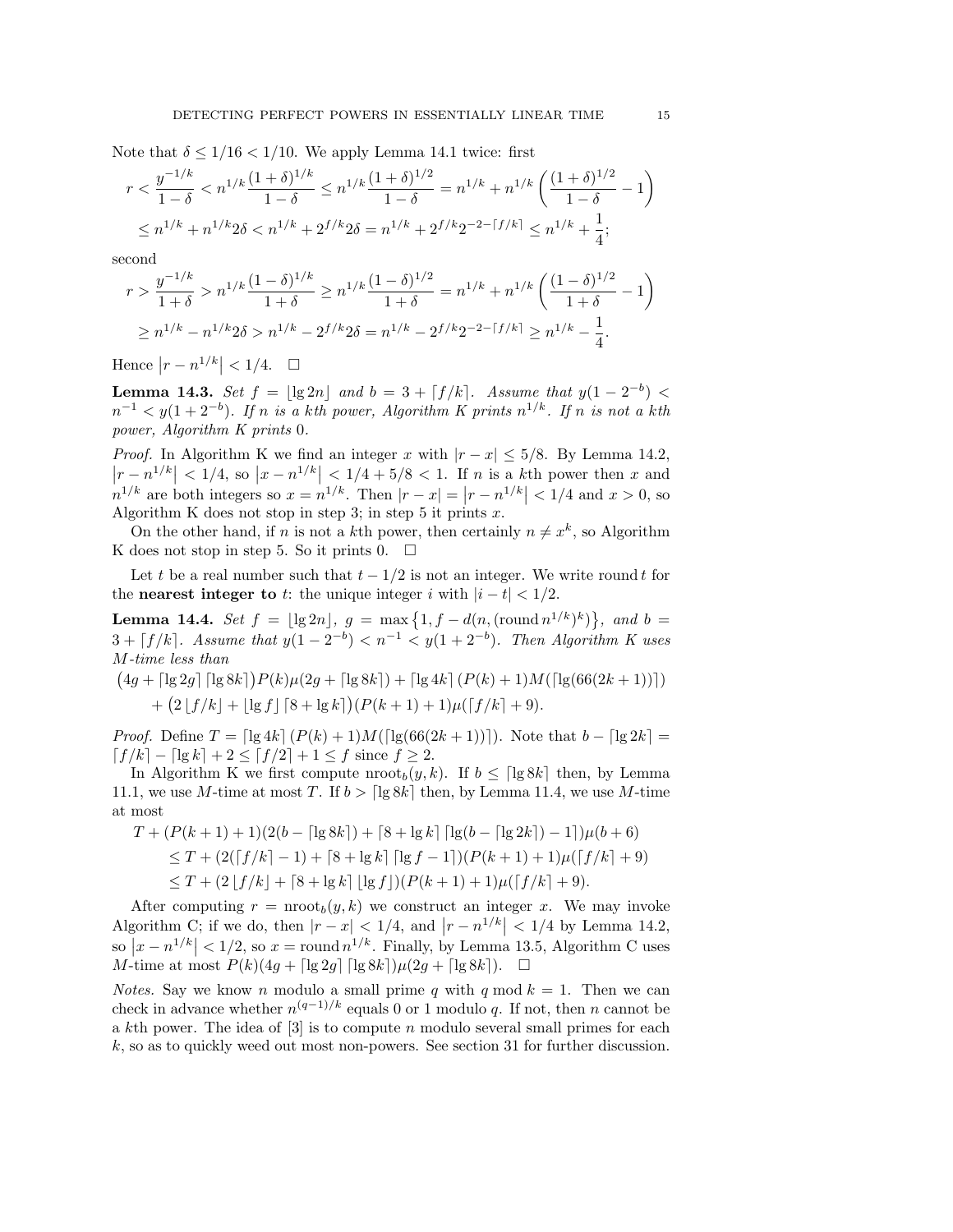### 15. How to test if  $n$  is a perfect power

To see whether *n* is a perfect power, we run through the primes  $p \leq \lg n$ . For each  $p$ , we check whether n is a pth power. Lemma 15.2 shows that our algorithm is correct. For a time analysis see the next section.

Algorithm X. Given an integer  $n \geq 2$ , we attempt to decompose n as a perfect power. In advance set  $f = |\lg 2n|$ .

- 1. Compute  $y \leftarrow \text{nroot}_{3+\lceil f/2 \rceil}(n, 1)$ .
- 2. For each prime number  $p < f$ :
- 3. Apply Algorithm K to  $(n, p, y)$ ; let x be the result.
- 4. If  $x > 0$ , print  $(x, p)$  and stop.

5. Print  $(n, 1)$ .

**Lemma 15.1.**  $y(1 - 2^{-3 - \lceil f/p \rceil}) < n < y(1 + 2^{-3 - \lceil f/p \rceil})$  in Algorithm X.

*Proof.*  $y(1-2^{-3-[f/2]}) < n < y(1+2^{-3-[f/2]})$  by Lemma 11.7; and  $p \ge 2$ . □

**Lemma 15.2.** If n is a perfect power, Algorithm X prints a prime number  $p$  and a positive integer x such that  $x^p = n$ . If n is not a perfect power, Algorithm X prints  $(n, 1).$ 

*Proof.* By Lemma 15.1,  $y(1 - 2^{-3 - \lceil f/p \rceil}) < n < y(1 + 2^{-3 - \lceil f/p \rceil})$ . If Algorithm X stops in step 4 then, by Lemma 14.3,  $x^p = n$ .

Conversely, if n is a perfect power then n is a pth power for some prime  $p \leq$  $\lg n < f$ . By Lemma 14.3, Algorithm X stops in step 4.  $\Box$ 

Notes. The result of [3] is a perfect-power classification algorithm that runs in time  $\log^3 n$ ; on average, under reasonable assumptions, it runs in time  $\log^2 n / \log^2 \log n$ .

The run time of Algorithm X is much better: it is essentially linear in  $\log n$ , if we use fast multiplication. The proof uses transcendental number theory. It is much easier to prove that the average run time is essentially linear. For further discussion see section 16.

Algorithm X is not new. It is stated in, for instance, [16, section 2.4]. But God is in the details: without good methods for computing  $n^{1/k}$  and for checking whether  $x^k = n$ , Algorithm X is not so attractive. The authors of [16] go on to say that one can "save time" by adding a battery of tests to Algorithm X. Variants of the same algorithm are also dismissed in [10, page 38] ("This is clearly quite inefficient") and [3].

We observe that, by putting enough work into the subroutines, we have made Algorithm X quite fast—so fast, in fact, that typical modifications will slow it down.

To enumerate the primes  $p \leq f$  we may use the Sieve of Eratosthenes. See [26] for faster methods. Note that we do not have to run through the primes in increasing order. We should, in principle, reorder the operations in Algorithm X, depending on the distribution of inputs, so that we detect perfect powers as soon as possible.

# 16. Introduction to  $F(n)$

In this section we introduce a function  $F(n)$ . This function should be thought of as the difficulty of determining that  $n$  is not a pth power, summed over all possible prime exponents p. If we use fast multiplication, the run time of our perfect-power decomposition algorithm is, at worst, essentially linear in  $F(n)$ .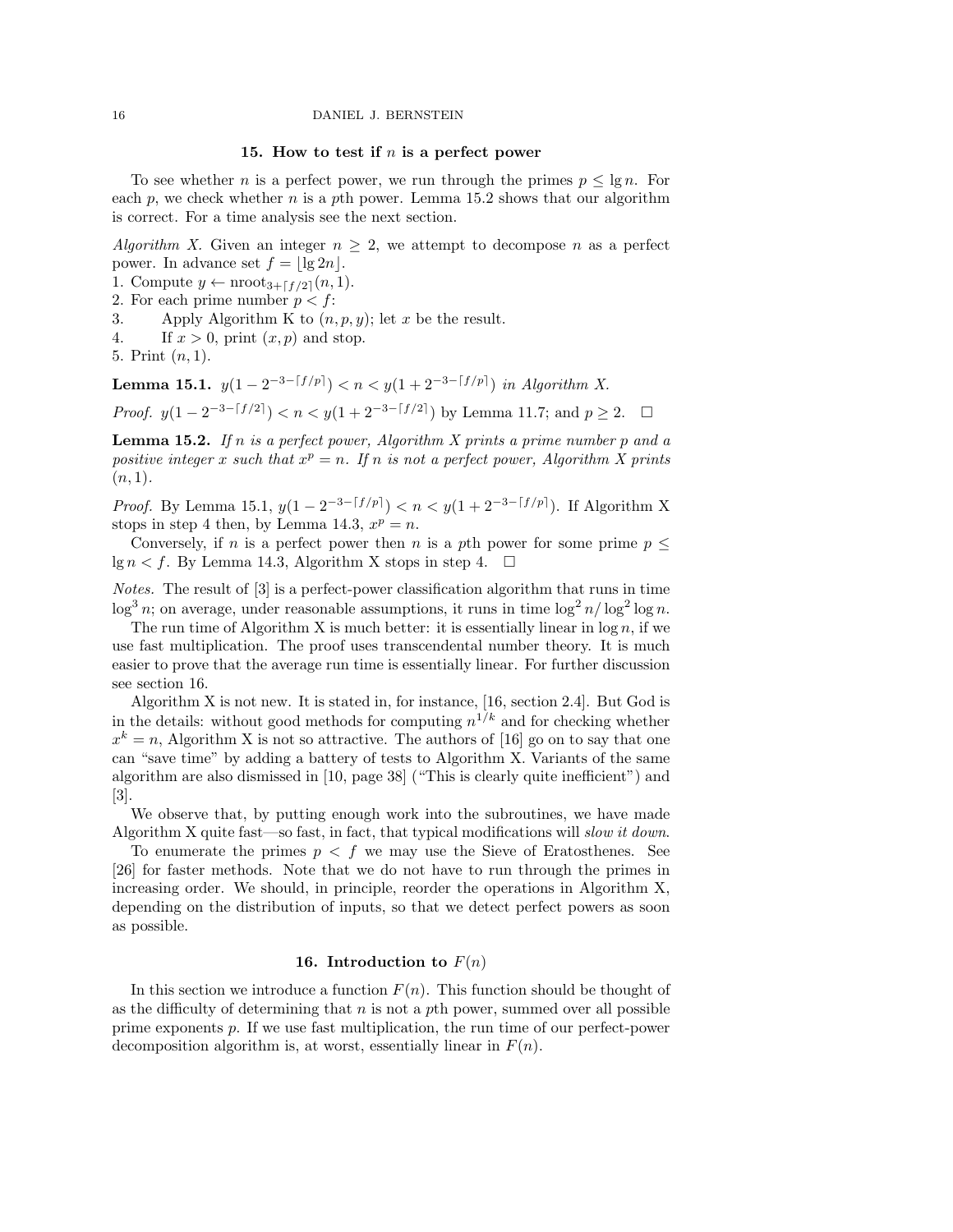We define

$$
F(n) = \sum_{2 \le p \le \lg n} (\lg p) \max \left\{ 1, \lg n - d(n, (\text{round } n^{1/p})^p) \right\}
$$

for  $n \geq 2$ . Here round t means an integer within 1/2 of t.

Informal comments:  $F(n)$  has about  $\lg n / \log \lg n$  terms. Each term has a minor  $\lg p$  factor that reflects the effort spent computing pth powers. The main factor  $\max\left\{1, \lg n - d(n, (\text{round }n^{1/p})^p)\right\}$  says how many bits of n agree with a nearby pth power. If n is very close to a pth power then this factor is close to  $\lg n$ .

 $F(n)$  is the subject of Part IV and Part V. In Part IV we give lower and upper bounds for  $F$ . Then we prove that the normal and average behaviors of  $F$  are comparable to the lower bound. See section 18 for a more complete summary.

In Part V we prove that  $F(n)$  is bounded by  $(\lg n)^{1+\epsilon(n)}$  for a certain function  $\epsilon \in o(1)$ . The approach is through the following application of transcendental number theory: there cannot be many perfect powers in a short interval. This means that there are not many perfect powers close to  $n$ , so not many of the main factors in  $F(n)$  are near  $\lg n$ . Note that our exponent  $1 + \epsilon(n)$ , albeit theoretically satisfying, is ridiculously large for any reasonable value of  $n$ .

**Connection with Algorithm X.** Our interest in  $F(n)$  is based on the following lemma.

**Lemma 16.1.** For  $n \geq 2$ , Algorithm X takes M-time at most

$$
(8F(n) + 6f \lfloor \lg 16f \rfloor^{3})\mu(2f + \lfloor \lg 128f \rfloor)
$$

where  $f = \lfloor \lg 2n \rfloor$ .

The reader may verify that Algorithm X does not use much non- $M$ -time. Hence Algorithm X takes time essentially linear in  $F(n) + \log n$ , provided that we use a fast multiplication algorithm. Since  $F(n)$  is essentially linear in log n, the run time of Algorithm X is essentially linear in  $log n$ .

*Proof.* Write  $c = \lfloor \lg f \rfloor$ . Note that  $\lceil \lg f \rceil \leq c + 1$ . Note also that  $\sum_{2 \leq p < f} 1/p < c$ . In step 1 we compute  $y = \text{proof}_{3+[f/2]}(n, 1)$ . By Lemma 11.4 this takes M-time at most  $2M(8) + 2(f + 8 \lfloor \lg 4f \rfloor) \mu([f / 2] + 9).$ 

In each iteration of step 3 we invoke Algorithm K for a prime number  $p < f$ . Write  $g = g_p = \max\{1, f - d(n, (\text{round } n^{1/p})^p)\}\.$  By Lemma 15.1, Lemma 14.4, and Lemma 7.1, Algorithm K takes M-time less than

$$
(4g + \lceil \lg 2g \rceil \lceil \lg 8p \rceil) P(p)\mu(2g + \lceil \lg 8p \rceil) + \lceil \lg 4p \rceil (P(p) + 1)M(\lceil \lg(66(2p+1)) \rceil) + (2 \lfloor f/p \rfloor + \lfloor \lg f \rfloor [8 + \lg p])(P(p+1) + 1)\mu(\lceil f/p \rceil + 9) < 8g \lfloor \lg p \rfloor \mu(2f + c + 4) + 4 \lfloor f/p \rfloor (c + 1)\mu(f + 9) + 2(c + 1) ((c + 2)(c + 4) + (c + 3)(c + 9) + c(c + 9)) \mu(2f + c + 7) < 8g \lg p + 4(c + 1)f/p + 6(c + 1)(c^2 + 9c + 12)) \mu(2f + c + 7).
$$

Our total M-time is then less than  $\mu(2f+c+7)$  times

$$
2f + 16(c+3) + \sum_{2 \le p \le f-1} (8g_p \lg p + 4(c+1)f/p + 6(c+1)(c^2 + 9c + 12))
$$
  

$$
< 2f + 16(c+3) + 8F(n) + 4(c+1)fc + 6f(c+1)(c^2 + 9c + 12)
$$
  

$$
\le 8F(n) + 2f(1 + 4(c+3) + 2c(c+1) + 3(c+1)(c^2 + 9c + 12))
$$
  

$$
< 8F(n) + 6f(c+4)^3
$$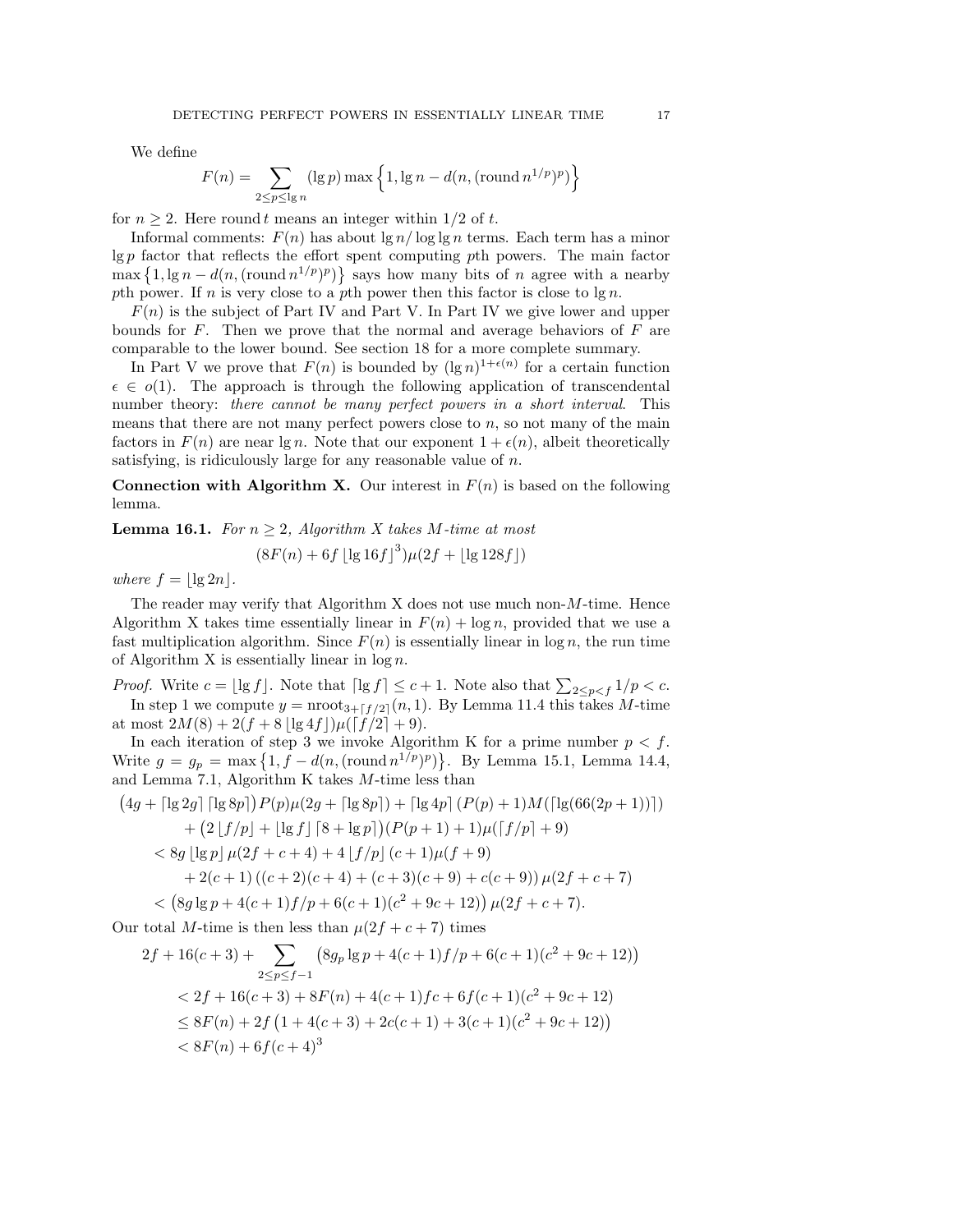as claimed.  $\square$ 

*Notes.* As we will see in Part IV,  $F(n)$  is generally not the dominant term in Lemma 16.1. The reader may be tempted to chop one or more  $\lg f$  factors out of the other term by, for example, using various familiar functions from section 19, or focusing on particular multiplication speeds such as  $\mu(b) = \lg 2b \lg \lg 4b$ . However, several variants of Algorithm X appear in Part VI, and it is undoubtedly easier to achieve any desired run-time goal with one of those variants than with the original algorithm.

# 17. Proof of Theorem 1

In this section we combine all our results to prove Theorem 1: there is a perfectpower classification algorithm that uses time at most  $(\lg n)^{1+o(1)}$  for  $n > 2$ .

Let  $T(n)$  be an upper bound on the time taken by Algorithm X for  $n \geq 2$ . As discussed in section 16, we may take  $T(n) \in (\lg n)^{1+o(1)}$  for  $n > 2$ , provided that we use fast multiplication.

We define  $U(n) = \max \{T(m)/\lg m : m \leq n\} \lg n$  for  $n \geq 2$ .

We have  $T(m)/\lg m \in (\lg m)^{o(1)}$  for  $m > 2$ , so  $U(n)/\lg n \in (\lg n)^{o(1)}$  for  $n > 2$ by Lemma 4.1. Hence  $U(n) \in (\lg n)^{1+o(1)}$  for  $n > 2$ .

To finish the proof we exhibit a perfect-power classification algorithm, Algorithm PPC, and prove that it runs in time  $2U(n)$ .

Algorithm PPC. Given  $n \geq 2$  we print  $(x, k)$  such that (1)  $x^k = n$  and (2) x is not a perfect power.

1. Apply Algorithm X to n; let  $(x, p)$  be the result.

2. If  $(x, p) = (n, 1)$ , print  $(n, 1)$  and stop.

3. (Note that  $2 \leq x \leq n$ .) Apply Algorithm PPC to x; let  $(c, k)$  be the result.

4. Print  $(c, kp)$ .

**Lemma 17.1.** If  $n = x^p$  then  $pU(x) \leq U(n)$ .

*Proof.*  $U(n)/\lg n$  is a nondecreasing function of n, so  $pU(x)/\lg x \leq pU(n)/\lg n =$  $pU(n)/p \lg x = U(n)/\lg x$ .  $\Box$ 

**Lemma 17.2.** Algorithm PPC spends time at most  $2U(n)$  plus housekeeping.

*Proof.* We spend time at most  $T(n)$  in step 1. If n is a perfect power then we call Algorithm PPC recursively; by induction this takes time at most  $2U(x)$ . The total time is at most  $T(n) + 2U(x) \le U(n) + pU(x) \le 2U(n)$  by Lemma 17.1.  $\Box$ 

#### Part IV. Analytic methods

#### 18. Summary of Part IV

In section 20 we consider the function  $F(n)$  introduced in section 16. We explain why  $F(n)$  is roughly lg n lg lg n. Several functions arise naturally in our analysis of  $F(n)$ ; we describe these functions first, in section 19.

In section 21 we study  $F(n)$  in detail. We give a lower bound of about  $\lg n \lg \lg n$ . We show that the normal and average behaviors of  $F(n)$  are also about  $\lg n \lg \lg n$ .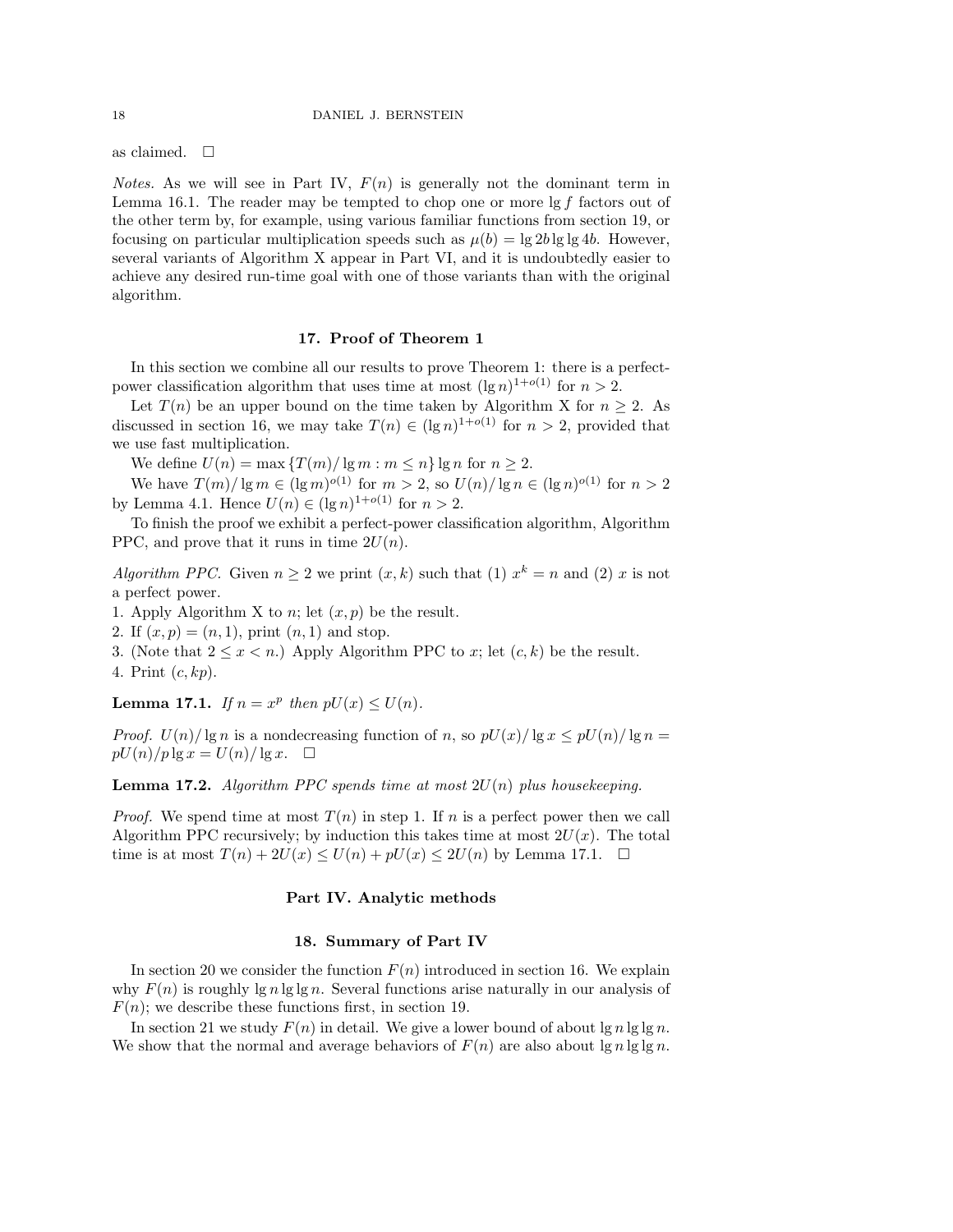### 19. Some number-theoretic functions

Our function  $F(n)$  is a sum over primes p. In this section we supply notation for three simpler sums:  $\vartheta(t)$ ,  $\vartheta_2(t)$ , and  $\ell(t)$ . We break the problem of understanding  $F(n)$  into (1) relating  $F(n)$  to the functions  $\vartheta$ ,  $\vartheta$ <sub>2</sub>,  $\ell$  and (2) understanding those functions. The next two sections address (1). We address (2) very briefly in this section.

Here are the functions:

$$
\vartheta(t) = \sum_{2 \le p \le t} \log p \approx t,
$$
  

$$
\vartheta_2(t) = \sum_{2 \le p \le t} \log^2 p \approx t \log t - t,
$$
  

$$
\ell(t) = \sum_{2 \le p \le t} \frac{\log p}{p} \approx \log t.
$$

One can easily derive the approximations on the right by replacing  $\sum_{p\leq t} h(p)$  with  $\sum_{k\leq t} h(k)/\log k$ ; a "random" number k has a  $1/\log k$  chance of being prime.

*Notes.* See [27] for bounds on  $\vartheta$ .

#### 20. Intuition about  $F(n)$

In this section we give some motivation for the facts about  $F(n)$  proved in the next section. Our theme here is that  $F(n)$  is roughly  $\lg n \lg \lg n$ .

Define  $u_p$  as follows: n is  $u_p p n^{1-1/p}$  away from the nearest pth power. Then  $u_p$  is, intuitively, a random number between 0 and 1/2. Indeed, if n is randomly selected from the interval  $[x^p,(x+1)^p]$ , then its distance to the nearest endpoint ranges uniformly from 0 to  $((x+1)^p - x^p)/2 \approx (1/2)px^{p-1} \approx (1/2)pn^{1-1/p}$ .

These approximations break down when  $x \approx n^{1/p}$  is smaller than p, so let's assume for the moment that p is at most  $\lg n / \lg \lg n$ .

Now the number of bits we need to distinguish  $n$  from the nearest  $p$ th power is about  $\lg n - \lg u_n p n^{1-1/p} = (1/p) \lg n - \lg p - \lg u_n$ . If u is a random number uniformly distributed between 0 and  $1/2$  then the *average* value of  $\lg u$  is

$$
2\int_0^{1/2} \lg u \, du = \frac{2}{\log 2} \left( \frac{1}{2} \log \frac{1}{2} - \frac{1}{2} \right) = -1 - \frac{1}{\log 2}.
$$

So our number of bits is, on average, about  $(1/p)$  lg  $n - \lg p + 1 + 1/\log 2$ . Note that this is positive, since  $p < n^{1/p}$ .

As p grows past  $\lg n / \lg \lg n$ , on the other hand, the pth powers become so widely spaced that we usually need only a single bit of  $n$ .

Now we consider  $F(n)$ .  $F(n)$  compares n with the pth power of the integer closest to  $n^{1/p}$ ; this is usually the nearest pth power to n. So we estimate that, on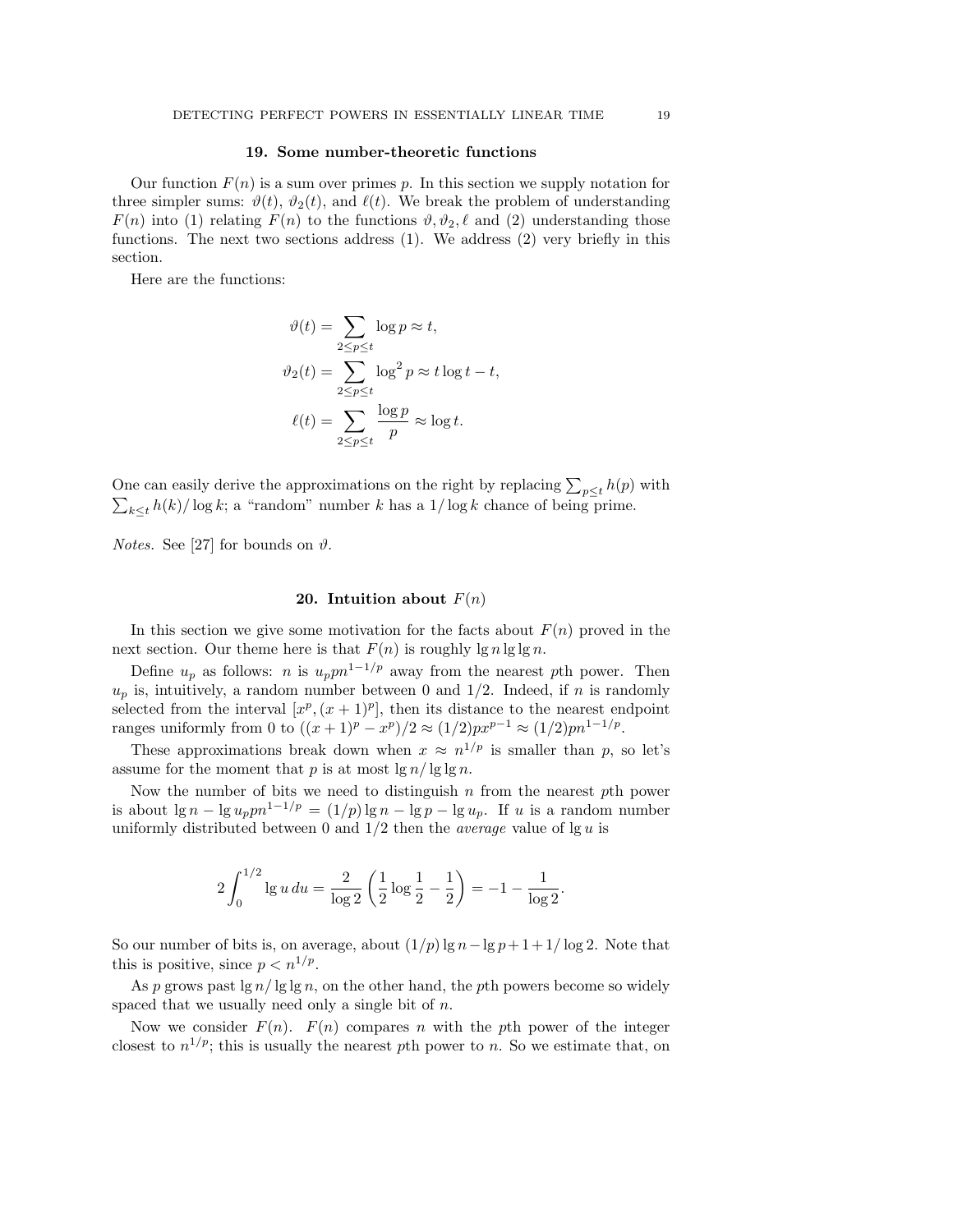average,

$$
F(n) \approx \sum_{p \leq \lg n / \lg \lg n} \left( \frac{\lg p}{p} \lg n - \lg^2 p + \left( 1 + \frac{1}{\log 2} \right) \lg p \right) + \sum_{\lg n / \lg \lg n < p \leq \lg n} \lg p
$$
\n
$$
\approx \frac{1}{\log^2 2} \left( \ell \left( \frac{\lg n}{\lg \lg n} \right) \log n - \vartheta_2 \left( \frac{\lg n}{\lg \lg n} \right) + \vartheta \left( \frac{\lg n}{\lg \lg n} \right) \log 2e \right) + \frac{\vartheta(\lg n)}{\log 2}
$$
\n
$$
\approx \lg n \lg \lg n - \lg n \lg \lg \lg n + \frac{\lg n}{\lg \lg n} \frac{\log \lg \lg n + \log 2 + 2}{\log^2 2}
$$
\n
$$
\approx \lg n \lg \lg n.
$$

What makes  $F(n)$  difficult to analyze is that  $u_p$  is occasionally very close to 0. Then  $-\lg u_p$  is much larger than its usual value. If this happens for a few primes p—as it does, for example, when  $n \approx 32768$ —then  $F(n)$  will be noticeably larger than expected. We will get a *lower* bound on  $F(n)$  by changing  $u_p$  to 1, but we cannot get an upper bound in any analogous way.

### 21. Analysis of  $F(n)$

In this section we present various facts about

$$
F(n) = \sum_{2 \le p \le \lg n} (\lg p) \max \left\{ 1, \lg n - d(n, (\text{round } n^{1/p})^p) \right\},\,
$$

in terms of the functions defined in section 19.

Lemma 21.1 gives a lower bound for  $F(n)$ , roughly  $(\lg n)(\lg \lg n - \lg \lg \lg n - \lg \lg \lg n)$  $1/\log 2$ . Lemma 21.2 gives a weak (quadratic) upper bound for  $F(n)$ . Lemma 21.4 gives a much better upper bound for the normal behavior of  $F(n)$ , roughly  $(\lg n \lg \lg n)(1 + 2/\log 2)$ . Lemma 21.5 gives a similar upper bound for the average behavior of  $F(n)$ , roughly  $(\lg n)(2 \lg \lg n + 12/\log 2)$ .

In light of Lemma 16.1, these results translate directly into facts about the run time of our perfect-power decomposition algorithm, Algorithm X. For example, by Lemma 21.4 and Lemma 21.5, the normal and average run times of Algorithm X are within a factor of about  $\lg^3(16 \lg n)$  of multiplication speed.

Lemma 21.1. If  $n \geq 4$  then

$$
F(n) > \frac{1}{\log 2} \ell\left(\frac{\lg n}{\lg \lg n}\right) \lg n - \frac{1}{\log^2 2} \vartheta_2\left(\frac{\lg n}{\lg \lg n}\right).
$$

*Proof.* Note that  $\lg \lg n \geq 1$ . Fix  $p \leq \lg n / \lg \lg n$ , so that  $p \leq \lg n \leq n^{1/p}$ . Set  $x = \text{round } n^{1/p}.$ 

If  $n \geq x^p$  then

 $\boldsymbol{n}$ 

$$
-x^{p} = (n^{1/p} - x)(n^{1-1/p} + xn^{1-2/p} + \dots + x^{p-1})
$$
  

$$
\leq \frac{1}{2}(n^{1-1/p} + n^{1-1/p} + \dots + n^{1-1/p}) = \frac{p}{2}n^{1-1/p}
$$

.

If  $n < x^p$  then

$$
x^{p} - n = (x - n^{1/p})(x^{p-1} + x^{p-2}n^{1/p} + \dots + n^{1-1/p}) \le \frac{p}{2}x^{p-1}
$$
  

$$
< \frac{p}{2} \left( n^{1/p} + \frac{1}{2} \right)^{p-1} < \frac{p}{2}n^{1-1/p} \left( 1 + \frac{1}{2p} \right)^{p} < \frac{p}{2}n^{1-1/p}e^{1/2}
$$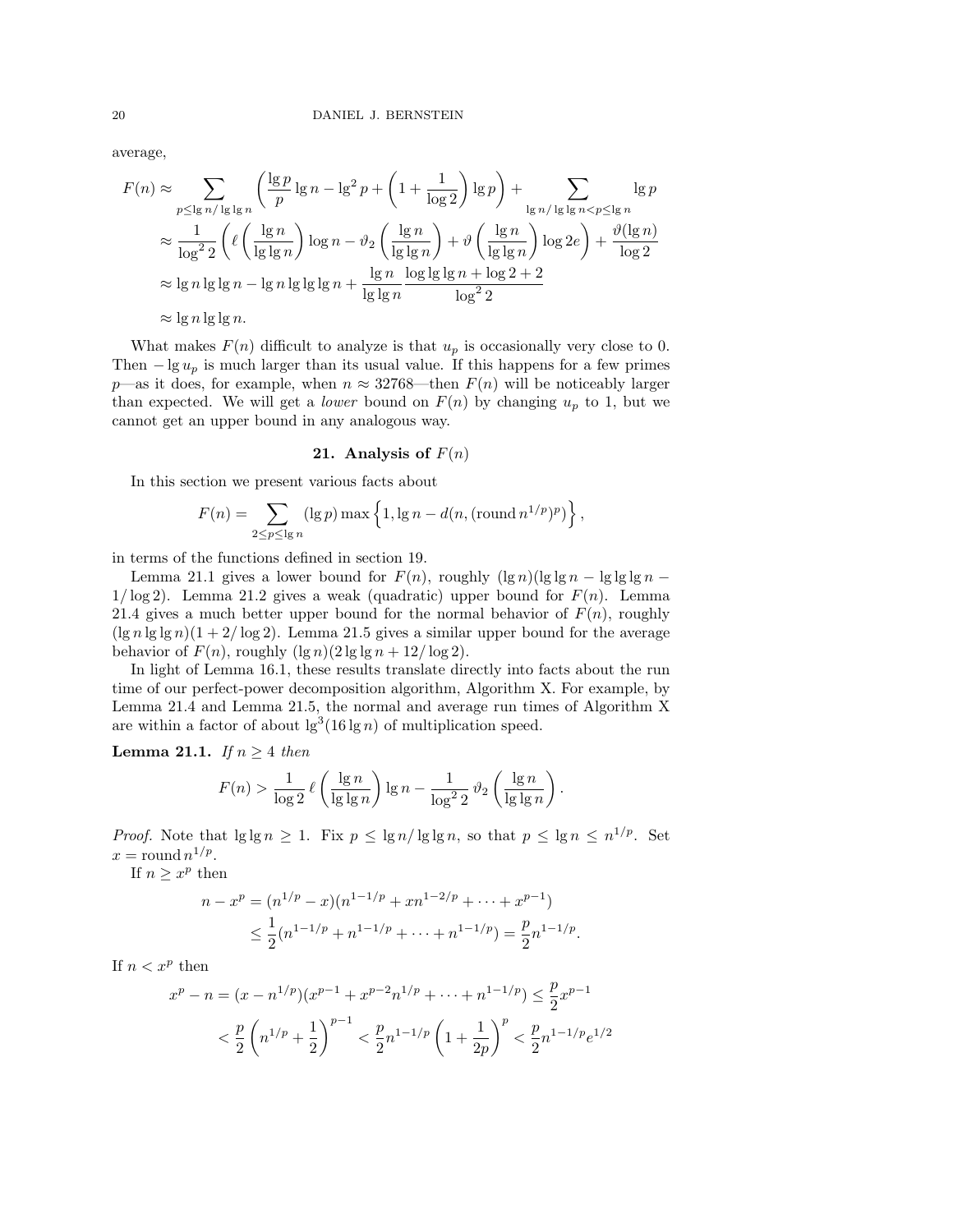by Lemma 9.1.

Either way  $|n-x^p| < p n^{1-1/p}$ , so  $d(n, x^p) < (1-1/p) \lg n + \lg p$ . Hence

$$
F(n) > \sum_{p \leq \lg n / \lg \lg n} (\lg p) \left( \frac{1}{p} \lg n - \lg p \right) = \ell \left( \frac{\lg n}{\lg \lg n} \right) \frac{\lg n}{\log 2} - \vartheta_2 \left( \frac{\lg n}{\lg \lg n} \right) \frac{1}{\log^2 2}
$$

as claimed.  $\square$ 

Lemma 21.2.  $F(n) < \vartheta(\lg n) \lg n / \log 2$ .

*Proof.*  $\lg n - d(n, (\text{round } n^{1/p})^p) \leq \lg n$ , and  $\sum_{2 \leq p \leq \lg n} \lg p = \vartheta(\lg n) / \log 2$ .  $\Box$ 

For the next two lemmas we say that n is exceptional for  $p$  if it is within  $n^{1-1/p}/\lg^2 n$  of a pth power. We say that n is **exceptional** if it is exceptional for some prime  $p \leq \lg n$ .

**Lemma 21.3.** There are at most  $2^{3+f}/(f-1)+2^{2+f/2}(f-1)$  exceptional integers *n* in the interval  $2^{f-1} \leq n < 2^f$ .

So the exceptional integers have natural density 0.

*Proof.* Fix p. Set  $T = 2^{f-f/p}/(f-1)^2$ ; if n is exceptional for p then n differs from some pth power by less than T.

Let S be the set of integers x between  $\lceil 2^{(f-1)/p} - 1 \rceil$  and  $\lceil 2^{f/p} + 1 \rceil$  inclusive. Say  $|n-y^p| < T$  with n in our interval. We construct  $x \in S$  such that  $|n-x^p| < T$ : if  $y \in S$ , set  $x = y$ ; if  $y > |2^{f/p} + 1|$ , set  $x = |2^{f/p} + 1|$ ; if  $y < [2^{(f-1)/p} - 1]$ , set  $x = \left[2^{(f-1)/p} - 1\right].$ 

There are  $\left|2^{f/p}\right| - \left[2^{(f-1)/p}\right] + 3 < 2^{2+f/p}$  elements  $x \in S$ . Each x produces at most  $2T + 1$  integers exceptional for p. Thus there are, in our interval, at most  $2^{2+f/p}(2T+1) \leq 2^{3+f}/(f-1)^2 + 2^{2+f/2}$  integers exceptional for p.

There are at most  $f-1$  primes p, so there are at most  $2^{3+f}/(f-1)+2^{2+f/2}(f-1)$ exceptional integers in our interval.  $\square$ 

**Lemma 21.4.**  $F(n) < l(\lg n) \lg n / \log 2 + (2 \lg \lg n + 1) \vartheta(\lg n) / \log 2$  if n is not exceptional and  $n \geq 4$ .

*Proof.* By hypothesis  $d(n, x^p) > \lg n^{1-1/p} - 2 \lg \lg n - 1$  for any x and any  $p \le \lg n$ . So  $\lg n - d(n, x^p) < (1/p) \lg n + 2 \lg \lg n + 1$ . Thus

$$
F(n) < \sum_{p \leq \lg n} (\lg p)((1/p) \lg n + 2 \lg \lg n + 1)
$$
  
= 
$$
\sum_{p \leq \lg n} \frac{\lg p}{p} \lg n + (2 \lg \lg n + 1) \lg p = \frac{\ell(\lg n)}{\log 2} \lg n + \frac{2 \lg \lg n + 1}{\log 2} \vartheta(\lg n);
$$

note that the sum is nonempty since  $n \geq 4$ .  $\Box$ 

Lemma 21.5.  $2^{1-f} \sum_{2f^{-1} \le n < 2f} F(n) \le (2/\log 2)f \ell(f-1) + (12/\log 2) \vartheta(f-1)$ for  $f > 10$ .

*Proof.* First we fix  $p < f$  and consider the sum

$$
C = \sum_{2^{f-1} \le n < 2^f} \max \left\{ 1, f - d(n, (\text{round } n^{1/p})^p) \right\}.
$$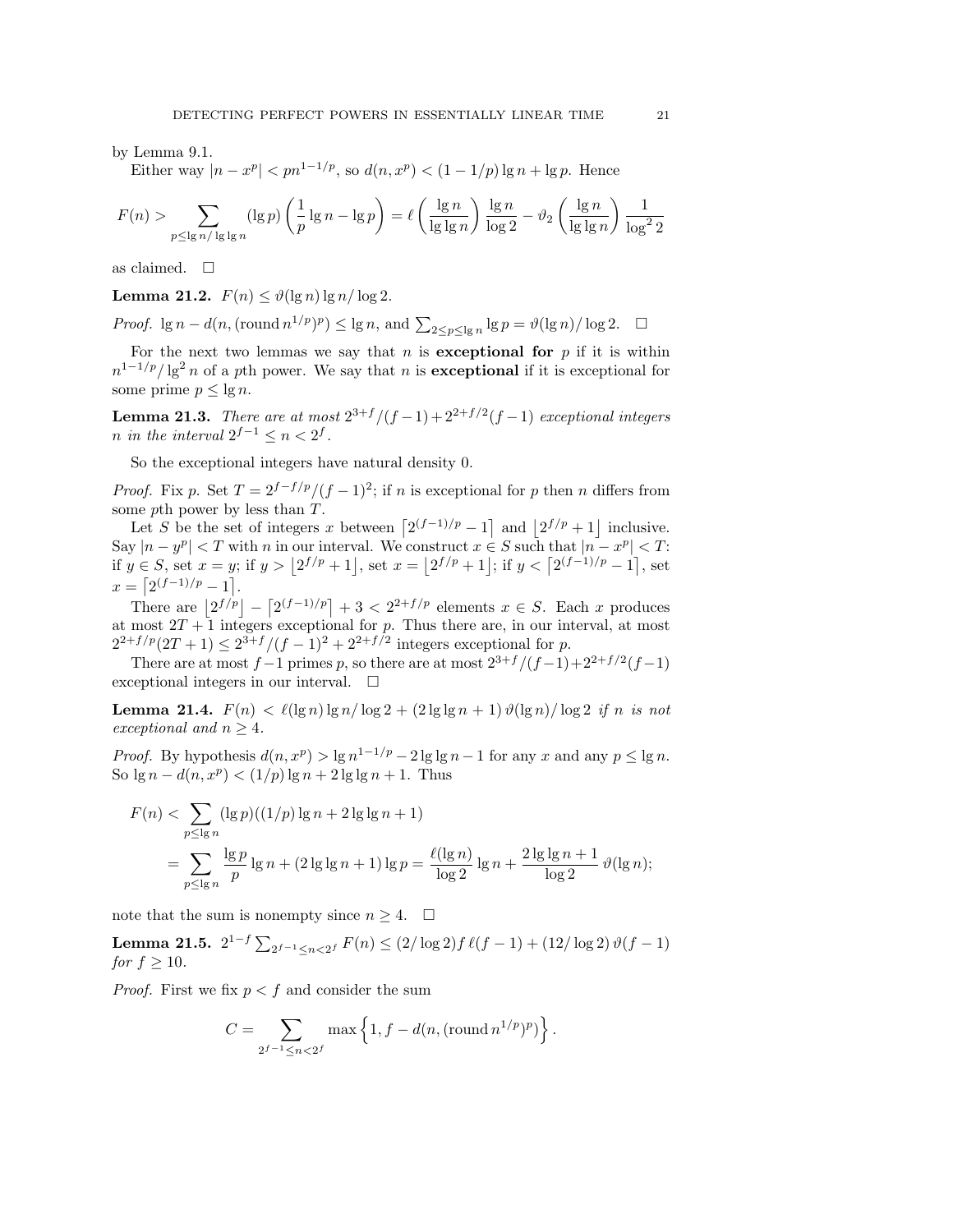Let S be the set of values of round  $n^{1/p}$  for  $2^{f-1} \leq n < 2^f$ . If  $1 < n < 2^f$  then  $1 < n^{1/p} < 2^{f/p} \leq [2^{f/p}]$  so  $1 \leq$  round  $n^{1/p} \leq [2^{f/p}]$ . Hence  $\#S \leq [2^{f/p}] <$  $2^{f/p+1}.$ 

We return to our sum C. Write  $g = \max\{1, f - d(n, (\text{round } n^{1/p})^p)\};$  this is an integer between 1 and f inclusive. We analyze  $C = \sum g$  by considering how often each possible g can appear.

If  $g = f$  then  $d(n, (\text{round } n^{1/p})^p) = 0$ , so n is within 1 of a pth power. There are at most  $\#S$  relevant pth powers, so  $g = f$  occurs at most  $3\#S$  times.

If  $2 \leq g \leq f$  then  $d(n, x^p) = f - g > 0$  where  $x = \text{round } n^{1/p} \in S$ . Thus  $2^{f-g} \leq |n-x^p| < 2^{f-g+1}$ . For each  $x \in S$  there are at most  $2^{f-g+1}$  integers n satisfying this condition. So g occurs at most  $2^{f-g+1}$ #S times.

We lump together all  $g \leq \lceil \lg 4 \# S \rceil$ , including  $g = 1$ . There are at most  $2^{f-1}$  such terms, and we estimate each term as [lg 4#S]. Note that  $\lceil \lg 4 \# S \rceil \leq \lceil f/p + 3 \rceil \leq$  $f/2 + 4 \le f - 1.$ 

Now

$$
C = \sum_{2^{f-1} \le n < 2^f} \max\left\{1, f - d(n, (\text{round } n^{1/p})^p)\right\}
$$
\n
$$
\le 2^{f-1} \left[\lg 4\#S\right] + (3\#S)f + \sum_{\lceil \lg 4\#S \rceil + 1 \le g \le f-1} (2^{f-g+1}\#S)g
$$
\n
$$
= 2^{f-1} \left[\lg 4\#S\right] + (3\#S)f + \#S\left(2^{f-\lceil \lg 4\#S \rceil + 1}(\lceil \lg 4\#S \rceil + 2) - 4(f+1)\right)
$$
\n
$$
< 2^{f-1} \left[\lg 4\#S\right] + (\#S)2^{f-1-\lceil \lg \#S \rceil} \left[\lg 16\#S\right]
$$
\n
$$
< 2^{f-1} \left[\lg 16\#S\right] (1 + (\#S)2^{-\lceil \lg \#S \rceil})
$$
\n
$$
< 2 \cdot 2^{f-1} \left[\lg 16\#S\right] < 2 \cdot 2^{f-1}(f/p+6).
$$

Finally we analyze the sum of  $F(n)$ :

$$
\sum_{2^{f-1} \le n < 2^f} F(n) < \sum_{2^{f-1} \le n < 2^f} \sum_{2 \le p \le f-1} (\lg p) \max \left\{ 1, f - d(n, (\text{round } n^{1/p})^p) \right\}
$$
\n
$$
= \sum_{2 \le p \le f-1} (\lg p) \sum_{2^{f-1} \le n < 2^f} \max \left\{ 1, f - d(n, (\text{round } n^{1/p})^p) \right\}
$$
\n
$$
\le \sum_{2 \le p \le f-1} (\lg p) \left( 2 \cdot 2^{f-1} \right) (f/p+6)
$$
\n
$$
= \frac{2}{\log 2} 2^{f-1} f \ell(f-1) + \frac{12}{\log 2} 2^{f-1} \vartheta(f-1)
$$

as stated.  $\square$ 

*Notes.*  $F(n)$  usually behaves like  $\lg n \lg \lg n$ , but it behaves more like  $2 \lg n \lg \lg n$ when  $n$  is a power of 2 with a sufficiently smooth exponent.

We ask whether  $F(n)/\lg n \lg \lg n$  is bounded. If this is true it will not be easy to prove: we sweat and strain in Part V to prove merely  $F(n) \in (\lg n)^{1+o(1)}$ . But if it is false perhaps there is an easy disproof.

#### Part V. Transcendental methods

# 22. Summary of Part V

In sections 23 and 24 we quote special cases of two theorems from transcendental number theory.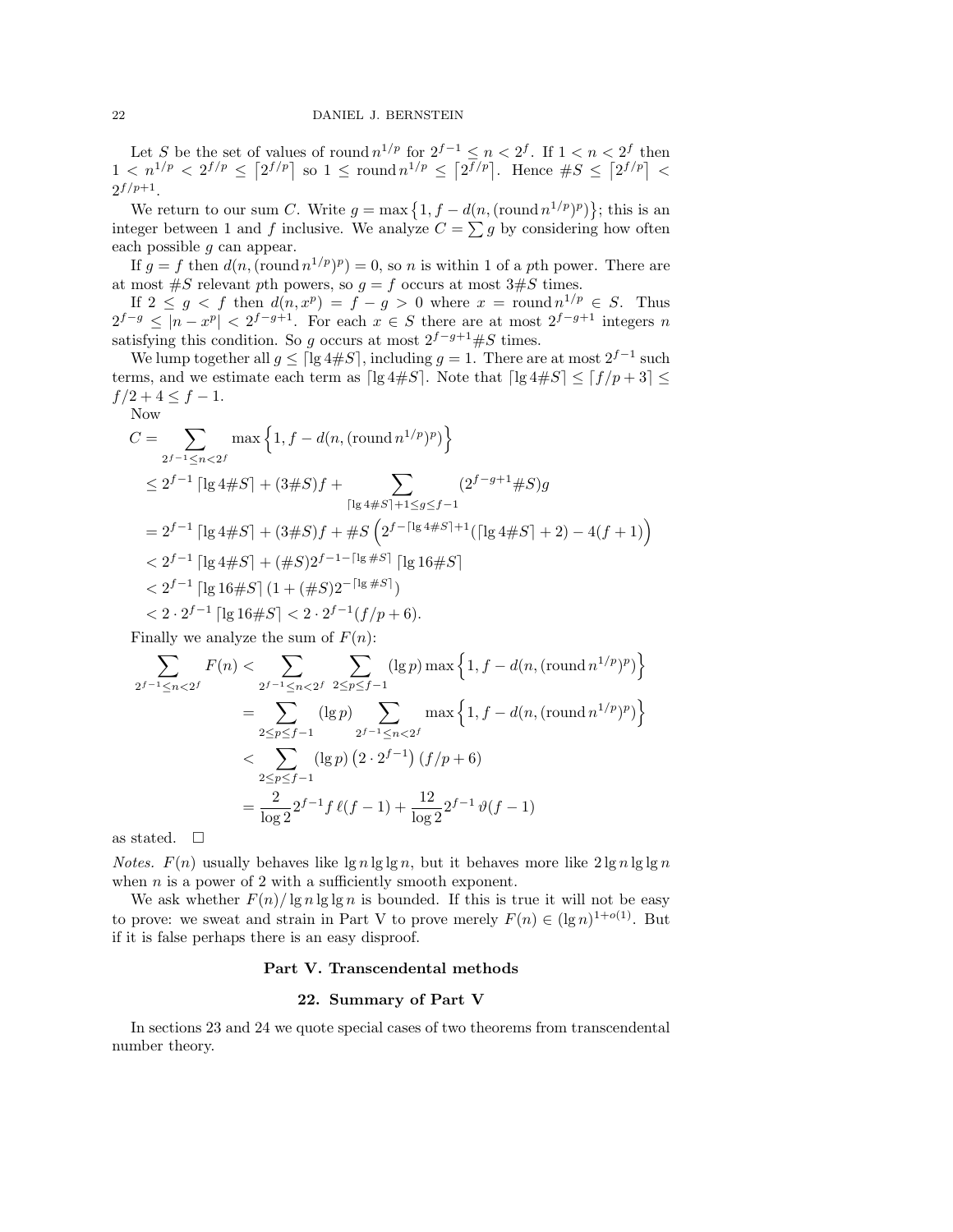In section 26 we use these theorems to prove that there cannot be many perfect powers in a short interval. Various necessary inequalities, mostly rather loose, appear in section 25.

In section 27 we complete our analysis of  $F(n)$ : it is essentially linear in log n.

### 23. Multiplicative dependence

We say that  $x_0, \ldots, x_n$  are **multiplicatively dependent** if there are integers  $a_0, \ldots, a_n$ , not all zero, with  $x_0^{a_0} \cdots x_n^{a_n} = 1$ . In this section we quote without proof a special case of a theorem of Loxton and van der Poorten on multiplicative dependence. We will use this theorem in section 26.

**Lemma 23.1.** Let  $x_0, \ldots, x_n$  be multiplicatively dependent positive integers with  $x_j \geq 3$ . Then there are integers  $a_0, \ldots, a_n$ , not all zero, with  $x_0^{a_0} \cdots x_n^{a_n} = 1$ , and

$$
|a_j| < 3n^n(\log x_0) \cdots (\log x_n).
$$

*Notes.* Lemma 23.1 follows from [20, Theorem 5(A)], with  $D = 1$ ,  $w(\mathbf{Q}) = 2$ , and  $\lambda(1) = \log 2$ ; note that  $1 < \log x_j$  and  $2(n!/(\log 2)^n) < 3n^n$ .

# 24. Linear forms in logarithms

A linear form in logarithms is an expression of the form  $\beta_1 \log \alpha_1 + \cdots$  $\beta_n \log \alpha_n$ , where  $\alpha_j$  and  $\beta_j$  are algebraic numbers. In this section we quote without proof a special case of theorem of Loxton on linear forms in logarithms. We will use this theorem in section 26.

The **height** of a nonzero rational number  $\alpha$  is  $H(\alpha) = \max\{|i|, |j|\}$ , if  $\alpha = i/j$ in lowest terms. The height of 0 is 0.

**Lemma 24.1.** Fix  $c \geq 1$ ,  $n \geq 1$ . Let  $\alpha_1, \ldots, \alpha_n$  be multiplicatively independent positive rational numbers. Let

$$
\begin{pmatrix}\n\beta_{11} & \beta_{12} & \cdots & \beta_{1n} \\
\beta_{21} & \beta_{22} & \cdots & \beta_{2n} \\
\vdots & \vdots & \ddots & \vdots \\
\beta_{c1} & \beta_{c2} & \cdots & \beta_{cn}\n\end{pmatrix}
$$

be a rank-c matrix of rational numbers. Fix  $A_j \geq 4$  and  $B \geq 4$  such that  $H(\alpha_j) \leq$  $A_j$  and  $H(\beta_{ij}) \leq B$ . Write  $\Omega = (\log A_1) \cdots (\log A_n)$ . Write

$$
\begin{pmatrix} \Lambda_1 \\ \Lambda_2 \\ \vdots \\ \Lambda_c \end{pmatrix} = \begin{pmatrix} \beta_{11} & \beta_{12} & \cdots & \beta_{1n} \\ \beta_{21} & \beta_{22} & \cdots & \beta_{2n} \\ \vdots & \vdots & \ddots & \vdots \\ \beta_{c1} & \beta_{c2} & \cdots & \beta_{cn} \end{pmatrix} \begin{pmatrix} \log \alpha_1 \\ \log \alpha_2 \\ \vdots \\ \log \alpha_n \end{pmatrix}.
$$

Then, for some i,

$$
|\Lambda_i| > \exp(-(16n)^{200n} (\Omega \log \Omega)^{1/c} \log B\Omega).
$$

Notes. A central theorem of Baker [4] states that a single nonzero linear form in logarithms cannot be exceedingly close to 0, or in fact to any algebraic number. Loxton's theorem [19, Theorem 4] generalizes Baker's theorem to handle several independent linear forms in the same set of logarithms. Lemma 24.1 follows from [19, Theorem 4] with  $d = 1$ .

The constants 16 and 200 here can easily be reduced.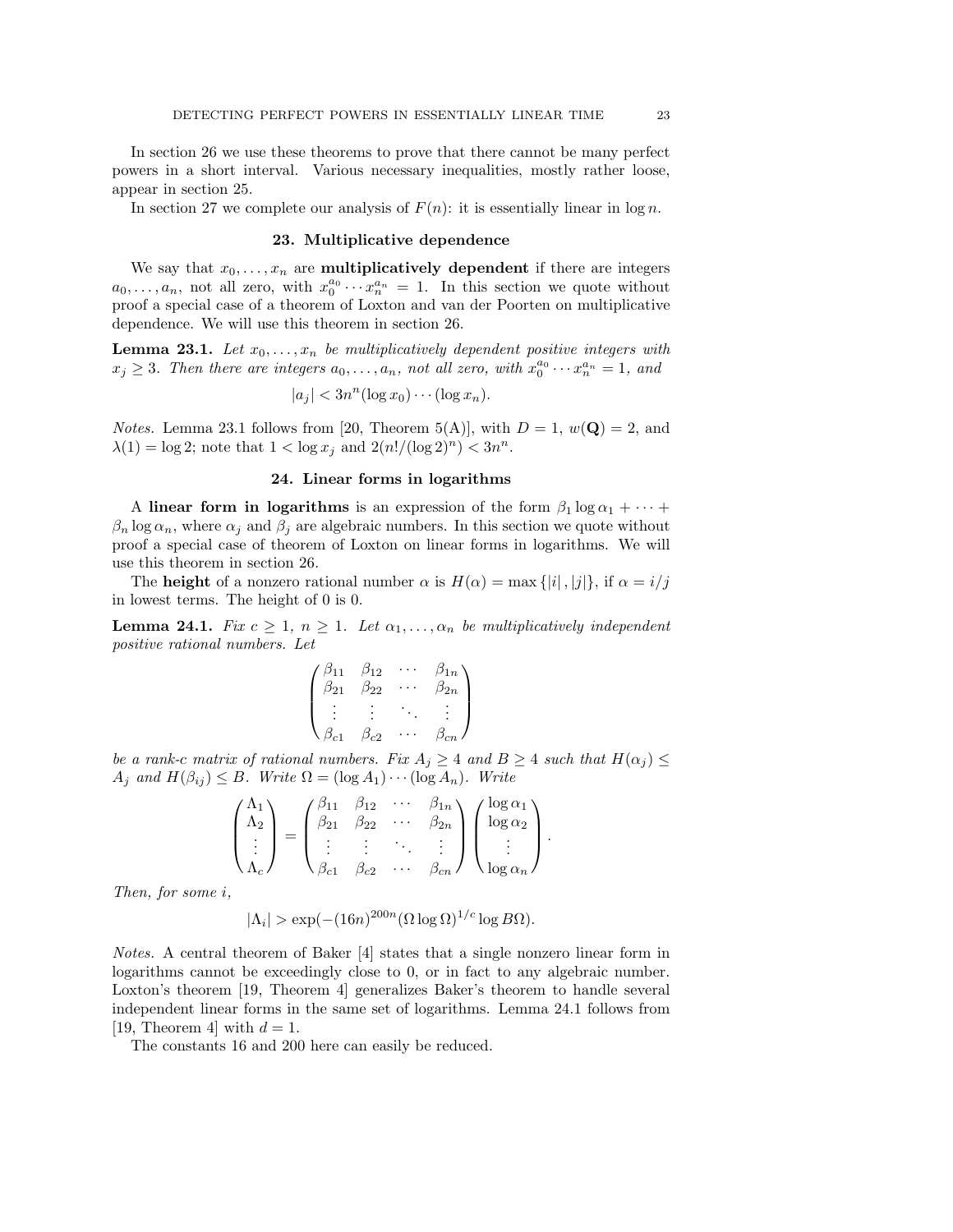# 25. More inequalities

**Lemma 25.1.** If  $x^k \in [L, U]$  and  $x'^{k'} \in [L, U]$  then  $|k \log x - k' \log x'| \le \log(U/L)$ .

*Proof.* Both  $\log x^k$  and  $\log x'^{k'}$  are between  $\log L$  and  $\log U$ , so the difference is at most  $\log U - \log L = \log(U/L)$ .  $\Box$ 

**Lemma 25.2.** For  $u \ge 1000$  set  $T = (1/10)\sqrt{u/\log 2.56u}$ . Then  $T > 1$ ,  $4T + 2 <$ **Definite 25.2.** For  $u \ge 1000$  set  $T = (1/10)\sqrt{u}$  log 2.50*u*. Then  $T > 1$ ,  $4T + 2 < \sqrt{u}$ , 200T log 16T  $\lt u/T = 10\sqrt{u \log 2.56u}$ , 6T  $\lt e^u$ , and  $T(7 + \lg T + u/\log 2 \lg \log 2$ )  $< u^3$ .

This real number T is selected to balance  $(16T)^{200T}$  with  $e^{u/T}$ .

*Proof.* The function  $u/\log 2.56u$  increases when  $\log 2.56u > 1$ : its derivative is  $(\log 2.56u - 1)/ \log^2 2.56u$ . Hence  $T \ge (1/10)\sqrt{1000/\log 2560} > 1$ . On the other  $(\log 2.56a - 1) / \log 2.56a$ .<br>hand  $T < (1/10)\sqrt{u}$ . Thus

 $200T \log 16T < 200T \log (1.6\sqrt{u}) = 100T \log 2.56u = 10\sqrt{u \log 2.56u} = u/T.$ 

Also  $4T + 2 < 6T < \sqrt{u} < e^u$ . Finally  $T(7 + \lg T + u/\log 2 - \lg \log 2) < u(7 + T +$  $2u+1$ )  $$3$ .  $\square$ </u></u>$ 

**Lemma 25.3.** If  $v \geq 1$  and  $t \geq 5$  then

$$
\log(t^v + t^{v-1}) < -2v \log \log \frac{t+1}{t-1}.
$$

*Proof.* The function  $\log((t+1)/(t-1))$  is decreasing. In fact  $(t+1)\log((t+1)/(t-1))$ is decreasing: its derivative is  $-2/(t-1) + \log(1 + 2/(t-1))$ , which is negative by Lemma 9.1. Hence  $(t+1)\log^2((t+1)/(t-1)) \leq 6\log^2(6/4) < 1$ . So

$$
\log(t^v + t^{v-1}) + 2v \log \log \frac{t+1}{t-1} = v \log t + \log(1+1/t) + 2v \log \log \frac{t+1}{t-1}
$$
  

$$
\le v \left( \log(t+1) + 2 \log \log \frac{t+1}{t-1} \right) < 0
$$

as desired.  $\square$ 

**Lemma 25.4.** If  $\log \log 16 \le t \le 1600$  then  $t - \log \log 2 < 40\sqrt{t \log t}$ .

*Proof.* Define  $h(t) = (t-\log \log 2)^2/t-1600 \log t$ . At  $t = \log \log 16$  we have  $h(t) < 0$ . For  $0 < t \le 1600$  we have  $t^2 h'(t) = t(t-1600) - (\log \log 2)^2 < 0$  so  $h'(t) < 0$ . Hence  $h(t) < 0$  for  $\log \log 16 \le t \le 1600$ .  $\Box$ 

**Lemma 25.5.** For  $n \geq \exp \exp 1000$  write  $t = \log \log n$  and  $u = \log \log 2n$ . Then **Lemma 23.3.** For  $n \ge \exp(\frac{30}{\sqrt{u} \log 2.56u}) < \exp(40 \sqrt{t \log t})$ .

*Proof.* We have  $\log 2 < e^t (e^{0.1t} - 1)$  so  $u = \log(e^t + \log 2) < 1.1t$ . Also  $3t < t^{1.2}$  so *Proof.* We have  $\log 2 < e^x (e^x - 1)$  so  $u = \log(e^x + \log 2) < 1.1t$ . Also  $3t < t$  so  $u \log 2.56u < u \log 3t < 1.4t \log t$  so  $30\sqrt{u \log 2.56u} < 36\sqrt{t \log t}$ . Finally  $6 < u^3 <$  $3t^3 < t^{3.2} = \exp(3.2 \log t) < \exp(\sqrt{t \log t})$ . □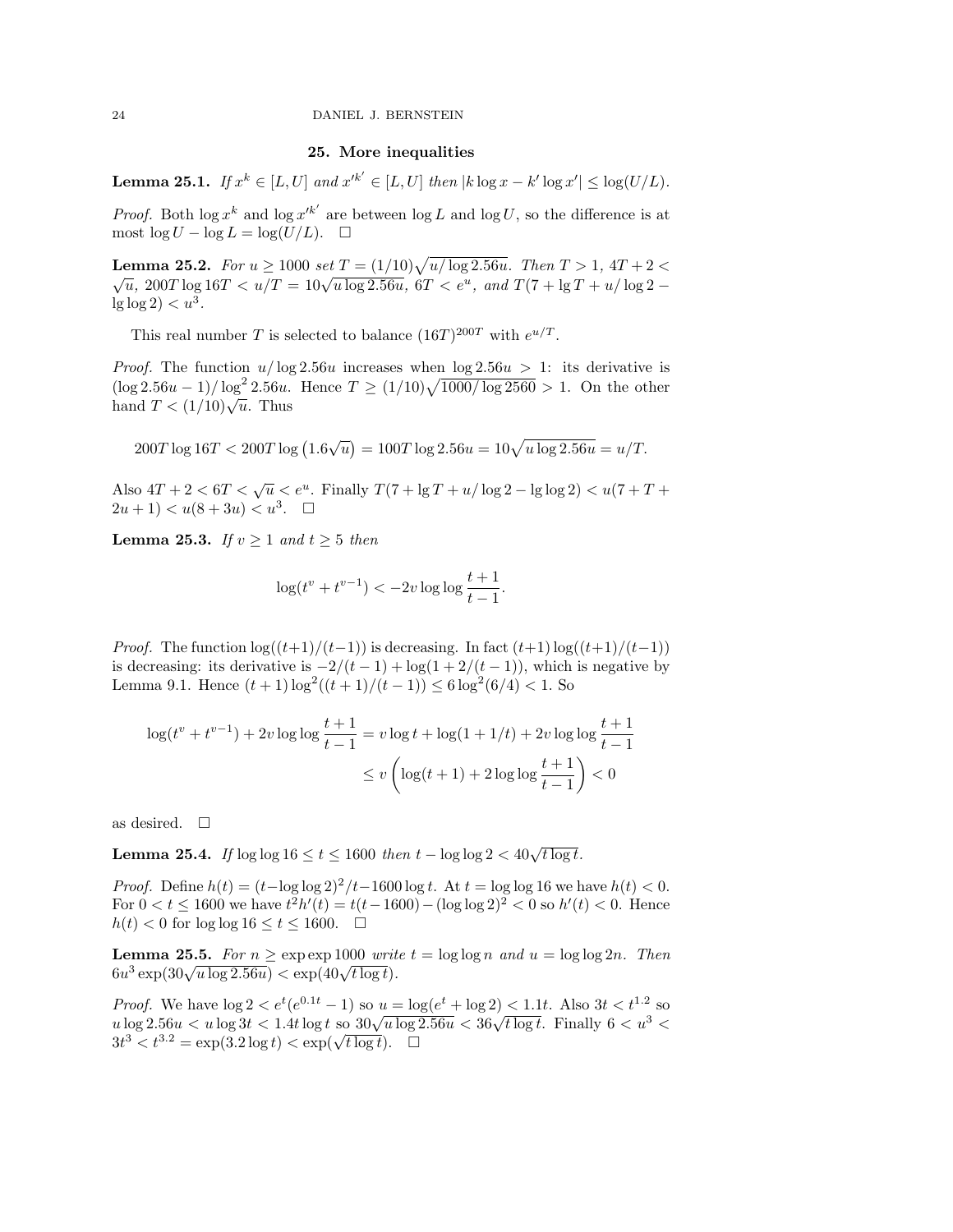#### 26. Powers in short intervals

In this section we use the theorems stated in the previous three sections to show that a short interval  $[L, U]$  cannot contain many perfect powers. (These results are due primarily to John Loxton. See the notes at the end of the section.)

What we really count is the number of exponents  $k$  such that there is a  $k$ th power in  $[L, U]$ . Lemma 26.2 is our workhorse: it says that there can be very few "large" exponents k. Lemma 26.4 gives an upper bound for the number of prime exponents k. We will use this in section 27. Corollary 26.5, included here for historical reasons, counts the number of perfect powers in  $[L, U]$  when  $U = L + \sqrt{L}$ .

Lemma 26.1. The matrix

$$
\begin{pmatrix} k_1 + ta_1 & ta_2 & \cdots & ta_m \\ ta_1 & k_2 + ta_2 & \cdots & ta_m \\ \vdots & \vdots & \ddots & \vdots \\ ta_1 & ta_2 & \cdots & k_m + ta_m \end{pmatrix}
$$

has determinant  $k_1 \cdots k_m (1 + ta_1/k_1 + ta_2/k_2 + \cdots + ta_m/k_m)$  for  $k_1, \ldots, k_m \neq 0$ .

*Proof.* Subtract the first row from all succeeding rows; divide column i by  $k_i$ ; add each column to the first column. The resulting matrix is upper triangular, with  $1+t a_1/k_1+t a_2/k_2+\cdots+t a_m/k_m$  in the top left and 1 elsewhere on the diagonal.  $\Box$ 

**Lemma 26.2.** Fix an interval  $[L, U]$  with  $1 < U/e < L < U$ . Fix an integer  $C \geq 1$ . Fix  $K \geq 4$  such that

$$
K \ge (16C)^{200C} \frac{\log U}{-\log \log(U/L)} (\log U)^{1/C} ((C+1)\log \log U)^2
$$

and

$$
K \ge (16C)^{200C} \frac{\log U}{-\log \log (U/L)} (\log 6C^{C} + (2C + 1)\log \log U)^{2}.
$$

Let S be a set of integer pairs  $(x, k)$  with  $x^k \in [L, U]$ ,  $x \ge 4$ ,  $k \ge K$ . Assume that k and k' are coprime whenever  $(x, k)$  and  $(x', k')$  are two distinct pairs in S. Then  $\#S \leq C + \lg C! + C \lg \lg U$ .

Note that  $\log U > 1$  and  $-\log \log(U/L) > 0$ .

Proof. This is a long proof, so we begin with an outline.

We say that  $(x_1, k_1), \ldots, (x_m, k_m)$  are multiplicatively dependent if  $x_1, \ldots, x_m$ are multiplicatively dependent. Fix a maximal multiplicatively independent subset  $(x_1, k_1), \ldots, (x_m, k_m)$  of S. First we show that  $m \leq C$ . Then, as preparation, we construct a certain small nonzero integer, det Q. If  $(x_0, k_0)$  is any element of S, there is a relation  $x_0^{a_0} \cdots x_m^{a_m} = 1$ , with each  $a_j$  reasonably small. We show that  $a_0/k_0 + \cdots + a_m/k_m = 0$ . So if  $(x_0, k_0)$  is different from  $(x_1, k_1), \ldots, (x_m, k_m)$  then  $k_0$  divides  $a_0$ , which in turn implies that  $k_0$  divides det Q. Hence the number of pairs is at most  $m$  plus the maximum number of coprime divisors of det  $Q$ .

**Step 1.** Let  $(x_1, k_1), \ldots, (x_m, k_m) \in S$  be multiplicatively independent. We show that  $m \leq C$ .

Suppose not: suppose we have  $m \geq C+1$  multiplicatively independent pairs  $(x_1, k_1), \ldots, (x_m, k_m) \in S$ . Then, in particular,  $x_1, \ldots, x_{C+1}$  are multiplicatively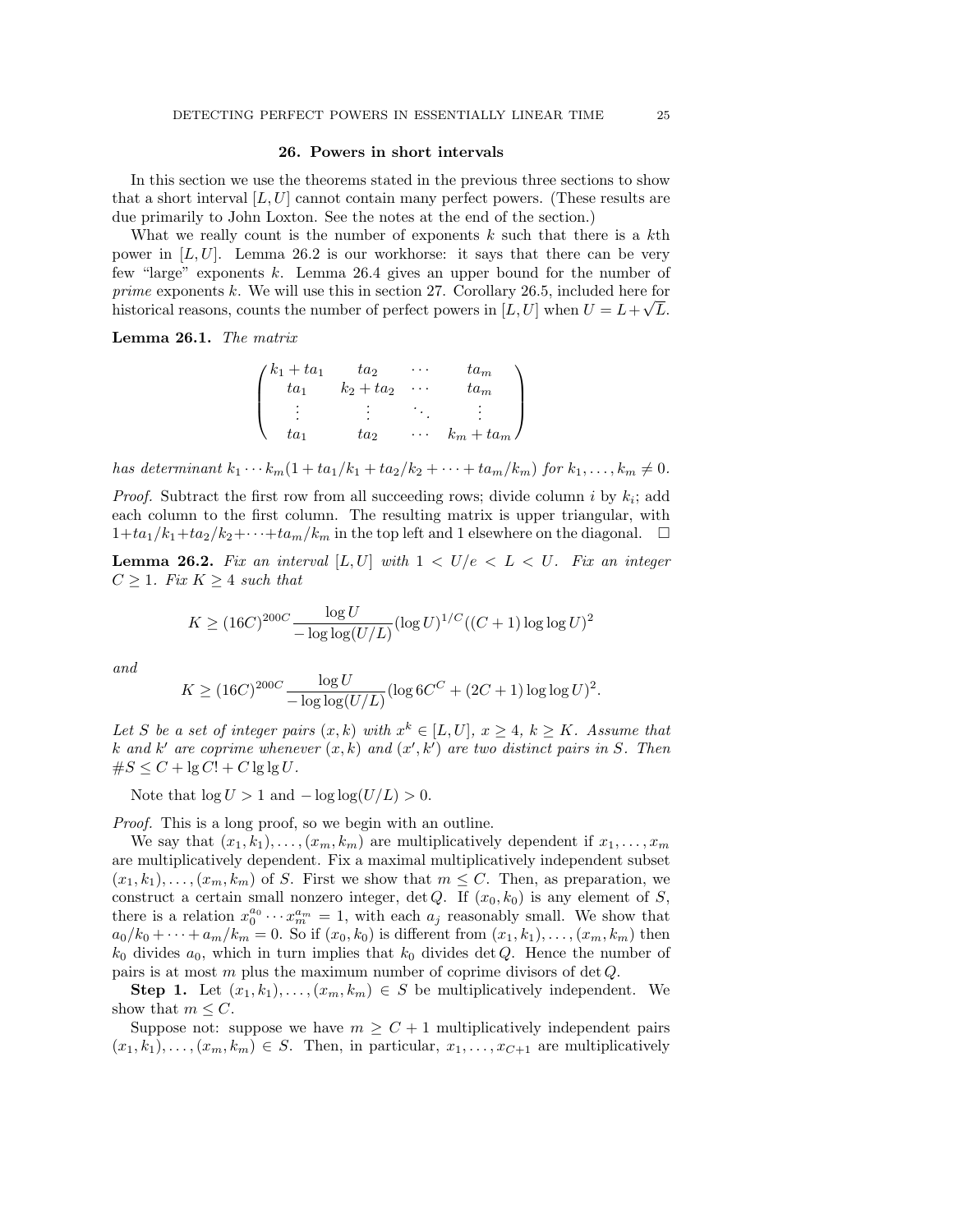independent. Put  $B = \max\{k_j : 1 \le j \le C + 1\}$  and  $\Omega = \prod_{1 \le i \le C+1} \log x_j$ . Notice that  $\overline{B}$ 

$$
3\Omega \le \prod_{1 \le i \le C+1} k_j \log x_j \le (\log U)^{C+1}.
$$

Now

$$
\begin{pmatrix} k_1 \log x_1 - k_{C+1} \log x_{C+1} \\ k_2 \log x_2 - k_{C+1} \log x_{C+1} \\ \vdots \\ k_C \log x_C - k_{C+1} \log x_{C+1} \end{pmatrix} = \begin{pmatrix} k_1 & 0 & \cdots & 0 & -k_{C+1} \\ 0 & k_2 & \cdots & 0 & -k_{C+1} \\ \vdots & \vdots & \ddots & \vdots & \vdots \\ 0 & 0 & \cdots & k_C & -k_{C+1} \end{pmatrix} \begin{pmatrix} \log x_1 \\ \vdots \\ \log x_{C+1} \end{pmatrix}.
$$

The conditions of Lemma 24.1 are met: each  $x_j$  is a positive integer; the matrix has rank C;  $x_j \ge 4$  and  $B \ge K \ge 4$ ;  $H(x_j) = x_j$ ;  $H(0) = 0 \le B$ ; and  $H(-k_j) =$  $H(k_j) = k_j \leq B$ . Hence, for some *i*,

$$
|k_i \log x_i - k_{C+1} \log x_{C+1}| > \exp(-(16C)^{200C} (\Omega \log \Omega)^{1/C} \log B\Omega).
$$

Apply Lemma 25.1 and take logarithms:

$$
\log \log (U/L) > -(16C)^{200C} (\Omega \log \Omega)^{1/C} \log B\Omega.
$$

Hence

$$
K(-\log \log(U/L)) < (16C)^{200C} K\Omega^{1/C} (\log \Omega)^{1/C} \log B\Omega
$$
  

$$
< (16C)^{200C} K^{1+1/C} \Omega^{1/C} (\log B\Omega)^{1/C} \log B\Omega
$$
  

$$
= (16C)^{200C} \left( K^{C+1} \prod_{1 \le i \le C+1} \log x_i \right)^{1/C} (\log B\Omega)^{1+1/C}
$$
  

$$
\le (16C)^{200C} \left( \prod_{1 \le i \le C+1} k_i \log x_i \right)^{1/C} (\log B\Omega)^2
$$
  

$$
\le (16C)^{200C} \left( \prod_{1 \le i \le C+1} \log U \right)^{1/C} ((C+1)\log \log U)^2
$$
  

$$
= (16C)^{200C} (\log U)^{1+1/C} ((C+1)\log \log U)^2
$$
  

$$
\le K(-\log \log(U/L)).
$$

Contradiction.

Step 2. Now fix a *maximal* multiplicatively independent subset of S, say  $(x_1, k_1), (x_2, k_2), \ldots, (x_m, k_m)$ . We know  $m \leq C$ . We may assume  $m \geq 1$ , since otherwise  $S$  is empty and we are done.

We construct a matrix as follows. Consider the primes q dividing  $x_1x_2 \cdots x_m$ . Our matrix has one row for each q, namely  $\operatorname{ord}_q x_1, \operatorname{ord}_q x_2, \ldots, \operatorname{ord}_q x_m$ .

The m columns of this matrix are independent. Indeed, if  $a_1, a_2, \ldots, a_m$  are integers such that  $a_1 \text{ ord}_q x_1 + \cdots + a_m \text{ ord}_q x_m = 0$  for every q, then  $\text{ord}_q \prod_j x_j^{a_j} = 0$ , so  $\prod_j x_j^{a_j} = 1$ . The  $x_j$ 's are independent, so every  $a_j$  must be 0.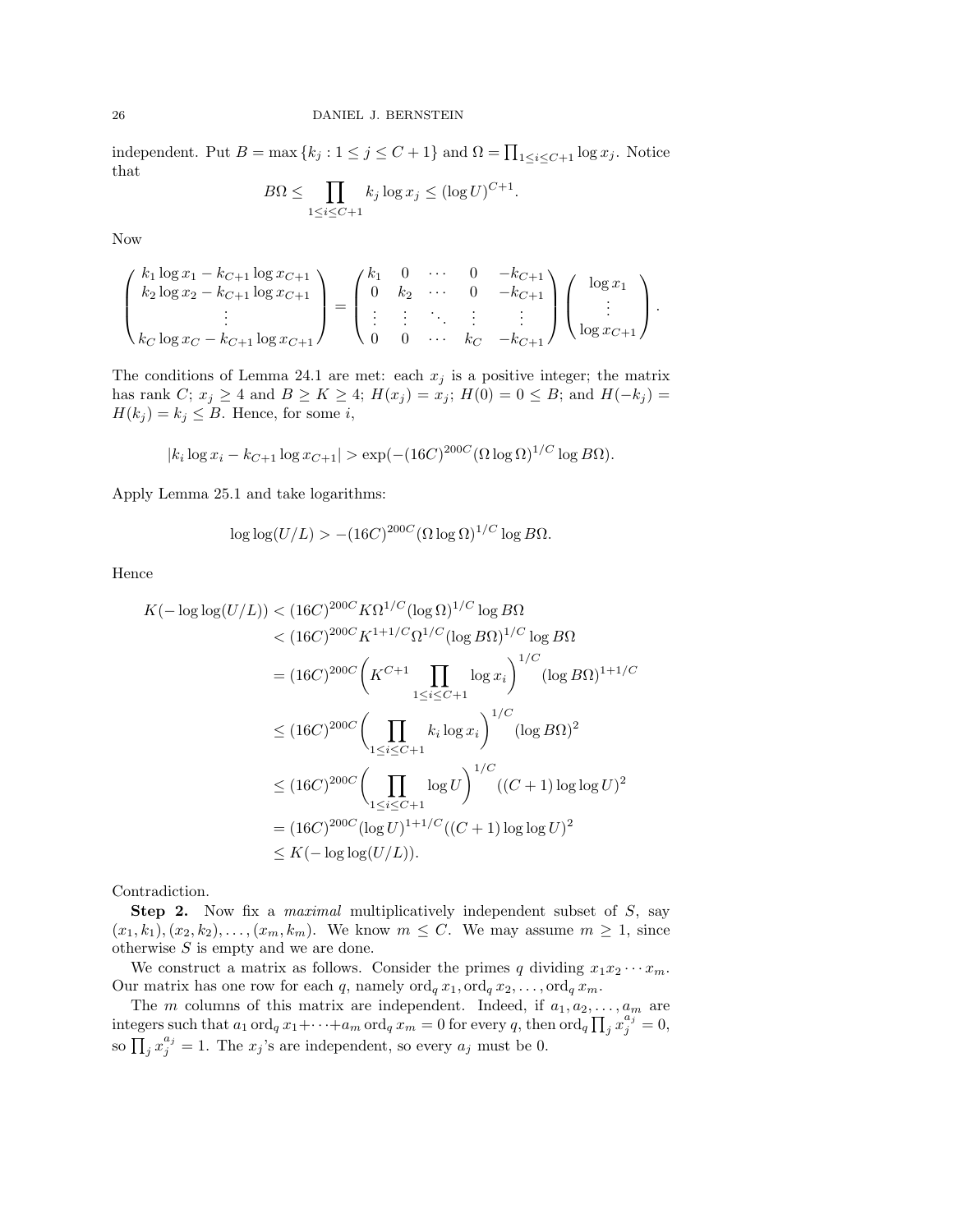Hence the matrix has m independent rows. Fix  $q_1, q_2, \ldots, q_m$  such that the corresponding rows are independent. Write

$$
Q = \begin{pmatrix} \text{ord}_{q_1} x_1 & \text{ord}_{q_1} x_2 & \cdots & \text{ord}_{q_1} x_m \\ \text{ord}_{q_2} x_1 & \text{ord}_{q_2} x_2 & \cdots & \text{ord}_{q_2} x_m \\ \vdots & \vdots & \ddots & \vdots \\ \text{ord}_{q_m} x_1 & \text{ord}_{q_m} x_2 & \cdots & \text{ord}_{q_m} x_m \end{pmatrix}
$$

for the matrix formed from these rows.

By construction  $\det Q$  is a nonzero integer. Each entry of Q is bounded by  $\lg U$ , so  $|\det Q| \le m!(\lg U)^m \le C!(\lg U)^C$ .

**Step 3.** Now we show that, for any  $(x, k) \in S$  other than  $(x_1, k_1), \ldots, (x_m, k_m)$ , k must divide det Q.

Let  $(x_0, k_0)$  be any element of S different from  $(x_1, k_1), \ldots, (x_m, k_m)$ . Then  $k_0$ is coprime to  $k_1, \ldots, k_m$ , by hypothesis on S.

Since  $(x_1, k_1), \ldots, (x_m, k_m)$  is a maximal multiplicatively independent subset of S,  $x_0, x_1, \ldots, x_m$  must be multiplicatively dependent. The hypotheses of Lemma 23.1 are satisfied: each  $x_j$  is a positive integer larger than 3. Hence there are integers  $a_0, \ldots, a_m$ , not all zero, with  $x_0^{a_0} \cdots x_m^{a_m} = 1$ , and

$$
|a_j| < 3m^m(\log x_0) \cdots (\log x_m).
$$

Since  $x_1, \ldots, x_m$  are independent,  $a_0$  must be nonzero. We may assume that  $gcd\{a_0, \ldots, a_m\} = 1$ : if not, divide each  $a_j$  by the common gcd.

Suppose that  $a_0/k_0 + a_1/k_1 + \cdots + a_m/k_m \neq 0$ . Consider the matrix

$$
\Theta = \begin{pmatrix} k_1 + k_0 a_1/a_0 & k_0 a_2/a_0 & \cdots & k_0 a_m/a_0 \\ k_0 a_1/a_0 & k_2 + k_0 a_2/a_0 & \cdots & k_0 a_m/a_0 \\ \vdots & \vdots & \ddots & \vdots \\ k_0 a_1/a_0 & k_0 a_2/a_0 & \cdots & k_m + k_0 a_m/a_0 \end{pmatrix}.
$$

By Lemma 26.1, Θ has determinant

$$
\frac{k_0k_1\cdots k_m}{a_0}\left(\frac{a_0}{k_0}+\frac{a_1}{k_1}+\cdots+\frac{a_m}{k_m}\right),\,
$$

which is nonzero. Hence  $\Theta$  has rank m.

Next observe that

$$
\begin{pmatrix} k_1 \log x_1 - k_0 \log x_0 \\ k_2 \log x_2 - k_0 \log x_0 \\ \vdots \\ k_m \log x_m - k_0 \log x_0 \end{pmatrix} = \Theta \begin{pmatrix} \log x_1 \\ \vdots \\ \log x_m \end{pmatrix}.
$$

Indeed,

$$
k_i \log x_i - k_0 \log x_0 = k_i \log x_i + \frac{k_0}{a_0} (-a_0 \log x_0)
$$
  
=  $k_i \log x_i + \frac{k_0}{a_0} (a_1 \log x_1 + \dots + a_m \log x_m).$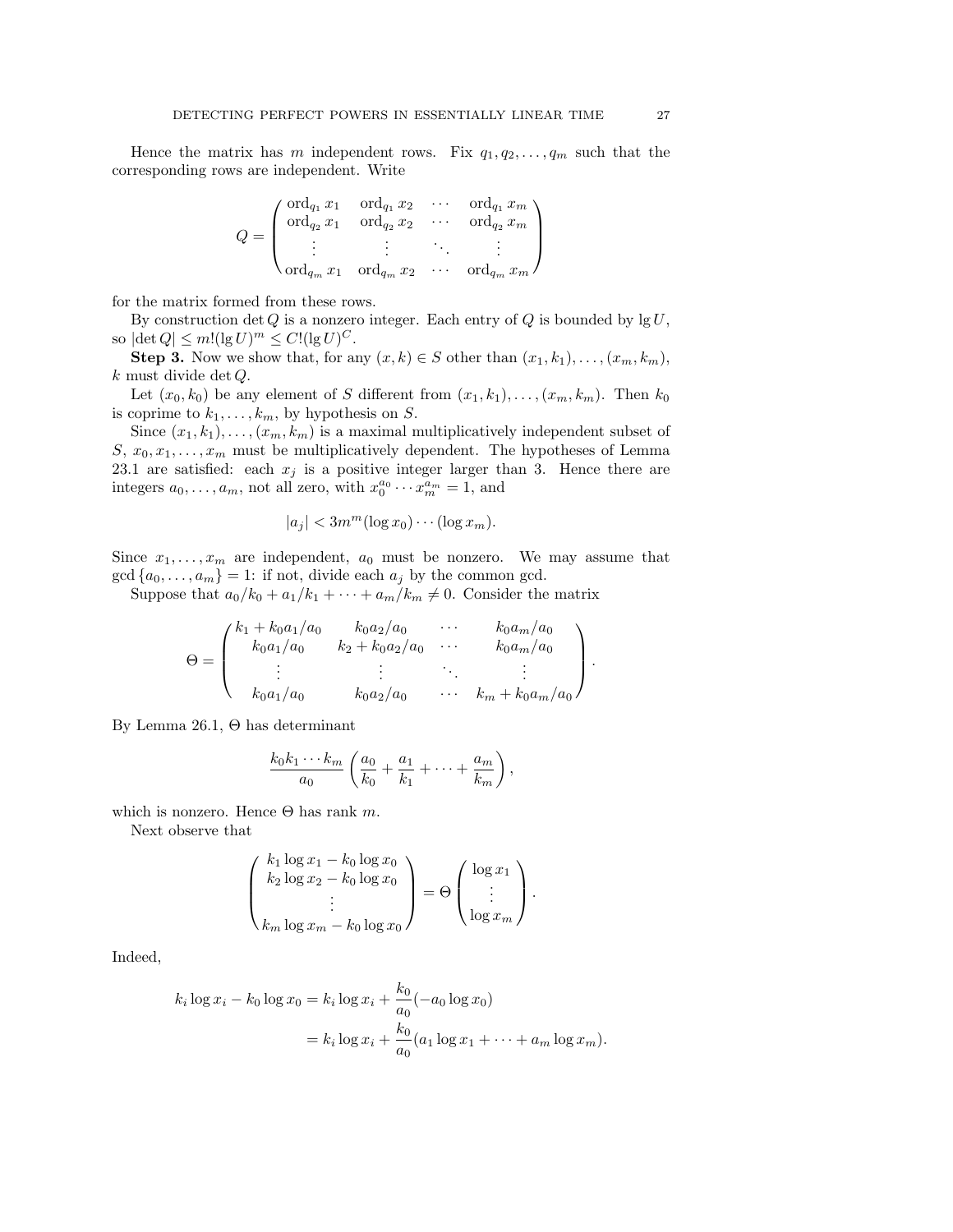Put  $B = 6m^m(\log x_0) \cdots (\log x_m) \max\{k_j : 0 \le j \le m\}$  and  $\Omega = \prod_{1 \le i \le m} \log x_i$ . Notice that

$$
B\Omega \le 6m^m (\log U)^{2m+1} \le 6C^C (\log U)^{2C+1}.
$$

Again the conditions of Lemma 24.1 are met: each  $x_i$  is a positive integer; the matrix has rank m;  $x_i \geq 4$  and  $B \geq 4$ ; and the matrix entries have height at most B. Hence, for some  $i, |k_i \log x_i - k_0 \log x_0| \geq \exp(-(16m)^{200m} (\Omega \log \Omega)^{1/m} \log B\Omega).$ Apply Lemma 25.1 and take logarithms:

$$
\log \log(U/L) > -(16m)^{200m} (\Omega \log \Omega)^{1/m} \log B\Omega.
$$

So

$$
K(-\log \log(U/L)) < (16m)^{200m} K\Omega^{1/m} (\log \Omega)^{1/m} \log B\Omega
$$
  

$$
< (16m)^{200m} \left( K^m \prod_{1 \le i \le m} \log x_i \right)^{1/m} (\log B\Omega)^2
$$
  

$$
\le (16C)^{200C} \left( \prod_{1 \le i \le m} k_i \log x_i \right)^{1/m} (\log B\Omega)^2
$$
  

$$
\le (16C)^{200C} (\log U) (\log 6C^C + (2C + 1) \log \log U)^2
$$
  

$$
\le K(-\log \log(U/L)).
$$

Contradiction.

Hence  $a_0/k_0 + a_1/k_1 + \cdots + a_m/k_m = 0$ . But  $k_0$  is coprime to  $k_1, \ldots, k_m$ , so  $k_0$ must divide  $a_0$ .

Consider the column vector  $V = (a_1, a_2, ..., a_m)$ . Since  $x_1^{a_1} x_2^{a_2} \cdots x_m^{a_m} = x_0^{-a_0}$ we have, for any prime  $q$ ,

$$
a_1 \operatorname{ord}_q x_1 + a_2 \operatorname{ord}_q x_2 + \cdots + a_m \operatorname{ord}_q x_m = -a_0 \operatorname{ord}_q x_0.
$$

In other words  $a_0$  divides  $QV$ , so  $a_0$  divides  $(\text{adj } Q)QV = (\text{det } Q)V$ , so  $a_0$  divides  $(\det Q) a_j$  for each j. But  $\gcd \{a_1, a_2, \ldots, a_m\} = 1$ , so  $a_0$  must divide det Q. Hence  $k_0$  divides det Q.

**Step 4.** We finish the proof as follows. For every pair  $(x, k) \in S$ , other than  $(x_1, k_1), \ldots, (x_m, k_m)$ , we have shown that k divides det  $Q \neq 0$ . Different pairs have coprime  $k$ 's, by hypothesis, so det  $Q$  is divisible by the product of all those k's. Each k is at least 2. Hence there are no more than  $\lg |\det Q| \leq \lg C! + C \lg \lg U$ pairs  $(x, k)$  other than  $(x_1, k_1), \ldots, (x_m, k_m)$ . Finally  $m \leq C$ .  $\Box$ 

**Lemma 26.3.** Fix an interval  $[L, U]$  with  $U/e < L < U$  and  $U \geq \exp \exp 1000$ . Let S be the set of primes k such that there is a kth power in  $[L, U]$ . Then

$$
\#S < (\log\log U)^3 \left(1 + \frac{\log U}{-\log\log(U/L)} \exp\left(30\sqrt{\log\log U \log(2.56\log\log U)}\right)\right)
$$

.

*Proof.* Define  $u = \log \log U$ ,  $T = (1/10)\sqrt{u/\log 2.56u}$ , and  $C = |T|$ .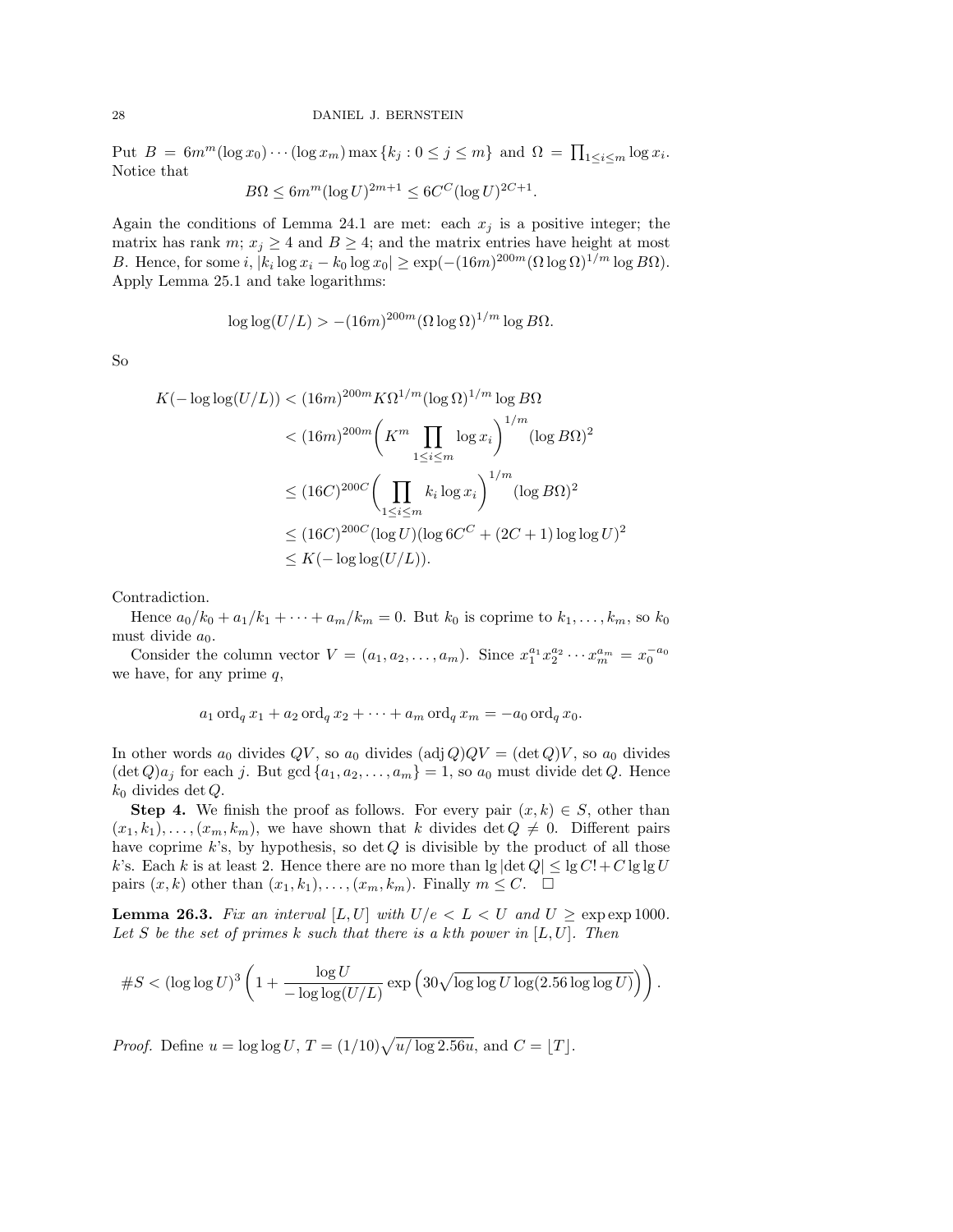We apply each piece of Lemma 25.2. First  $T > 1$  so  $C \ge 1$  so  $T < C + 1 \le 2C$ . Hence

$$
(16C)^{200C} (\log U)^{1/C} < (16T)^{200T} (\log U)^{2/T}
$$
\n
$$
= \exp\left(200T\log 16T + \frac{2u}{T}\right) < \exp(30\sqrt{u\log 2.56u}).
$$

Furthermore  $6+C+\lg C!+C\lg\lg U \leq C(7+\lg C+\lg\lg U) \leq T(7+\lg T+\lg\lg U) =$  $T(7 + \lg T + u/\log 2 - \lg \log 2) < u^3$ .

Set

$$
K = 4 + (16C)^{200C} \frac{\log U}{-\log \log(U/L)} (\log U)^{1/C} u^3
$$
  

$$
< 4 + \frac{\log U}{-\log \log(U/L)} u^3 \exp(30\sqrt{u \log 2.56u}).
$$

We have  $(C+1)u < (2T+1)u < u^{3/2}$  so

$$
K > (16C)^{200C} \frac{\log U}{-\log \log(U/L)} (\log U)^{1/C} ((C+1)u)^2
$$

Furthermore,

 $\log 6C^C \leq C \log 6C < (2C + 1) \log 6T < (2C + 1)u \leq (2T + 1)u < (1/2)u^{3/2}$ ,

so

$$
K > (16C)^{200C} \frac{\log U}{-\log \log(U/L)} (\log U)^{1/C} (\log 6C^{C} + (2C + 1)u)^{2}
$$
  
 
$$
\geq (16C)^{200C} \frac{\log U}{-\log \log(U/L)} (\log 6C^{C} + (2C + 1)u)^{2}.
$$

Finally we count the primes  $k \in S$ . There are at most  $K - 1$  primes  $k < K$ . For each  $k \geq K$  select an integer x such that  $x^k \in [L, U]$ . Consider the pairs  $(x, k)$ . By Lemma 26.2, there are at most  $C + \lg C! + C \lg \lg U$  pairs with  $x \geq 4$ . Since  $U/L < 3$ , there is at most one power of 3 in [L, U], and at most two powers of 2. Hence

$$
#S \leq K + 2 + C + \lg C! + C \lg \lg U
$$
  

$$
< u^3 \left( 1 + \frac{\log U}{-\log \log(U/L)} \exp(30 \sqrt{\log \log U \log 2.56u}) \right)
$$

as desired.  $\square$ 

**Lemma 26.4.** Fix  $n \ge \exp \exp 1000$ . Set  $u = \log \log 2n$ . Fix v with  $1 \le v \le$  $\log_5 n$ . Let S be the set of primes k such that there is a kth power in the interval  $[n - n^{1-1/v}, n + n^{1-1/v}]$ . Then

$$
\#S<3vu^3\exp(30\sqrt{u\log 2.56u}).
$$

*Proof.* Set  $L = n - n^{1-1/v}$  and  $U = n + n^{1-1/v} < 2n$ . By Lemma 25.3,  $\log U$  $-2v \log \log(U/L)$ . Also  $U > n \ge \exp \exp 1000$ , and  $U/L \le (1 + 1/5)/(1 - 1/5) < e$ , so by Lemma 26.3

$$
\#S < (\log \log U)^3 \left(1 + 2v \exp \left(30\sqrt{\log \log U \log(2.56 \log \log U)}\right)\right).
$$

Finally  $\log \log U < u$ .  $\Box$ 

.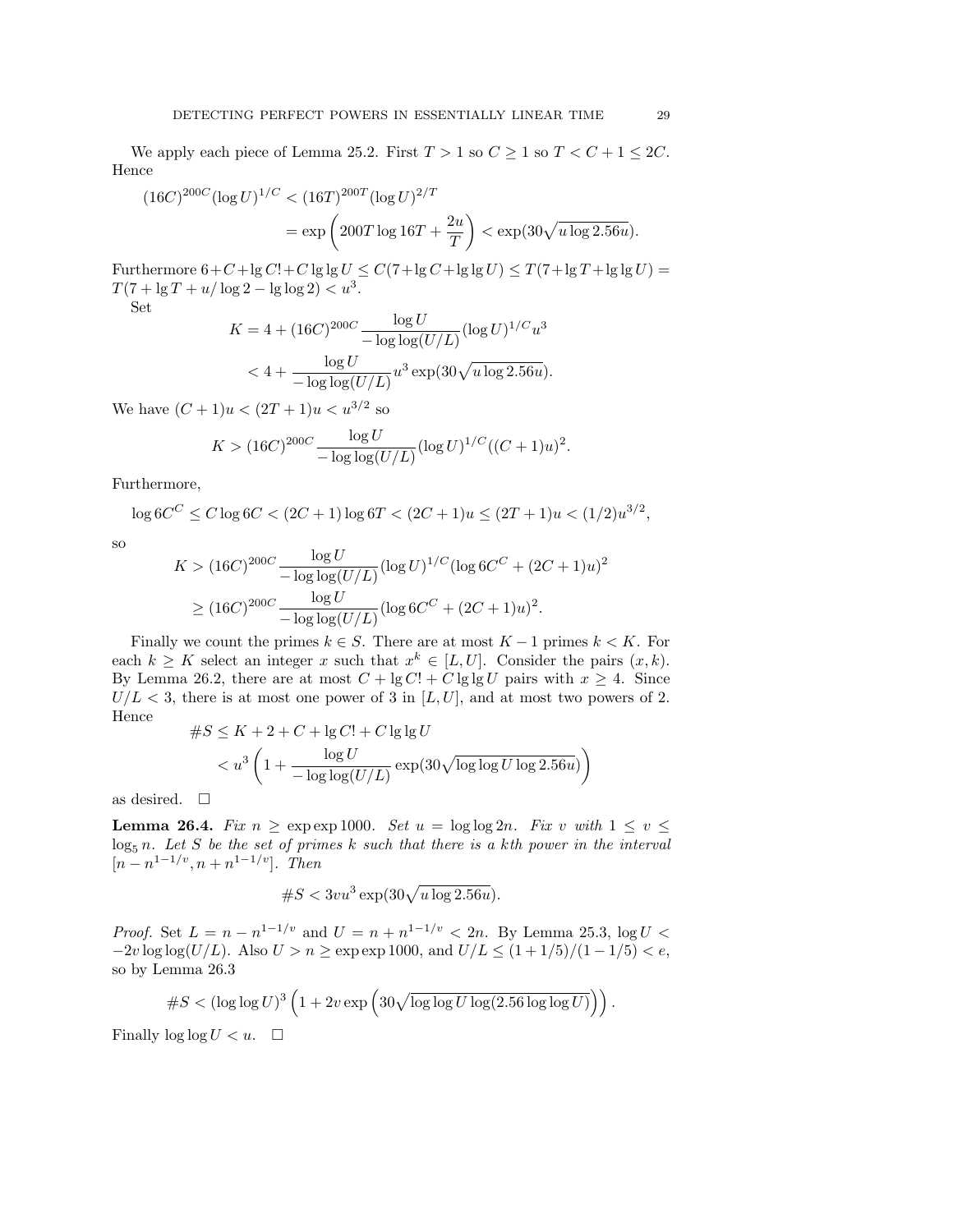**Corollary 26.5.** The interval  $[n, n + \sqrt{n}]$  contains fewer than

$$
\exp(40\sqrt{\log\log n \log\log\log n})
$$

perfect powers for  $n \geq 16$ .

*Proof.* Let S be the set of primes p such that there is a pth power in  $I = [n, n + \sqrt{n}]$ . Each perfect power in  $I$  is a pth power for some prime  $p$ . On the other hand,  $I$ is too short to contain two pth powers: if  $x^p \ge n$  then  $(x+1)^p \ge x^p + px^{p-1} \ge$  $n + p n^{1-1/p} > n + \sqrt{n}$ . Hence the number of perfect powers in I is at most the size of S.

Write  $t = \log \log n$ . We will show that  $\#S < \exp(40\sqrt{t \log t})$ . For  $t < 1000$  this is easy. If  $p \in S$  then  $p \le \lg(n + \sqrt{n}) < \lg 2n$ . So  $\#S < \lg n = \exp(t - \log \log 2)$ is easy. If  $p \in S$  then  $p \le \lg(n - \exp(40\sqrt{t \log t}))$  by Lemma 25.4.

For  $t \ge 1000$  we apply Lemma 26.4 with  $v = 2$ . Set  $u = \log \log 2n$ . Then  $\#S$ For  $t \ge 1000$  we apply Lemma 20.4 with  $v = 2$ . Set  $u = \log \log 2n$ . Then  $\frac{1}{2}$ <br> $6u^3 \exp (30\sqrt{u \log 2.56u})$ . Finally, by Lemma 25.5,  $\#S < \exp(40\sqrt{t \log t})$ .

Notes. Corollary 26.5 was stated in [19, Theorem 1]. There is a gap in the proof in [19]: it incorrectly assumes that, in our notation,  $a_0/k_0 + a_1/k_1 + \cdots + a_m/k_m \neq 0$ . (Note that " $-a_{m+1}b_j/b_{m+1}$ " in [19] was a typo for " $+a_{m+1}b_j/b_{m+1}$ .")

John Loxton graciously supplied a corrected proof to this author. The idea of the correction is expressed above in Step 2 and Step 4 of Lemma 26.2. Other than this, the approach here is the same as the approach of [19, Theorem 1], modified slightly to handle more general intervals  $[L, U]$ .

The conclusion of Lemma 26.2 could easily be improved. Each column of our matrix Q has sum at most  $(\lg U)/K$ . From this one can prove with Hadamard's inequality [14, exercise 4.6.1–15] or with Gershgorin's inequality—see [12, problem 6.1–3]—that the determinant of Q is at most  $((\lg U)/K)^m$ .

In general the bounds in this section are very far from best possible. A more careful study would produce many quantitative improvements and perhaps some qualitative improvements.

Let S be the set of exponents k such that there is a kth power in  $[L, U]$ . We could prove a bound on the size of S as follows. Lemma 26.3 gives us a bound—call it m—on the number of primes in S. Every  $k \in S$  is built up from those primes. Hence the size of S is at most the number of products  $\leq \lg U$  of those primes, which is at most the number of products  $\leq \lg U$  of the first m prime numbers, which in turn can be estimated by analytic techniques. See [27] and [9].

### 27. Final  $F(n)$  analysis

In this section we use Lemma 26.4 to prove an upper bound for the function  $F(n) = \sum_{2 \le p \le \lg n} (\lg p) \max\left\{1, \lg n - d(n, (\text{round } n^{1/p})^p)\right\}$  introduced in section 16.

**Lemma 27.1.** Fix  $n \geq \exp \exp 1000$ . Set  $u = \log \log 2n$ . Then

$$
F(n) < (\lg n \lg \lg n) \left( 1 + 3u^3 \exp(30\sqrt{u \log 2.56u}) \lg(4 \lg n) \right).
$$

This upper bound is in  $(\lg n)^{1+o(1)}$ .

*Proof.* Write  $g(p) = (\text{round } n^{1/p})^p$ . Also abbreviate  $K = 3u^3 \exp(30\sqrt{u \log 2.56u})$ .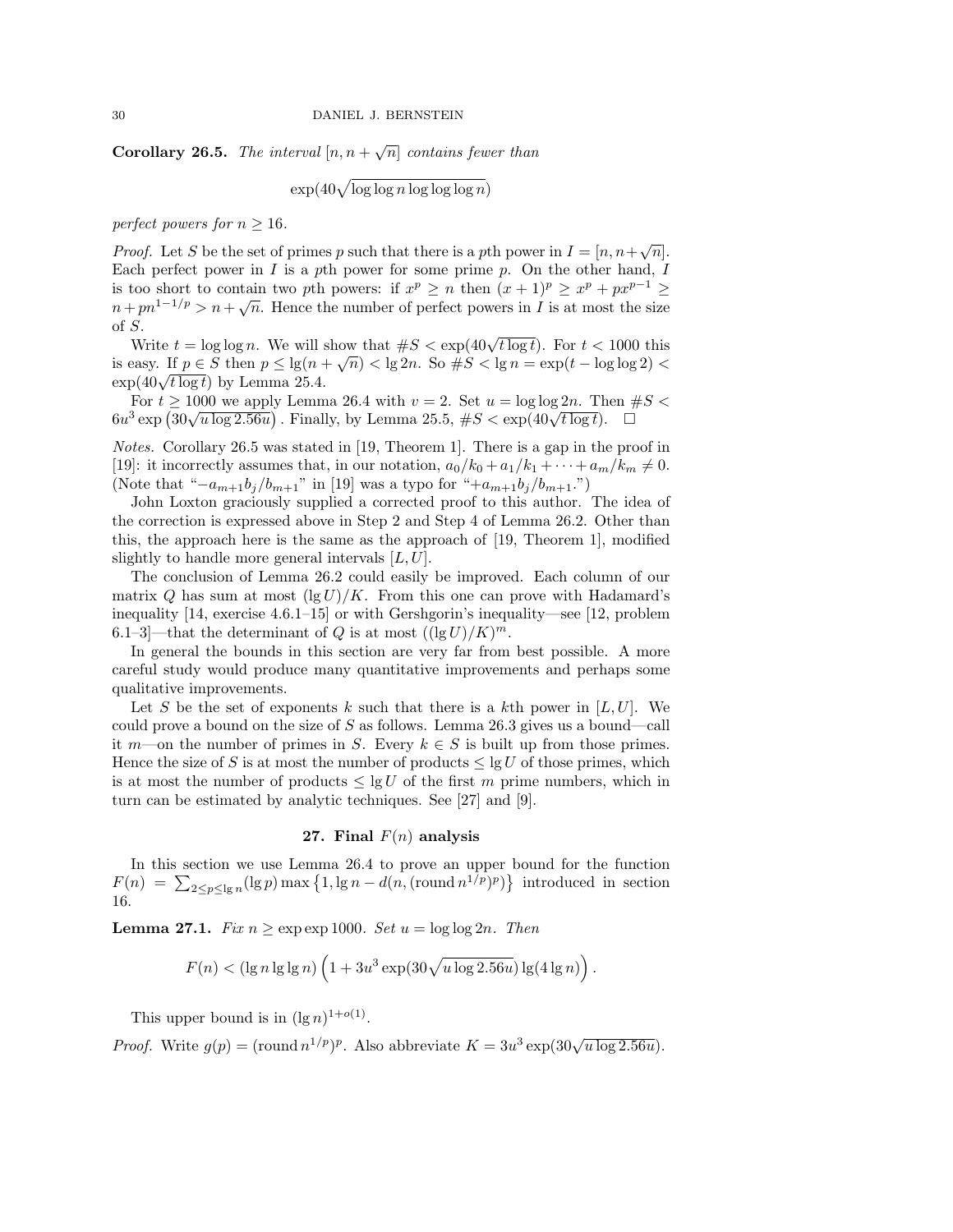The critical idea here is to sort our primes p by  $d(n, g(p))$ . Let  $c < \lg n$  be the number of primes between 2 and lg n. Let  $p_1, p_2, \ldots, p_c$  be the primes, in such an order that  $d(n, g(p_i))$  is a nondecreasing function of j.

Now  $F(n) = \sum_{1 \leq j \leq c} (\lg p_j) \max\{1, \lg n - d(n, g(p_j))\}.$  We estimate this sum in two pieces: first where  $1 \leq j \leq K$ , second where  $K \leq j \leq c$ .

There are fewer than  $K$  terms in the first piece, and each term is less than lg n lg lg n, so the sum of the terms in the first piece is less than  $K \lg n \lg \lg n$ .

In the second piece, set  $v = j/K \ge 1$ . We have  $j \le c < \lg n$  and  $K > 3$  so  $v < \log_5 n$ .

Suppose that  $\lg n - d(n, g(p_i)) > 1 + (1/v) \lg n$ . Then

$$
|n-g(p_i)| < 2^{d(n,g(p_i))+1} \leq 2^{d(n,g(p_j))+1} < 2^{(1-1/v)\lg n} = n^{1-1/v}
$$

for all  $i \leq j$ . So there is a  $p_i$ th power within  $n^{1-1/v}$  of n for  $1 \leq i \leq j$ . But that is impossible, since by Lemma 26.4 there are fewer than  $Kv = j$  primes p with a pth power so close to n.

 $\sum_{K \leq j \leq c} (\lg \lg n)(1 + (K/j)\lg n) < (\lg \lg n) \sum_{1 \leq j \leq c} (1 + (K/j)\lg n) < c \lg \lg n +$ Hence  $\lg n - d(n, g(p_i)) \leq 1 + (1/v) \lg n$ . So the sum of this piece is at most  $\overline{K} \lg n \lg \lg n \lg 2c$ .  $\Box$ 

Notes. Various constants here can of course be improved.

#### Part VI. Practical improvements

#### 28. Summary of Part VI

In section 30 we present 2-adic methods to compute a tentative kth root  $x$  of  $n$ , and to check whether  $x^k = n$ . Section 29 explains how the 2-adic methods differ from the methods in Part II and Part III.

We may compute n mod q (and x mod q) for one or more primes q. In section 31 we discuss several ways to take advantage of this information.

The word "improvements" in the title of Part VI should be understood to refer to some of the techniques here, not necessarily all of them.

#### 29. Advertisement for the 2-adic variant

In the next section we describe a 2-adic variant of Algorithm X. With this variant, we can work with integers rather than floating-point numbers; we no longer need guard bits; we can jump directly into Newton's method without a preliminary binary search; and a proper error analysis takes a few lines rather than several pages. We do not use any 2-adic machinery in our presentation.

Let's review how we check if  $n$  is a kth power. First we compute a tentative kth root of  $n$ —an integer x such that no integer other than x can possibly be the kth root of *n*. Then we test whether  $x^k = n$ .

To find a tentative kth root we find a number that is *close* to a kth root of  $n$  in the real numbers  $\bf R$ . Here we measure closeness with  $\bf R$ 's usual metric.

We use the real metric again when we test whether  $x^k = n$ . We compute  $x^k$  in low precision and see whether it is close to  $n$ ; we increase the precision and repeat the test until we are sure about the sign of  $x^k - n$ .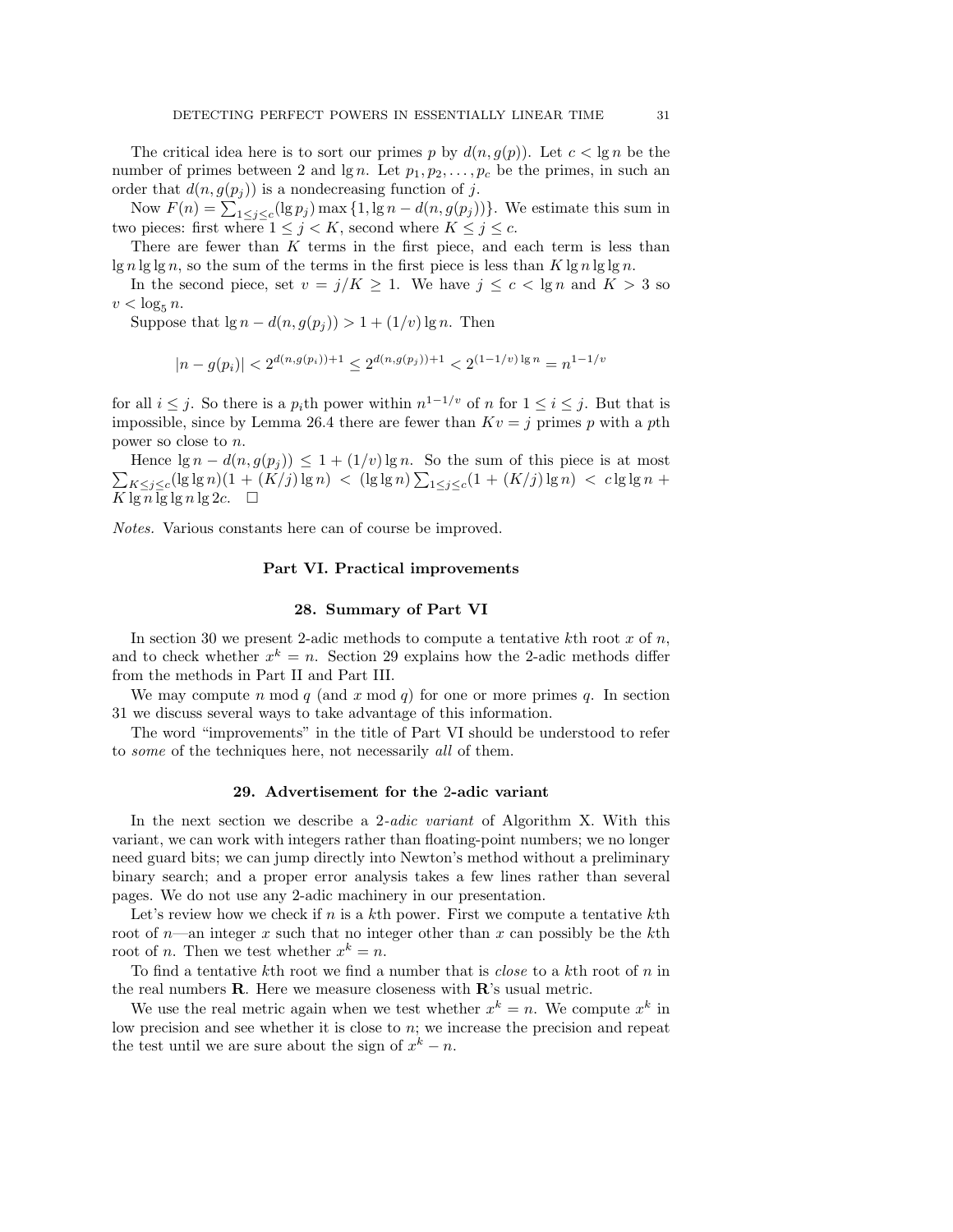Nothing in the original problem demands that we use the metric obtained from **R**. There are other metrics on the integers. In particular, the q-adic integers  $\mathbf{Z}_q$ supply a metric where i and j are close if  $i - j$  is divisible by a high power of q.

In the next section we explain (1) how to use the 2-adic metric in constructing a tentative kth root of  $n$  and  $(2)$  how to use the 2-adic metric in checking a tentative kth root of n. We avoid further references to  $\mathbb{Z}_2$  or the 2-adic metric; using the 2-adic metric comes down to working modulo  $2<sup>m</sup>$  for an increasing sequence of m.

#### 30. The 2-adic variant

In this section we describe our 2-adic variant of Algorithm X. We refer back to Part II and Part III for detailed explanations of our approach; this variant works along the same lines, with the modifications explained in section 29.

It will be convenient to restrict attention to odd  $n$ . See section 31 for a method to handle even  $n$ .

Notation. In this section we deviate from the notation of Parts I, II, and III: we let  $r, y$ , and  $z$  denote odd integers rather than positive floating-point numbers.

We write i mod j for  $i - j \lfloor i/j \rfloor$ , the remainder when i is divided by j. When j is a power of 2 we may "read off" i mod j as the bottom  $\lg j$  bits of i's binary expansion.

We write  $i \equiv i' \pmod{j}$  when  $i \mod j = i' \mod j$ .

**Lemma 30.1.** If  $2i \equiv 2j \pmod{2^{b+1}}$  and  $b \ge 1$  then  $i^2 \equiv j^2 \pmod{2^{b+1}}$ .

*Proof.* Either  $i \equiv j$  or  $i \equiv j + 2^b$ . In the first case  $i^2 \equiv j^2$ . In the second case  $i^2 \equiv (j+2^b)^2 = j^2 + 2^{b+1}j + 2^{2b} \equiv j^2$ .  $\Box$ 

2-adic approximate powers. Fix positive integers  $k$  and  $b$ . For any integer m define  $pow_{2,b}(m, k) = m^k \mod 2^b$ . See section 7 for methods of computing  $pow_{2,b}(m, k)$  without many multiplications.

Note that, as we compute  $pow_{2,b}(m, k)$ , we may keep track of an "overflow bit" and thus figure out whether  $m^k \mod 2^b = m^k$ .

Checking tentative kth roots. Here is a straightforward algorithm for checking tentative kth roots.

Algorithm C2. Given positive integers  $n, x, k$ , we see if  $n = x^k$ . In advance set  $f = |\lg 2n|$ .

1. If  $x = 1$ : Print 0 if  $n = 1$ , 2 otherwise. Stop.

2. Set  $b \leftarrow 1$ .

3. Compute  $r \leftarrow \text{pow}_{2,b}(x,k)$ . Simultaneously figure out if  $r = x^k$ .

- 4. If n mod  $2^b \neq r$ , print 2 and stop.
- 5. If  $b \ge f$ : Print 0 if  $r = x^k$ , 2 otherwise. Stop.
- 6. Set  $b \leftarrow \min\{2b, f\}$ . Go back to step 3.

**Lemma 30.2.** Algorithm C2 prints 0 if and only if  $n = x^k$ .

*Proof.* If  $n = x^k$  then  $r = \text{pow}_{2,b}(x, k) = x^k \text{ mod } 2^b = n \text{ mod } 2^b$  so we never stop in step 4. Hence we stop in step 5. When we do,  $b \ge f$ , so  $r = n \mod 2^f = n = x^k$ . Thus we print 0.

Conversely, say we print 0. Then  $x^k = r = n \text{ mod } 2^f = n$ .  $\Box$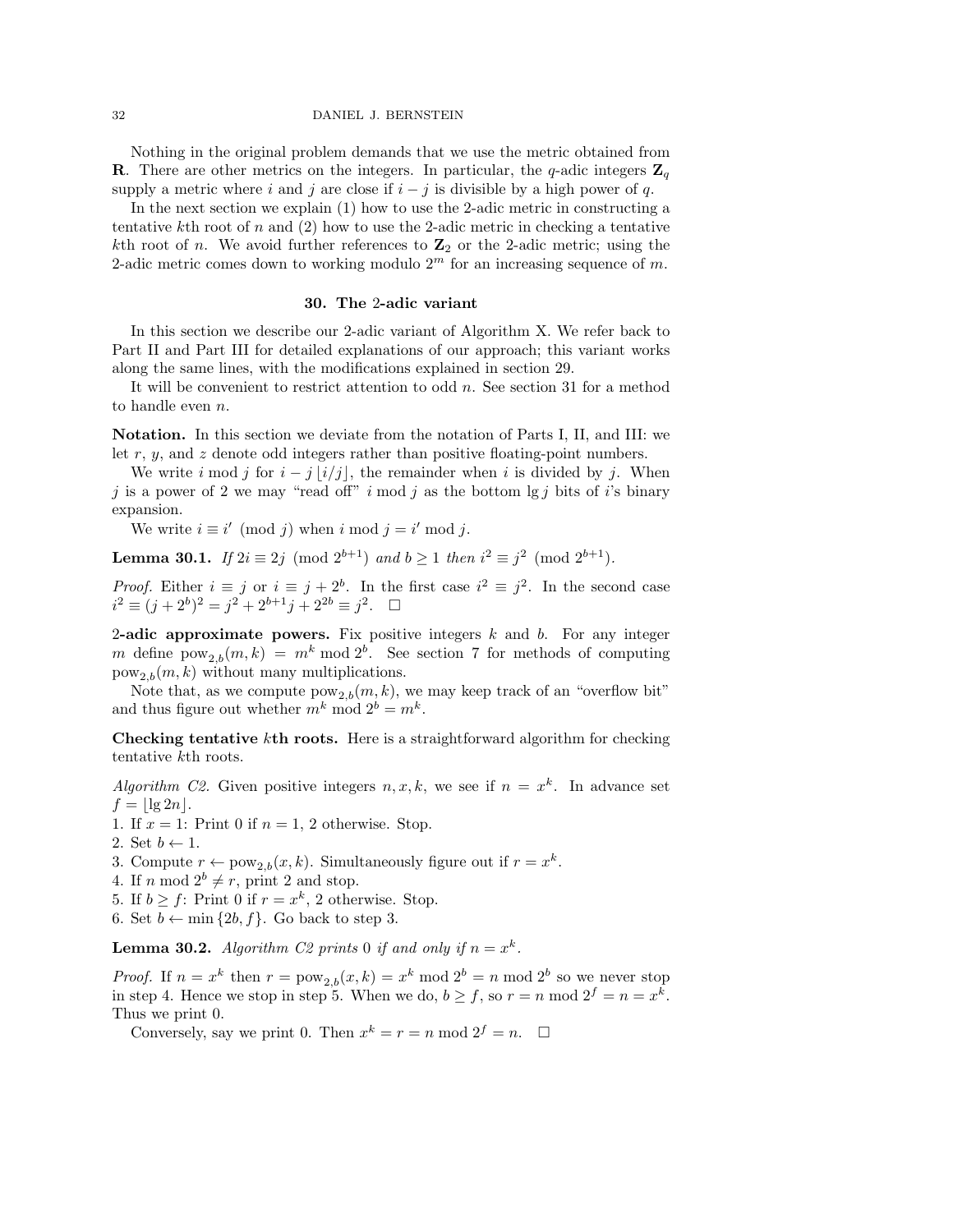2-adic approximate multiplication and division. Fix  $b \ge 1$ . If m is an integer and k is a positive integer we write  $\text{mul}_{2,b}(m, k) = km \text{ mod } 2^b$ .

If k is odd we write  $div_{2,b}(m, k)$  for the unique integer between 0 inclusive and  $2^b$  exclusive such that  $m \equiv k \operatorname{div}_{2,b}(m,k) \pmod{2^b}$ .

**Finding 2-adic approximate kth roots.** Fix an odd integer  $y$  and a positive odd integer  $k$ . We compute an approximate negative  $k$ th root of  $y$  by Newton's method. For motivation see section 11. (Question: Why do we insist that  $k$  be odd? Answer: Square roots introduce a bit of difficulty. See Algorithm S2 below.)

For each  $b \geq 1$  we define and construct an odd integer nroot<sub>2</sub>  $_b(y, k)$ , between 0 and  $2^b$ , by the following algorithm:

Algorithm N2. Given an odd integer y and positive integers  $b, k$  with k odd, we compute  $\text{proof}_{2,b}(y,k)$ . In advance set  $b' = \lceil b/2 \rceil$ .

- 1. If  $b = 1$ :  $\text{nroot}_{2,b}(y, k) = 1$ . Stop.
- 2. Compute  $z \leftarrow \text{nroot}_{2,b'}(y, k)$  by Algorithm N2.
- 3. Set  $r_2 \leftarrow \text{mul}_{2,b}(z, k+1)$ .
- 4. Set  $r_3 \leftarrow y \text{pow}_{2,b}(z, k+1) \text{ mod } 2^b$ .
- 5. Set  $r_4 \leftarrow \text{div}_{2,b}(r_2 r_3, k)$ . Now  $\text{mroot}_{2,b}(y, k) = r_4$ .

**Lemma 30.3.** If k is odd and  $r = \text{nroot}_{2,b}(y, k)$  then  $r^k y \mod 2^b = 1$ .

*Proof.* For  $b = 1$  we have  $r = 1$  and y mod  $2 = 1$ .

If  $b \geq 2$  then r shows up as  $r_4$  in Algorithm N2. Note that  $b' < b$ . By induction  $z^k y \mod 2^{b'} = 1$ . So  $z^k y = 1 + 2^{b'} j$  for some integer j.

Note that  $2^{2b'} \equiv 0 \pmod{2^b}$ . So  $(k - 2^{b'}j)^k \equiv k^k - k2^{b'}jk^{k-1} = k^k(1 - 2^{b'}j)$  by the binomial theorem.

By construction  $r_2 \equiv (k+1)z$ ,  $r_3 \equiv z^{k+1}y$ , and  $kr_4 \equiv r_2 - r_3$ . Hence  $kr_4 \equiv$  $z(k+1-z^k y) = z(k-2^{b'}j)$ . So

$$
k^{k}r_{4}^{k}y \equiv z^{k}y(k - 2^{b'}j)^{k} \equiv (1 + 2^{b'}j)k^{k}(1 - 2^{b'}j) \equiv k^{k}(1 - 2^{2b'}j^{2}) \equiv k^{k}.
$$

But  $k^k$  is odd, so  $r^k y = r_4^k y \equiv 1 \pmod{2^b}$  as claimed.  $\Box$ 

**Finding 2-adic approximate square roots.** Again fix an odd integer  $y$ . For each  $b \ge 1$  we define and construct  $\text{mod}_{2,b}(y, 2)$  by the following algorithm:

Algorithm S2. Given an odd integer y and a positive integer b, we compute an integer nroot<sub>2,b</sub> $(y, 2)$ . In advance set  $b' = \lfloor (b + 1)/2 \rfloor$ .

1. If  $b = 1$ : nroot<sub>2,b</sub> $(y, 2)$  is 1 if y mod 4 = 1, 0 otherwise. Stop.

- 2. If  $b = 2$ : nroot<sub>2,b</sub> $(y, 2)$  is 1 if y mod  $8 = 1$ , 0 otherwise. Stop.
- 3. Compute  $z \leftarrow \text{nroot}_{2,b'}(y, 2)$  by Algorithm S2.
- 4. If  $z = 0$ :  $\text{nroot}_{2,b}(y, 2) = 0$ . Stop.
- 5. Set  $r_2 \leftarrow \text{mul}_{2,b+1}(z, 3)$ .
- 6. Set  $r_3 \leftarrow y \text{pow}_{2,b+1}(z,3) \text{ mod } 2^{b+1}$ .
- 7. Set  $r_4 \leftarrow (r_2 r_3)/2 \mod 2^b$ . Now  $\text{nroot}_{2,b}(y, 2) = r_4$ .

**Lemma 30.4.** Set  $r = \text{proof}_{2,b}(y, 2)$ . If  $i^2y \text{ mod } 2^{b+1} = 1$  for some odd integer i then  $r \neq 0$ . If  $r \neq 0$  then  $r^2y \mod 2^{b+1} = 1$ .

*Proof.* First consider  $b = 1$ . If y mod  $4 = 1$  then  $r = 1$  so  $r^2y \mod 4 = 1$ . If y mod  $4 = 3$  then  $r = 0$  and  $i^2y$  mod  $4 = 3$  for any i.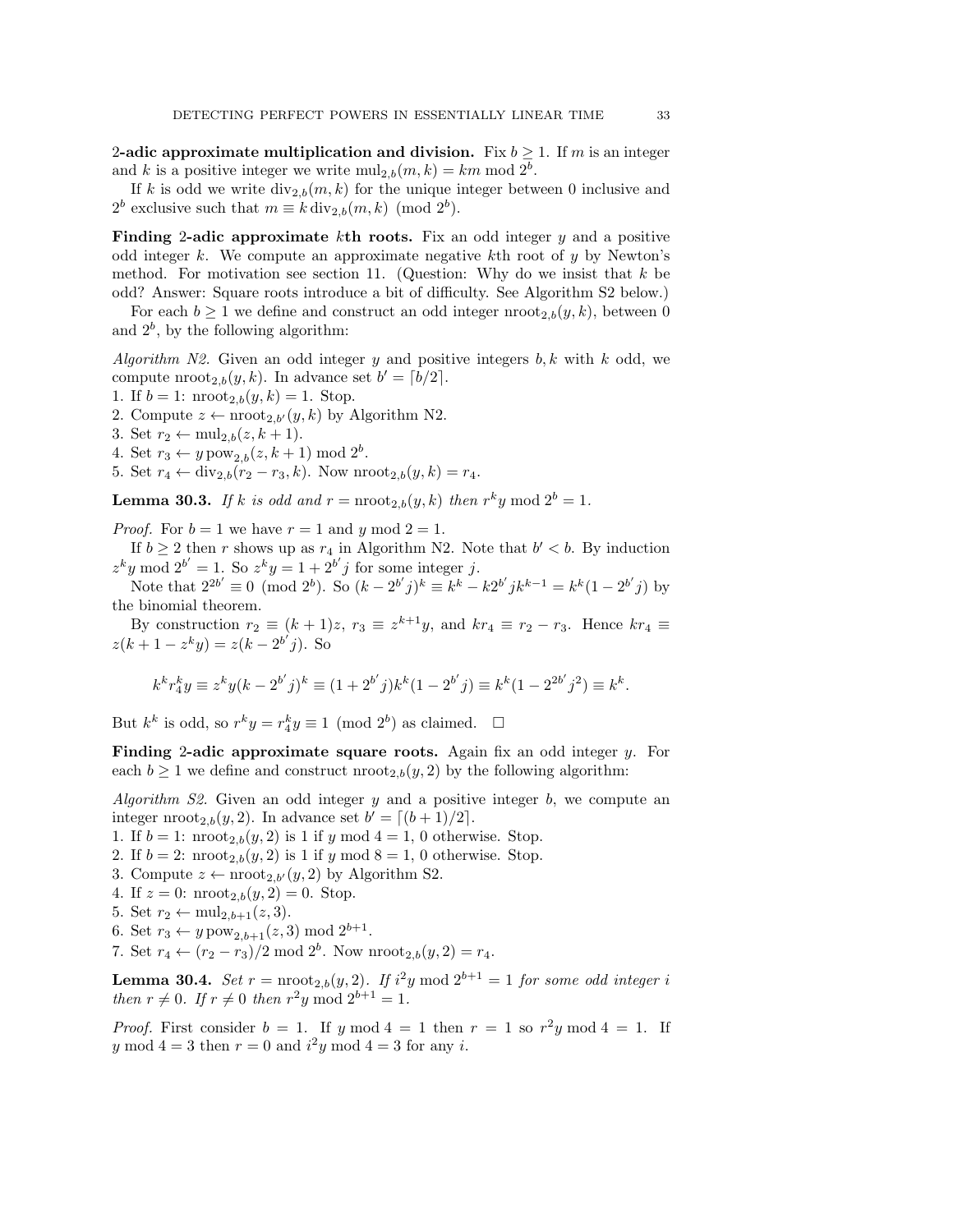Next consider  $b = 2$ . If y mod  $8 = 1$  then  $r = 1$  so  $r^2y$  mod  $8 = 1$ . If y mod  $8 \neq 1$ then  $r = 0$  and  $i^2y \mod 8 = y \mod 8 \neq 1$  for any i.

If  $b \geq 3$  then r shows up as  $r_4$  in Algorithm S2. Note that  $b' < b$ . If  $z = 0$  then by induction  $i^2y \mod 2^{b'+1}$  is never 1, so  $i^2y \mod 2^{b+1}$  is never 1; and we set  $r=0$ .

If  $z \neq 0$  then by induction  $z^2y$  mod  $2^{b'+1} = 1$ . So  $z^2y = 1 + 2^{b'+1}j$  for some integer j. Note that  $(1 - 2^{b'}j)^2 = 1 - 2^{b'+1}j + 2^{2b'}j^2 \equiv 1 - 2^{b'+1}j \pmod{2^{b+1}}$  since  $2b' \ge b + 1.$ 

By construction  $r_2 \equiv 3z \pmod{2^{b+1}}$ ,  $r_3 \equiv z^3y$ , and  $2r_4 \equiv r_2 - r_3$ . Hence  $2r_4 \equiv z(3 - z^2y) = z(2 - 2^{b'+1}j)$ . By Lemma 30.1,  $r_4^2 \equiv z^2(1 - 2^{b'}j)^2$ . Thus

$$
r^{2}y = r_{4}^{2}y \equiv z^{2}y(1 - 2^{b'}j)^{2} \equiv (1 + 2^{b'+1}j)(1 - 2^{b'+1}j) = 1 - 2^{2b'+2}j^{2} \equiv 1
$$

as claimed.  $\square$ 

Perfect-power decomposition. We imitate Algorithm K from section 14: to see if  $n$  is a kth power, we compute and then check a tentative kth root.

Algorithm K2. Given an positive odd integer n, an integer  $k \geq 2$  such that either  $k = 2$  or k is odd, and an odd integer y (see Lemma 30.5), we see if n is a kth power. In advance set  $f = |\lg 2n|$  and  $b = \lfloor f / k \rfloor$ .

1. Calculate  $r \leftarrow \text{nroot}_{2,b}(y,k)$ .

2. If  $k = 2$ : If  $r = 0$ , print 0 and stop.

3. Check if  $n = r^k$  with Algorithm C2. If so, print r and stop.

4. If  $k = 2$ : Check if  $n = (2^b - r)^k$  with Algorithm C2. If so, print  $2^b - r$  and stop. 5. Print 0 and stop.

**Lemma 30.5.** Set  $f = |\lg 2n|$  and  $b = \lfloor f/k \rfloor$ . Assume that yn mod  $2^{b+1} = 1$ . If n is a kth power, Algorithm K2 prints  $n^{1/k}$ . If n is not a kth power, Algorithm K2 prints 0.

Proof. We consider three cases.

**Case 1:** *n* is not a kth power. Then  $n \neq r^k$  and  $n \neq (2^b - r)^k$ , so Algorithm K2 does not stop in steps 3 or 4. So it prints 0.

**Case 2:**  $n = x^k$ , and k is odd. By Lemma 30.3,  $r^k y$  mod  $2^b = 1$ . Furthermore  $yn \bmod 2^b = 1$  so  $r^k \equiv n = x^k \pmod{2^b}$ .

Put  $c = r^{k-1} + r^{k-2}x + \cdots + x^{k-1}$ ; each term in this sum is odd, and there are k terms, so c is odd. But  $2^b$  divides  $r^k - x^k = (r - x)c$  so  $2^b$  divides  $r - x$ . Both r and x are positive integers smaller than  $2^b$ , so  $r = x$ . Hence  $n = r^k$  and we print r in step 3.

**Case 3:**  $n = x^k$ , and  $k = 2$ . By Lemma 30.4, r is nonzero, since  $yx^2$  mod  $2^{b+1} =$ 1. By Lemma 30.4 again,  $r^2y \mod 2^{b+1} = 1$ . Hence  $r^2 \equiv x^2 \pmod{2^{b+1}}$ .

We have either  $r \equiv x \pmod{4}$  or  $r \equiv -x \pmod{4}$ . If  $r \equiv x \pmod{4}$  then  $r + x \equiv 2 \pmod{4}$ . Since  $2^{b+1}$  divides  $r^2 - x^2 = (r - x)(r + x)$ , and only one power of 2 divides  $r + x$ , we must have  $r \equiv x \pmod{2^b}$ . Both r and x are positive integers smaller than  $2^b$ , so  $r = x$ , so we print r in step 3.

If  $r \equiv -x \pmod{4}$  then  $r \neq x$  so  $r^2 \neq n$  so we do not print r in step 3. However,  $2^{b} - r \equiv x \pmod{4}$ , and  $2^{b+1}$  divides  $(2^{b} - r)^{2} - x^{2}$ , so  $2^{b} - r \equiv x \pmod{2^{b}}$  as above. Thus  $2^b - r = x$  and we print  $2^b - r$  in step 4. □

Algorithm X2. Given an odd integer  $n \geq 2$ , we attempt to decompose n as a perfect power. In advance set  $f = |\lg 2n|$ .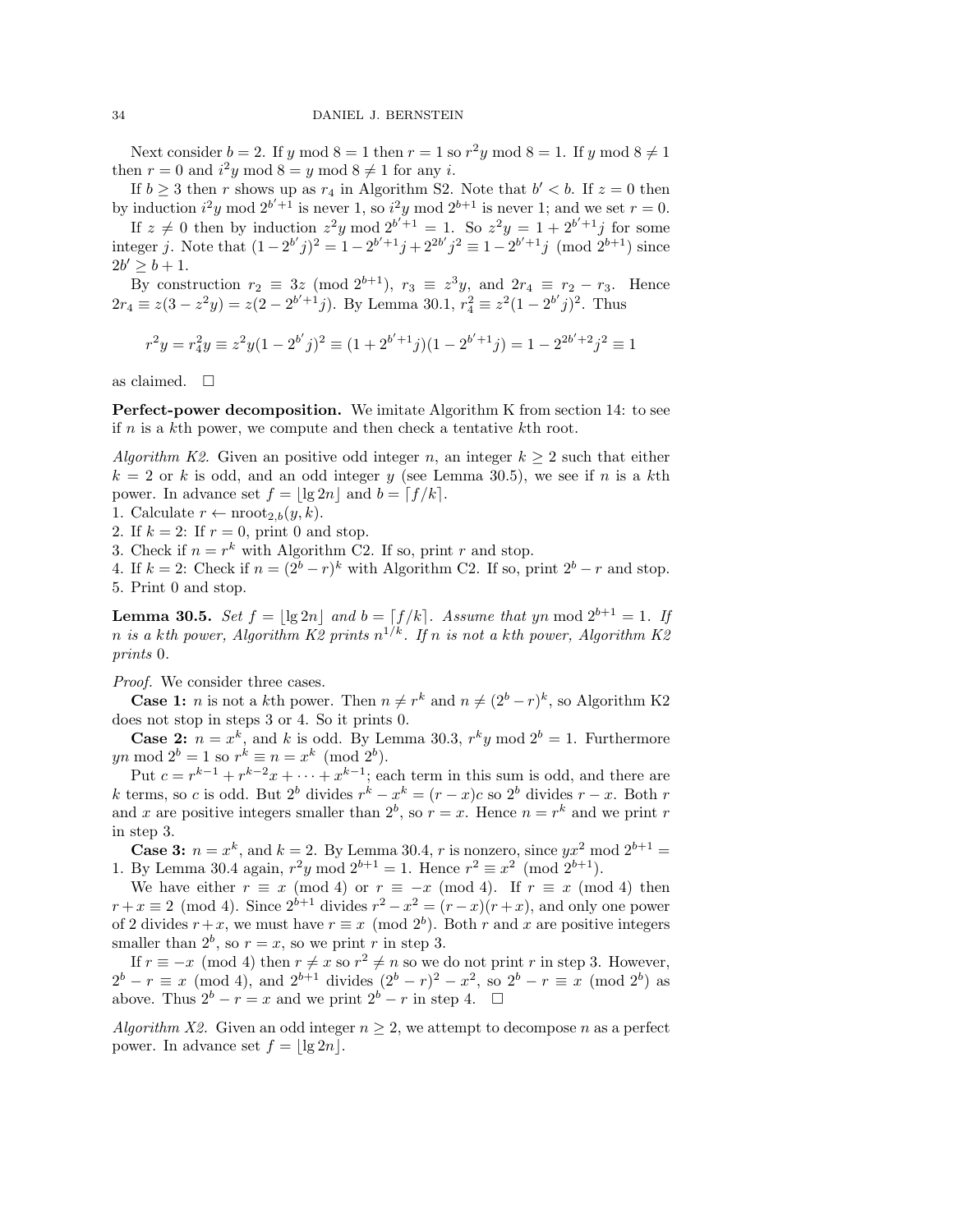- 1. Compute  $y \leftarrow \text{nroot}_{2,\lceil f/2 \rceil+1}(n, 1)$ .
- 2. For each prime number  $p < f$ :
- 3. Apply Algorithm K2 to  $(n, p, y)$ ; let x be the result.
- 4. If  $x > 0$ , print  $(x, p)$  and stop.

5. Print (n, 1).

**Lemma 30.6.** If n is a perfect power, Algorithm  $X2$  prints a prime number p and a positive integer x such that  $x^p = n$ . If n is not a perfect power, Algorithm X2 prints  $(n, 1)$ .

*Proof.* By Lemma 30.3, yn mod  $2^{\lceil f/2 \rceil + 1} = 1$ . If Algorithm X2 stops in step 4 then  $x^p = n$  by Lemma 30.5. If Algorithm X2 never stops in step 4 then, by Lemma 30.5, *n* is not a pth power for any prime  $p < f$ , so *n* is not a perfect power.  $\Box$ 

We could synthesize Algorithm X and Algorithm  $X2$ . For each k we can compute a tentative kth root x by either Algorithm N or Algorithm N2. We can then check whether  $x^k = n$  by either Algorithm C or Algorithm C2. We could even run Algorithm C and Algorithm C2 in parallel, stopping as soon as either one sees that  $n \neq x^k$ . After Algorithm N it is probably best to try Algorithm C2 first; after Algorithm N2 it is probably best to try Algorithm C first. We have a great deal of flexibility here.

We could convert n into base q for  $q > 2$ , and then use the q-adics instead of the 2-adics. This is probably not worthwhile in practice, unless for some strange reason n is already known in base q. But it may be worthwhile to compute n mod q. See the next section for further discussion.

Notes. See [14, exercise 4.1–31] for an introduction to the 2-adic numbers.

Two q-adic applications of Newton's method are generally known as "Hensel's lemma." The first is the use of Newton's method to refine a q-adic root of a polynomial; see [29, page 14] or [11, page 84]. The second is the more general use of Newton's (multidimensional) method to refine a q-adic factor of a polynomial; see [14, exercise 4.6.2–22], [21, Theorem 8.3], or [24, page 40].

See [14, exercise 4.4–14] or [7] for a fast method of converting *n* into base *q*.

Our previous perfect-power run-time analysis does not apply if we use Algorithm C2 in place of Algorithm C. The results of Part IV would remain valid, but to prove that the resulting perfect-power detection algorithm runs in essentially linear time we would need  $q$ -adic versions of the theorems in Part V, and in particular of [19, Theorem 4].

### 31. Trial division

As usual fix  $n \geq 2$ . In this section we discuss several tricks based on computing  $n \mod q$  for one or more primes  $q$ .

If n has no small prime divisors, lower the exponent bound. If  $n$  is odd and  $n = x^k$  then x is also odd. So  $x \ge 3$  and  $k \le \log_3 n$ . We have reduced the upper bound for exponents from  $\log_2 n$  all the way down to  $\log_3 n$  with a single test.

More generally we may compute n mod q for all primes  $q < T$ . If n mod q is always nonzero, we need to check exponents up to only  $\log_{T} n$ . In some applications, such as factoring, we may already have tested that  $n$  is not divisible by  $q$  for any  $q$  up to some large bound T. In other applications we could attempt to choose a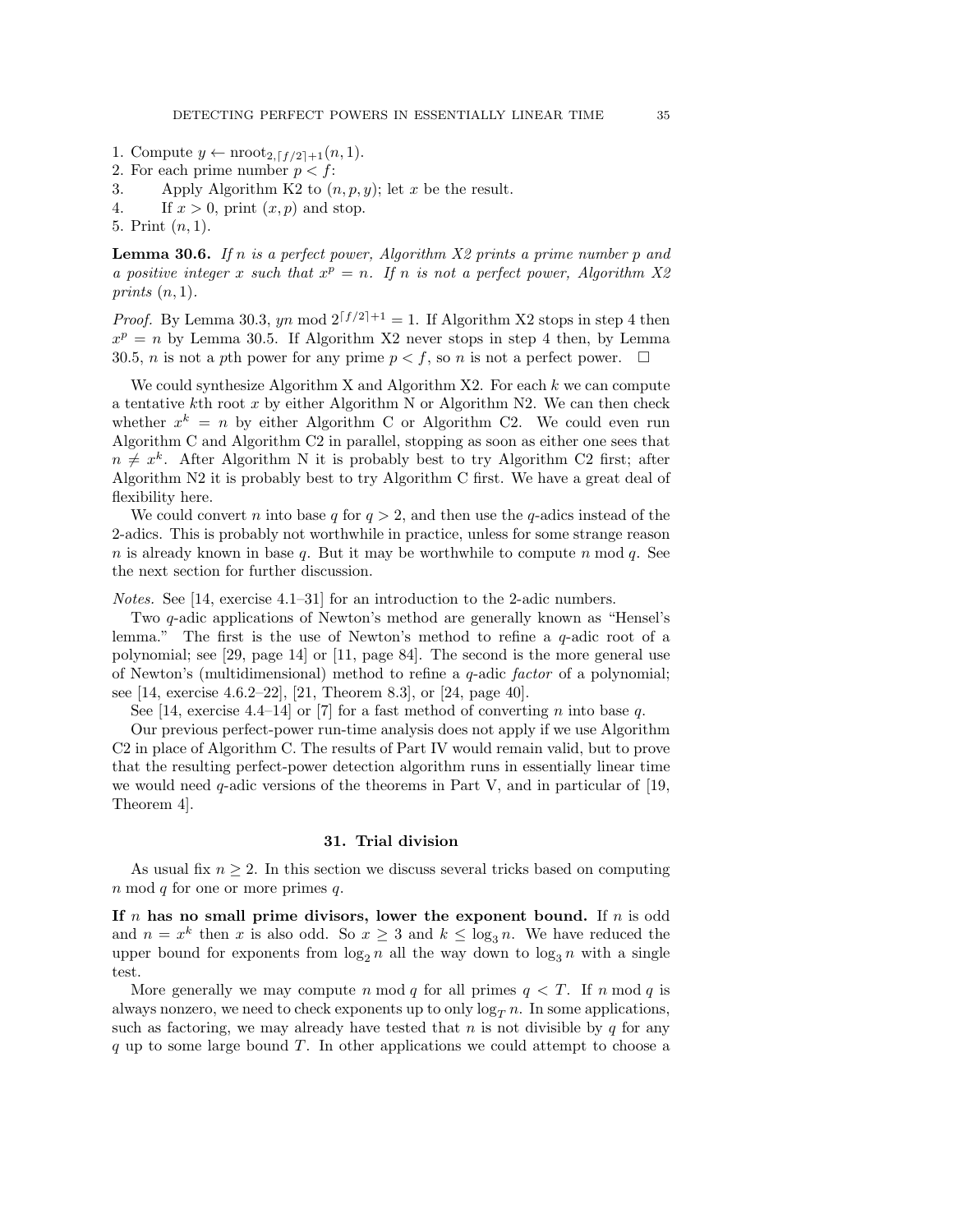smart cutoff  $T$  in advance so as to minimize our total run time. Another approach is to simultaneously (1) check n mod q for larger and larger primes q and (2) check whether n is a kth power for larger and larger exponents  $k$ , until the two tests "meet in the middle."

If n has a prime divisor, find its order. What if we find that n is divisible by some prime q? We first compute the number  $\operatorname{ord}_q n$  of factors q in n, together with  $n/q^{\text{ord}_q n}$ . Then we check, for each p dividing  $\text{ord}_q n$ , whether  $n/q^{\text{ord}_q n}$  is a pth power. Otherwise n cannot be a perfect power. (Note that  $n/q^{\text{ord}_q n}$  may be 1, in which case no testing is necessary.)

Recall that the 2-adic method in section 30 requires that n be odd. This is not a serious restriction. If  $n$  is even and we use the method here, we end up checking whether  $n/2^{\text{ord}_2 n}$  is a pth power, for various primes p; and  $n/2^{\text{ord}_2 n}$  is odd.

There are several plausible ways to compute the number of factors  $q$  in  $n$ .

If  $q = 2$  then  $\text{ord}_q n$  is the number of 0 bits at the bottom of n's binary expansion.

If  $q > 2$ , we could do a binary search upon the number of factors. The idea is to compute n mod  $q^c$  and  $\lfloor n/q^c \rfloor$  for some integer  $c \approx (\log_q n)/2$ . If n mod  $q^c \neq 0$ then  $\operatorname{ord}_q n = \operatorname{ord}_q(n \bmod q^c)$ ; if n mod  $q^c = 0$  then  $\operatorname{ord}_q n = c + \operatorname{ord}_q(n/q^c)$ . We chop  $c$  in half and repeat. This method takes essentially linear time if we use fast multiplication and the algorithms from section 11.

We could instead do a linear search; this amounts to always taking  $c = 1$  in the above description. This will be faster than a binary search on average. We could compromise with a sequence of  $c$  that is at first optimistic but backs off quickly if necessary. For example, we may begin with  $c = 1$ , double c if n mod  $q^c = 0$ , and chop c in half if n mod  $q^c \neq 0$ .

Check the character of residues of n. If n is a kth power, and q is a prime with q mod  $k = 1$ , then  $n^{(q-1)/k} \mod q$  is either 0 or 1. A non-kth power has roughly a  $1/k$  chance of passing this test.

**Compute many** n mod q **simultaneously.** We can compute together n mod q and  $n \mod q'$  almost as quickly as we can compute  $n \mod q$  alone: first we find  $m = n \mod{qq'}$ ; then we find m mod q and m mod q'.

In general we may calculate  $n \mod q$  for every  $q$  in a set  $S$  by **binary splitting**: (1) calculate  $m = n \mod \prod_{q \in S} q$ ; (2) split S into two subsets, S' and  $S - S'$ ; (3) recursively calculate m mod q for every  $q \in S'$ ; and (4) recursively calculate m mod q for every  $q \in S - S'$ .

Check the residues of tentative roots. If  $n = x^k$  then n mod  $q = x^k \mod q$ . So if we know n mod q we can try to weed out a tentative root x by calculating the kth power modulo q of x mod q. In practice this test is quite powerful: if  $n \neq x^k$ then very few primes q divide  $n - x^k$ .

In this test  $q$  need not be prime. It might be convenient to check, for example, whether *n* agrees with  $x^k$  modulo  $2^{32}$ , although this is redundant if we already use the 2-adic methods described in the previous section.

We could develop a fast randomized power-testing algorithm along these lines. Start from a tentative root x. First check if  $x^k \leq 2n$ . Then check if n mod q equals  $x<sup>k</sup>$  mod q for a set of "random" primes q with product larger than n. This test will succeed if and only if  $n = x^k$ . If  $n \neq x^k$  then we expect to test very few q's.

Check for small divisors of tentative roots. If  $n$  is not divisible by any primes  $q < T$ , and  $n = x^k$ , then x is not divisible by any primes  $q < T$ . So we may throw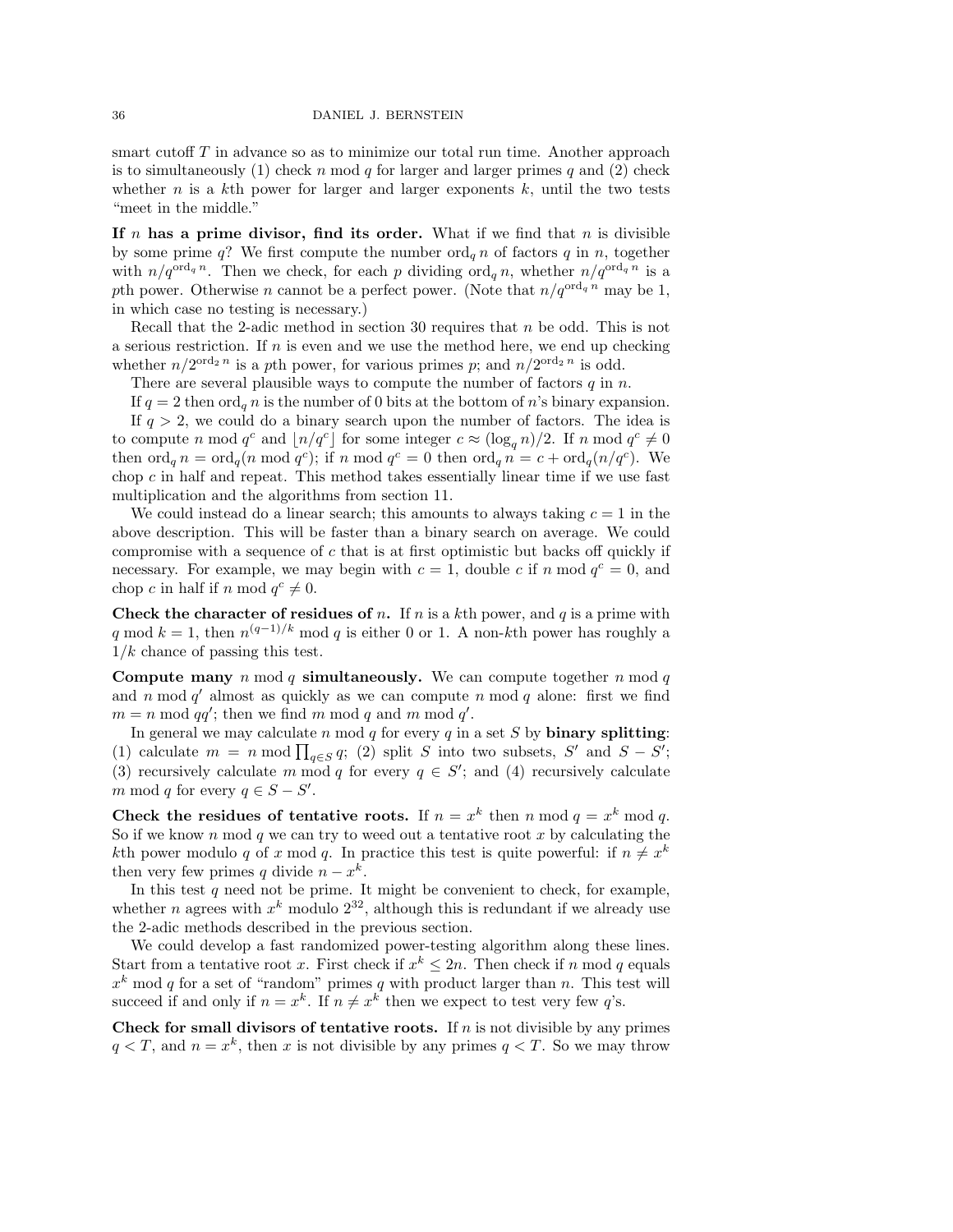away any tentative root  $x$  that has prime factors smaller than  $T$ . This is much weaker than testing whether n mod  $q = x^k \mod q$  for each  $q < T$ , but it is also much faster.

*Notes.* See generally [3] for precedents. The approach of [3] is, for each k, to precompute a database of primes q with q mod  $k = 1$ , and then to systematically compute the characters  $n^{(q-1)/k} \mod q$  for each q in the database. [3] also suggests  $(1)$  checking whether *n* is divisible by small primes,  $(2)$  lowering the exponent bound if n is not divisible by any small primes, and (3) finding  $\operatorname{ord}_q n$  (with a linear search) if  $q$  divides  $n$ .

Our binary search method for computing  $\text{ord}_q n$  is a straightforward optimization of the following procedure: first apply [14, exercise 4.4–14] to write n in base q; then see how many of the low "qits" are zero.

The binary splitting method described above appears in, e.g., [1, page 291].

See [18] for an overview of practical and theoretical methods for checking whether  $x$  (or n) has a prime factor smaller than T.

In some applications we may know n mod  $q$ , or a representation of  $n$  from which  $n \mod q$  is easy to derive. Victor Miller points out that if  $n$  is represented in the factorial base [14, equation 4.1–10] then it is easy to compute n mod q for small primes q.

We have many options here. Each subset of options poses a new optimization problem—e.g., if we use characters as in [3] but with fast arithmetic and binary splitting, how much trial division should we do?—for which an exact answer will depend heavily on characteristics of the computer at hand. Having not yet solved all such problems, the author does not feel competent to declare one algorithm the "winner."

### 32. Table of notation

- $#S$  the number of elements of S
- j! j factorial; j! =  $(j-1)!j$
- $|t|$  the largest integer less than or equal to t
- $\lceil t \rceil$  the smallest integer greater than or equal to t
- |t| the absolute value of t; t if  $t > 0$ ,  $-t$  if  $t < 0$
- [L, U] the closed interval  $\{t : L \le t \le U\}$ 
	- a an integer; the exponent for a floating-point number
	- $A_i$  a real number;  $A_i \geq 4$ ; upper bound for  $H(\alpha_i)$  §24
	- $\alpha$  a rational number
- adj $Q$  the adjoint of  $Q$ ; the matrix of cofactors of  $Q$ 
	- b a positive integer; bits of precision
	- B bits used in computing  $\text{nroot}_b(y, k); B = \lfloor \lg(66(2k+1)) \rfloor$  for Algorithm B; for Algorithm N,  $B = b+5$  if  $b-[lg k]$  is odd,  $B = b+6$ otherwise §11
	- B a real number;  $B \geq 4$ ; upper bound for  $H(\beta_{ij})$  §24
	- $\beta$  a rational number
	- c a positive integer
	- $C$  a positive integer
	- $\delta$  a positive floating-point number; power of 2
- $d(i, j)$  logarithmic distance from i to j;  $|i j| < 2^{d(i, j)+1}$  §13
- $\det Q$  the determinant of  $Q$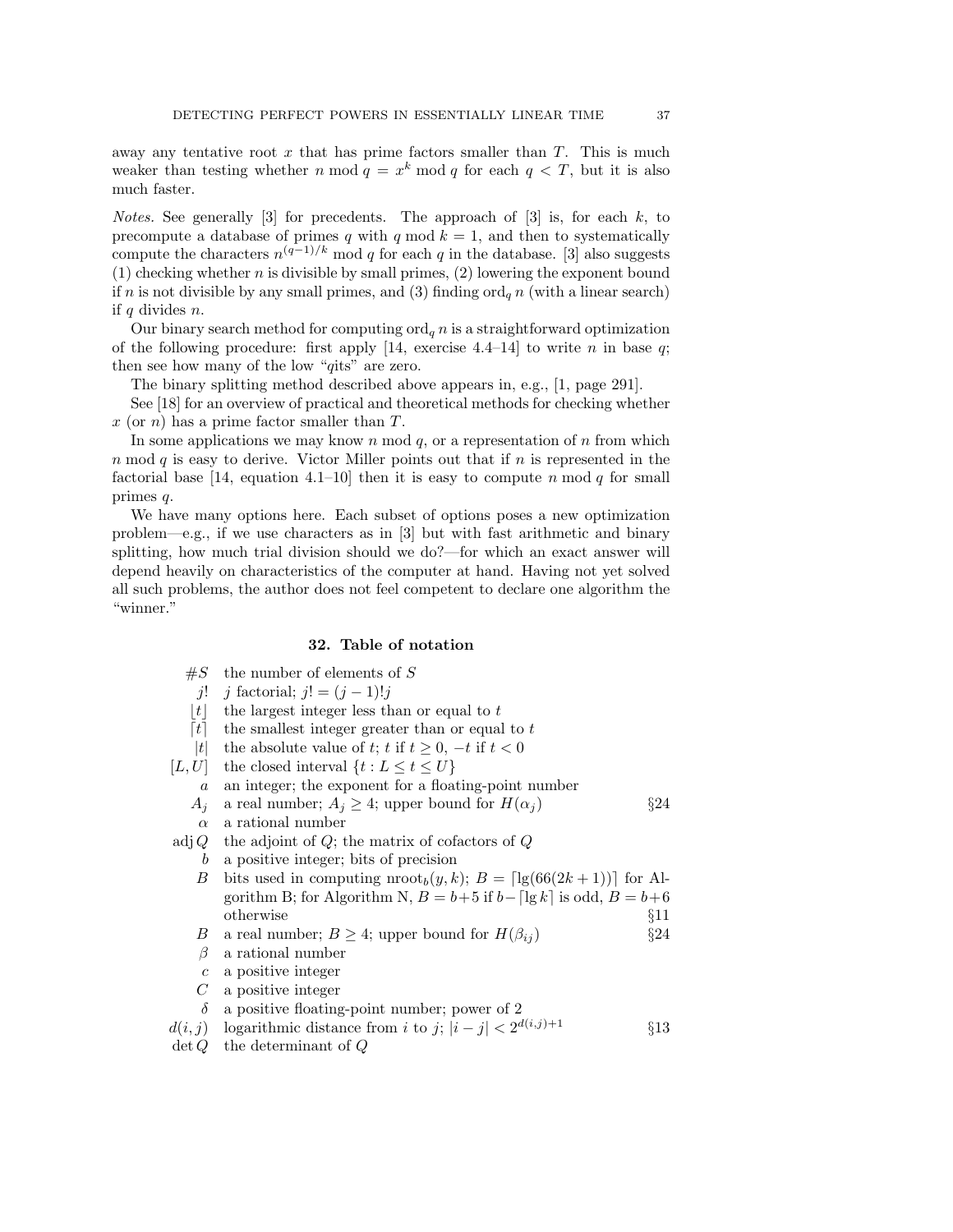| $div_b(r, k)$               | a floating-point approximation to $r/k$ ; $1 \le r/k$ div <sub>b</sub> $(r, k) < 1+2^{1-b}$              |         |
|-----------------------------|----------------------------------------------------------------------------------------------------------|---------|
|                             |                                                                                                          | $\S6$   |
| $div_{2,b}(r,k)$            | a 2-adic approximation to $r/k$ ; $r \equiv k \operatorname{div}_{2,b}(r, k) \pmod{2^b}$                 | §30     |
| $\,e\,$                     | the base for natural logarithms; $e = \sum_{j\geq 0} 1/j! \approx 2.71828$                               |         |
| $\epsilon$                  | a real number                                                                                            |         |
| $\exp t$                    | the exponential of t; $\exp t = e^t$                                                                     |         |
| f                           | a positive integer; $2^{f-1} \le n < 2^f$ ; $f = \lfloor \lg 2n \rfloor$                                 |         |
| F(n)                        | difficulty of distinguishing $n$ from a perfect power                                                    | §16     |
| g                           | an integer                                                                                               |         |
| gcd S                       | the greatest common divisor of the elements of $S$                                                       |         |
| $H(\alpha)$                 | height of $\alpha$                                                                                       | §24     |
|                             | $\vartheta(t)$ $\vartheta(t) = \sum_{p \leq t} \log p \approx t$                                         | $\S 19$ |
|                             | $\vartheta_2(t)$ $\quad \vartheta_2(t) = \sum_{p < t} \log^2 p \approx t \log t - t$                     | §19     |
| $\Theta$                    | a matrix                                                                                                 | $\S 26$ |
| $\dot{\imath}$              | an integer                                                                                               |         |
| $\overline{I}$              | an interval                                                                                              |         |
| $\dot{j}$                   | an integer                                                                                               |         |
| $\boldsymbol{k}$            | a positive integer; exponent                                                                             |         |
| Κ                           | a real number                                                                                            |         |
| $\kappa$                    | a real number                                                                                            |         |
| $\ell(t)$                   | $\ell(t) = \sum_{p \leq t} (1/p) \log p \approx \log t$                                                  | §19     |
| L                           | a real number                                                                                            |         |
| Λ                           | a real number; linear form in logarithms                                                                 | $\S 24$ |
| $\lg t$                     | $\lg t = \log_2 t = (\log t)/(\log 2)$                                                                   |         |
| $\log t$                    | the natural logarithm of $t$                                                                             |         |
| $\,m$                       | an integer                                                                                               |         |
| M(b)                        | an upper bound on the time used to find the product of two b-bit                                         |         |
|                             | integers                                                                                                 | §4      |
| $\mu(b)$                    | a nondecreasing upper bound for $M(b)/b$                                                                 | $\S4$   |
| $\max S$                    | the largest element of $S$                                                                               |         |
| $\min S$                    | the smallest element of $S$                                                                              |         |
| $i \mod j$                  | for $j > 0$ , the remainder when i is divided by j; $i = j \lfloor i/j \rfloor + j$                      |         |
|                             | $(i \bmod j)$                                                                                            | $\S 30$ |
| $\mathrm{mul}(r,k)$         | $mul(r, k) = kr$                                                                                         | $\S 5$  |
| $\text{mul}_{2,b}(m,k)$     | $mul_{2,b}(m,k) = km \mod 2^b$                                                                           | §30     |
| $\it n$                     | a positive integer                                                                                       |         |
| $\mathrm{nroot}_b(y,k)$     | negative kth root; a floating-point approximation to $y^{-1/k}$ ; 1 –                                    |         |
|                             | $2^{-b} < y^{-1/k}/\text{nroot}_b(y,k) < 1+2^{-b}$                                                       | §11     |
| $\mathrm{nroot}_{2,b}(y,k)$ | negative kth root; an odd integer z such that $z^k y \mod 2^b = 1$                                       |         |
|                             |                                                                                                          | $\S 30$ |
| o(1)                        | the set of functions $\epsilon$ such that $\lim_{t\to\infty} \epsilon(t) = 0$                            |         |
| $\operatorname{ord}_q x$    | the number of powers of $q$ in $x$                                                                       | $\S 31$ |
| р                           | a prime number                                                                                           |         |
| P(k)                        | number of multiplications involved in computing a kth power;                                             |         |
|                             | $P(k) \leq 2 \lfloor \lg k \rfloor$                                                                      | $\S 7$  |
| $pow_b(r, k)$               | a floating-point approximation to $r^k$ ; $1 \leq r^k / \text{pow}_b(r, k) < (1 +$<br>$(2^{1-b})^{2k-1}$ | $\S 7$  |
| $pow_{2,b}(x,k)$            | a 2-adic approximation to $x^k;$ $\mathsf{pow}_{2,b}(x,k) = x^k \bmod 2^b$                               | §30     |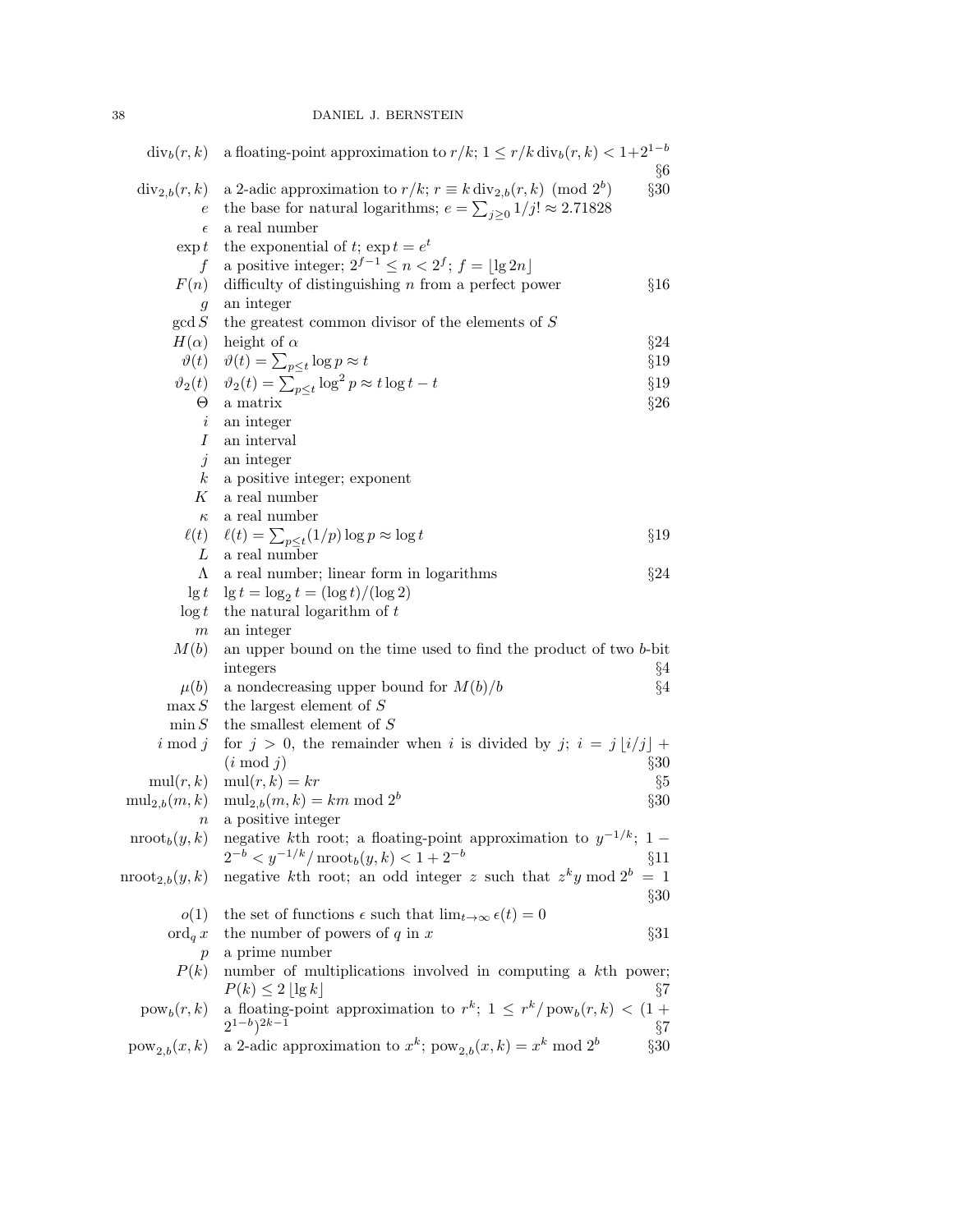- q a prime number  $Q$  a matrix  $\S 26$ r a positive floating-point number round t the nearest integer to t; integer i such that  $|i - t| < 1/2$  §14 s a positive floating-point number  $S$  a set t a real number T a real number trunc<sub>b</sub> r a b-bit floating-point approximation to r;  $1 \leq r/\text{trunc}_b r < 1+2^{1-b}$ 
	- $u$  a real number
	- $U$  a real number
	- v a real number
	- V a vector
	- $w$  a positive floating-point number
	- $x$  a positive integer; base
	- y a positive floating-point number
	- z a positive floating-point number
	- $\Omega$  a real number §24

§6

#### References

- 1. A. V. Aho, J. E. Hopcroft, J. D. Ullman, The Design and Analysis of Computer Algorithms, Addison-Wesley, Reading, Massachusetts, 1974.
- 2. R. S. Anderssen and Richard P. Brent (editors), The Complexity of Computational Problem Solving, University of Queensland Press, Queensland, 1976.
- 3. Eric Bach, Jonathan Sorenson, Sieve Algorithms for Perfect Power Testing, Algorithmica 9 (1993), 313–328.
- 4. Alan Baker, The theory of linear forms in logarithms, in [5], 1–27.
- 5. Alan Baker, D. W. Masser (editors), Transcendence theory: advances and applications, Academic Press, 1977.
- 6. Jonathan M. Borwein, Peter B. Borwein, Pi and the AGM, Wiley, New York, 1987.
- 7. Richard P. Brent, The complexity of multiple-precision arithmetic, in [2], 126–165.
- 8. Richard P. Brent, Fast Multiple-Precision Evaluation of Elementary Functions, Journal of the Association for Computing Machinery 23 (1976), 242–251.
- 9. E. R. Canfield, Pal Erdős, Carl Pomerance, On a problem of Oppenheim concerning "factorisatio numerorum", Journal of Number Theory  $17$  (1983), 1-28.
- 10. Henri Cohen, A Course in Computational Algebraic Number Theory, Springer-Verlag, Berlin, 1993.
- 11. A. Frölich, M. J. Taylor, Algebraic number theory, Cambridge University Press, Cambridge, 1991.
- 12. Roger A. Horn, Charles A. Johnson, Matrix Analysis, Cambridge University Press, Cambridge, 1985.
- 13. Donald E. Knuth, The Art of Computer Programming, volume 1: Fundamental Algorithms, 2nd edition, Addison-Wesley, Reading, Massachusetts, 1973.
- 14. Donald E. Knuth, The Art of Computer Programming, volume 2: Seminumerical Algorithms, 2nd edition, Addison-Wesley, Reading, Massachusetts, 1981.
- 15. Arjen K. Lenstra, Hendrik W. Lenstra, Jr. (editors), The development of the number field sieve, Lecture Notes in Mathematics 1554, Springer-Verlag, Berlin, 1993.
- 16. Arjen K. Lenstra, Hendrik W. Lenstra, Jr., Mark S. Manasse, John M. Pollard, The number field sieve, in [15], 11–40.
- 17. Hendrik W. Lenstra, Jr., private communication.
- 18. Hendrik W. Lenstra, Jr., Jonathan Pila, Carl Pomerance, A hyperelliptic smoothness test. I, Philosophical Transactions of the Royal Society of London, Series A 345 (1993), 397–408.